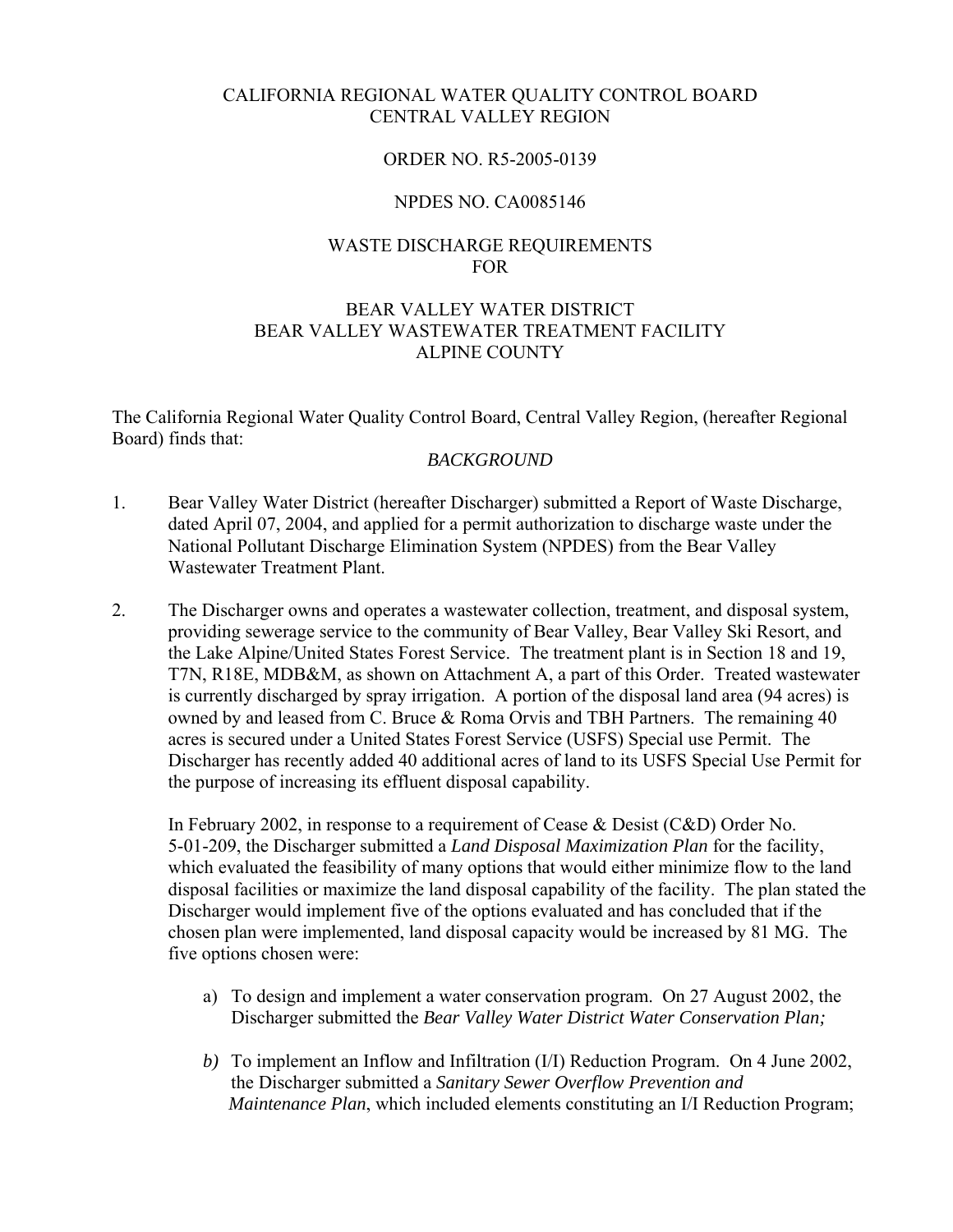- c) To increase irrigation application by continuing to evaluate potential expansion within current permitted land by installation of controls and pumps to maximize irrigation and minimize runoff potential and to explore the addition of previously permitted 10 acres of Orvis Meadow land;
- d) To apply for extension of the U. S. Forest Service Special Use Permits beyond year 2011.

Based on the Discharger's initial steps taken in implementing the plan and the commitment to implement the plan in its entirety, the Regional Board rescinded C&D Order No. 5-01-209 on 7 June 2002.

3. The treatment system consists of an aeration pond with a total volume of about 12.5 million gallons with aeration provided by diffusers installed at the bottom of the pond. Air to the duffusers is provided by three 30 Hp blowers. The treatment pond is split into two equal sections by a redwood baffle. The treated and chlorinated effluent is pumped to a 325 acre-foot unlined storage reservoir for final disposal by spray irrigation during summer months. The final effluent discharge to land is regulated under separate Land Disposal Requirements, Order No. 5-01-208. The facility is located at an elevation above 7,000 feet. This facility provides equivalent secondary treatment as defined in the Federal Clean Water Act (CWA).

Influent wastewater is pumped from the Main Pump Station to the wastewater treatment plant through a comminutor before entering an aerated treatment pond. Aeration is provided for 10 to 12 hours per day by diffusers installed on the bottom of the treatment pond. The District currently operates the treatment pond in a semibatch mode. Prior to the treated effluent being pumped to the effluent storage reservoir, it is chlorinated to provide disinfection. Spray Irrigation is limited to summer months (usually June through October).

The design treatment capacity of the plant is 0.5 million gallons per day (mgd). The current average wastewater flow (including domestic, commercial and I/I) to the WWTP is 0.086 mgd while the maximum daily flow rate is 0.225 mgd. The Discharger proposes that the allowable maximum effluent discharge flow to Bloods Creek not exceed 2.5 mgd. Although this maximum daily flow rate may seem large for a system as small as the Bear Valley Water District, this rate has been requested to minimize the timeframe for discharge, e.g., allowing the discharge of a large volume over a short time period when Bloods Creek flows are very high from snow melt. Further justification for the increase in discharge rate is to avoid gross over irrigation of the land disposal area during summer months and to maintain some reserve capacity in the storage reservoir to handle unexpected situations, or make an emergency discharge, when necessary. In addition, the maximum effluent discharge would occur only if and when necessary, during extremely wet winter periods, during snow melting season, and only when the effluent can receive at least 20:1 dilution from Bloods Creek, during which time the public use of the Creek is expected to be relatively low. Irrespective of the maximum flow rate, the Discharger estimates that based on the worst case hydraulic balances, a maximum volume of 63 million gallons could be discharged to Bloods Creek, while maintaining a minimum of 20:1 dilution ratio. Since snow melting season varies from year to year, the maximum amount of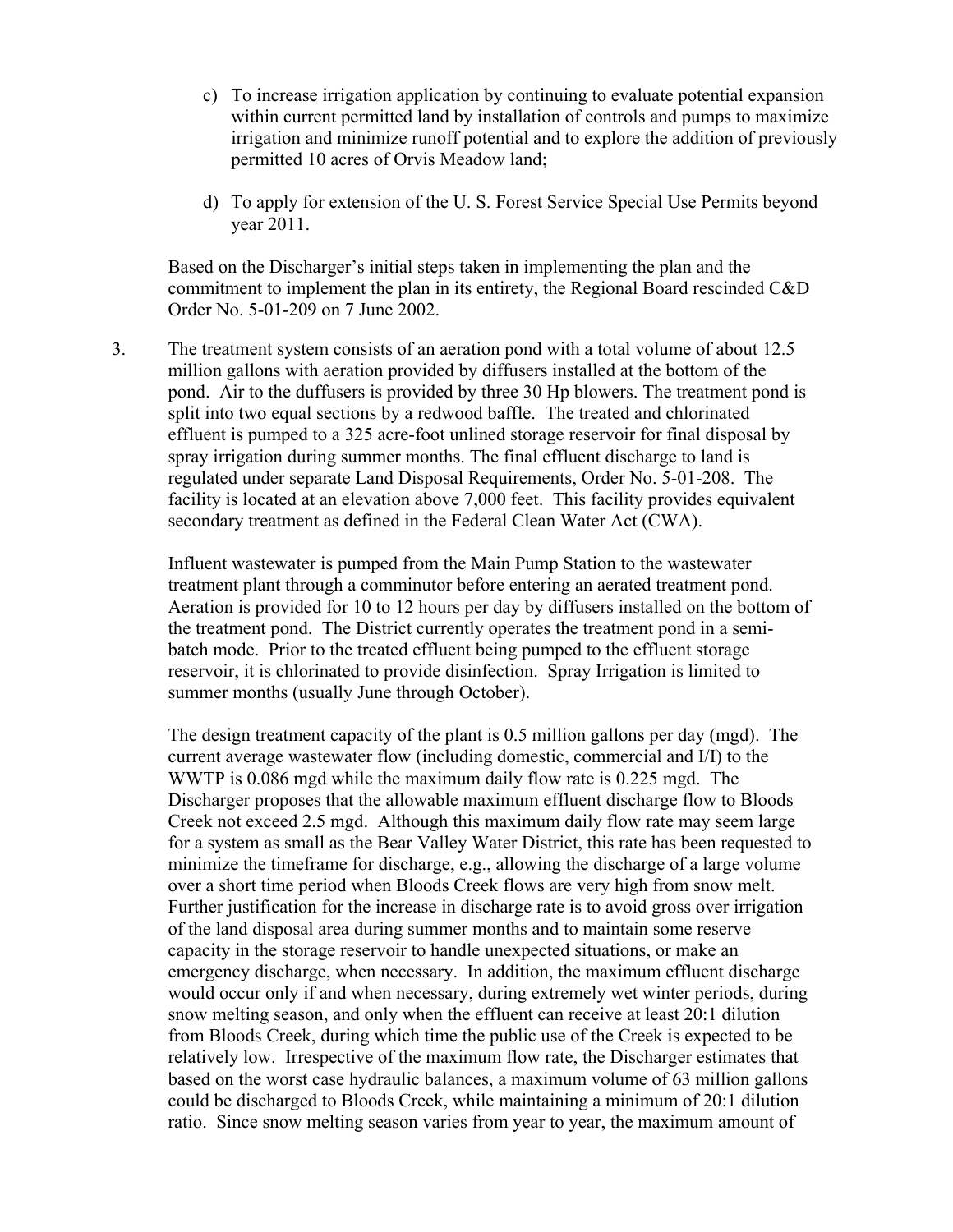flow in Bloods Creek can occur anytime between December to late June, depending on the timing and depth of snowfall, during which time adequate dilution is available. Therefore, the timing of the discharge to maximize dilution could occur anytime within that window depending on the particular weather patterns for that year. As a result, based on both the projected volume of flows in the Creek and the storage reservoir capacity necessary to handle unexpected situations without being forced to over-irrigate the land disposal areas and/or to minimize uncontrolled spillages from the storage reservoir, a monthly average flow of 1 mgd and a daily maximum flow of 2.5 mgd diluted at least 20:1 by Bloods Creek is considered reasonable and necessary to achieve water quality objectives of this permit.

|  |  |  | The Report of Waste Discharge describes the current discharge to land as follows: |
|--|--|--|-----------------------------------------------------------------------------------|
|  |  |  |                                                                                   |

| Design Flow (dry weather):      | 0.5   | mgd       |
|---------------------------------|-------|-----------|
| Annual Average Daily Flow Rate: | 0.08  | mgd       |
| Maximum Daily Flow Rate:        | 0.225 | mgd       |
| Average Temperature, Summer:    | 60.8  | $\rm ^oF$ |
| Average Temperature, Winter:    | 39.2  | $\rm ^oF$ |
| BOD <sup>1</sup>                | 97    | mg/l      |
| <b>Total Suspended Solids</b>   | 10    | mg/l      |

 $5$ -day,  $20^{\circ}$ C biochemical oxygen demand

 $\overline{\phantom{a}}$  , where  $\overline{\phantom{a}}$  , where  $\overline{\phantom{a}}$  , where  $\overline{\phantom{a}}$ 

- 5. The Discharger, based on recent development trends in the community, excessive I/I, lack of adequate storage capacity, and lack of additional disposal spray fields, recognized that there is a reasonable potential that back to back wet years could result in effluent spilling from the effluent storage reservoir to a surface water drainage course. As a result, the District has proposed a controlled seasonal discharge of treated effluent to surface waters (Bloods Creek). The discharge to the Bloods Creek, through outfall (01), would occur only during in extremely wet winter periods, during spring snow melting season, and only to the extent that the effluent receives at least 20 to 1 dilution by the receiving stream and only to the extent necessary to maintain design conditions in the effluent storage reservoir. However, to date, the Discharger has submitted only two data points (taken May 28, & June 11, 2003) for the water quality of the receiving water. Based on the limited data, Bloods Creek is expected to have good to excellent water quality and a potential for adequate assimilative capacity to protect the beneficial uses of the receiving water, especially during snow melt season.
- 6. The Regional Board adopted a *Water Quality Control Plan*, Fourth Edition, for the Sacramento and San Joaquin River Basins (hereafter Basin Plan). The Basin Plan designates beneficial uses, establishes water quality objectives, and contains implementation programs and policies to achieve water quality objectives for all waters of the Basin. These requirements implement the Basin Plan.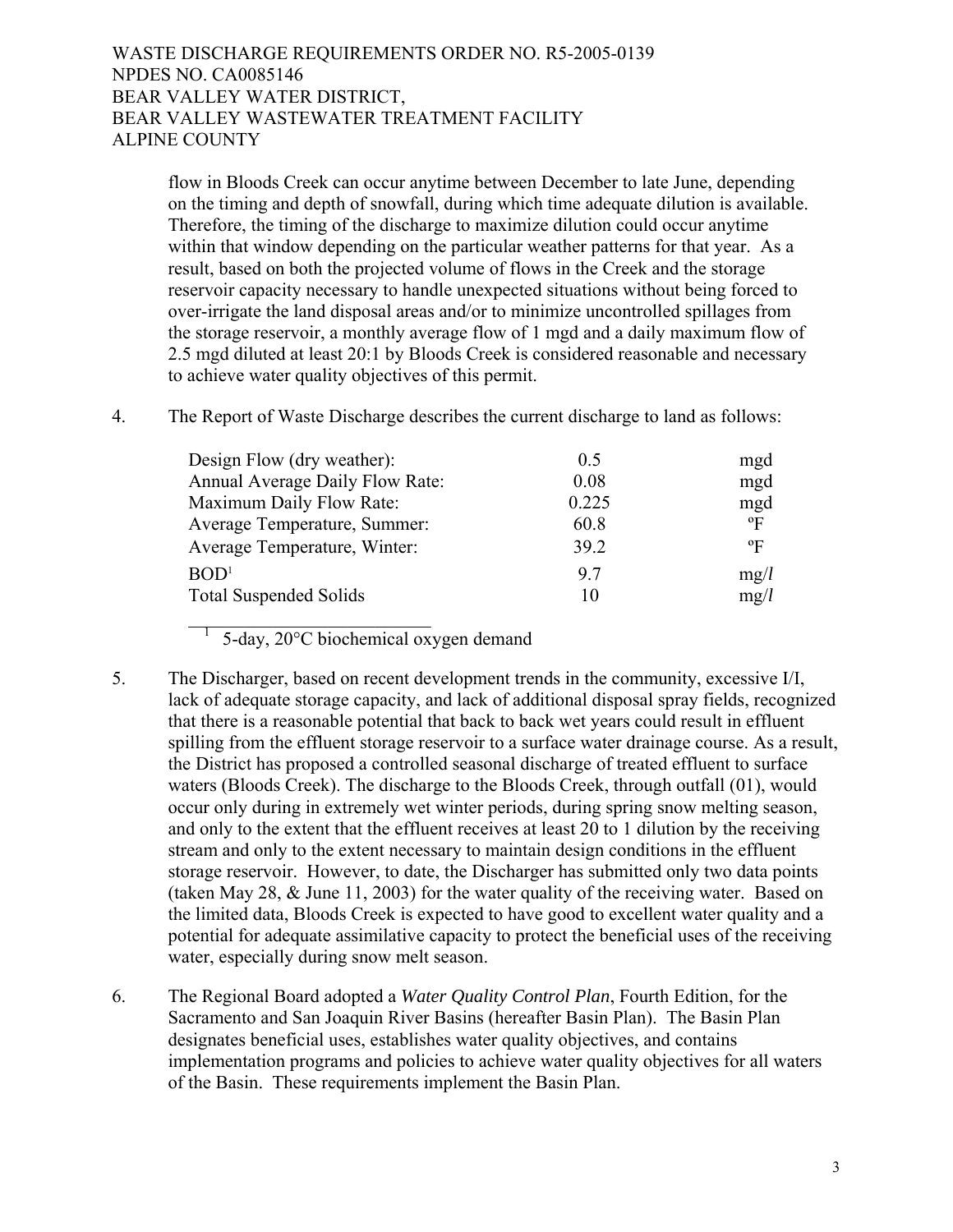7. U.S. EPA adopted the *National Toxics Rule* on 5 February 1993 and the *California Toxics Rule* on 18 May 2000. These Rules contain water quality standards applicable to this discharge. The State Water Resources Control Board adopted the *Policy for Implementation of Toxics Standards for Inland Surface Waters, Enclosed Bays, and Estuaries of California* (known as the State Implementation Plan), which contains guidance on implementation of the *National Toxics Rule* and the *California Toxics Rule.* 

## BENEFICIAL USES OF THE RECEIVING STREAM

8. Bloods Creek is a water of the United States, a tributary to North Fork of the Stanislaus River and source to New Melones Reservoir. Bloods Creek is approximately 500 feet northwest of the wastewater treatment facility. Attachment B is a topographic map of the Bear Valley Water District and Bloods Creek. At the point of proposed effluent discharge, 5,800 to 10,500 acre feet annually flows through Bloods Creek (assuming an annual runoff rate of 80%, which includes assumed return subsurface flows to the creek). During 2003 winter and spring run off period (January – June), peak flows in the Creek was estimated to be greater than 50 cubic feet per second (32 mgd), while the measured low flows were at less than 8 cubic feet per second (5.2 mgd). Peak flows in Bloods Creek can occur anytime between late December to late June depending on the timing and depth of snowfall, timing of changes in the season and unusual weather patterns. The Basin Plan at page II-2.00 states: "*Existing and potential beneficial uses which currently apply to surface waters of the basins are presented in Figure II-1 and Table II-1. The beneficial uses of any specifically identified water body generally apply to its tributary streams*." The Basin Plan does not specifically identify beneficial uses for Bloods Creek, but the Basin Plan does identify present and potential uses of North Fork of Stanislaus River is tributary. North Fork of Stanislaus River is source to New Melones Reservoir.

The Basin Plan identifies the following beneficial uses for sources to New Melones Reservoir**:** municipal and domestic supply, agricultural irrigation, agricultural stock watering, hydro power generation, body contact water recreation, canoeing and rafting, other non-body contact water recreation, warm freshwater aquatic habitat, cold freshwater aquatic habitat, and wildlife habitat. In addition, State Board Resolution No. 88-63, incorporated into the Basin Plan pursuant to Regional Board Resolution No. 89-056, requires the Regional Board to assign the municipal and domestic supply use to water bodies that do not have beneficial uses listed in Table II-1.

The Basin Plan on page II-1.00 states: "*Protection and enhancement of existing and potential beneficial uses are primary goals of water quality planning…" and with respect to disposal of wastewaters states that "...disposal of wastewaters is* [not] *a prohibited use of waters of the State; it is merely a use which cannot be satisfied to the detriment of beneficial uses*."

The federal Clean Water Act, Section 101(a)(2), states: "*it is the national goal that wherever attainable, an interim goal of water quality which provides for the protection*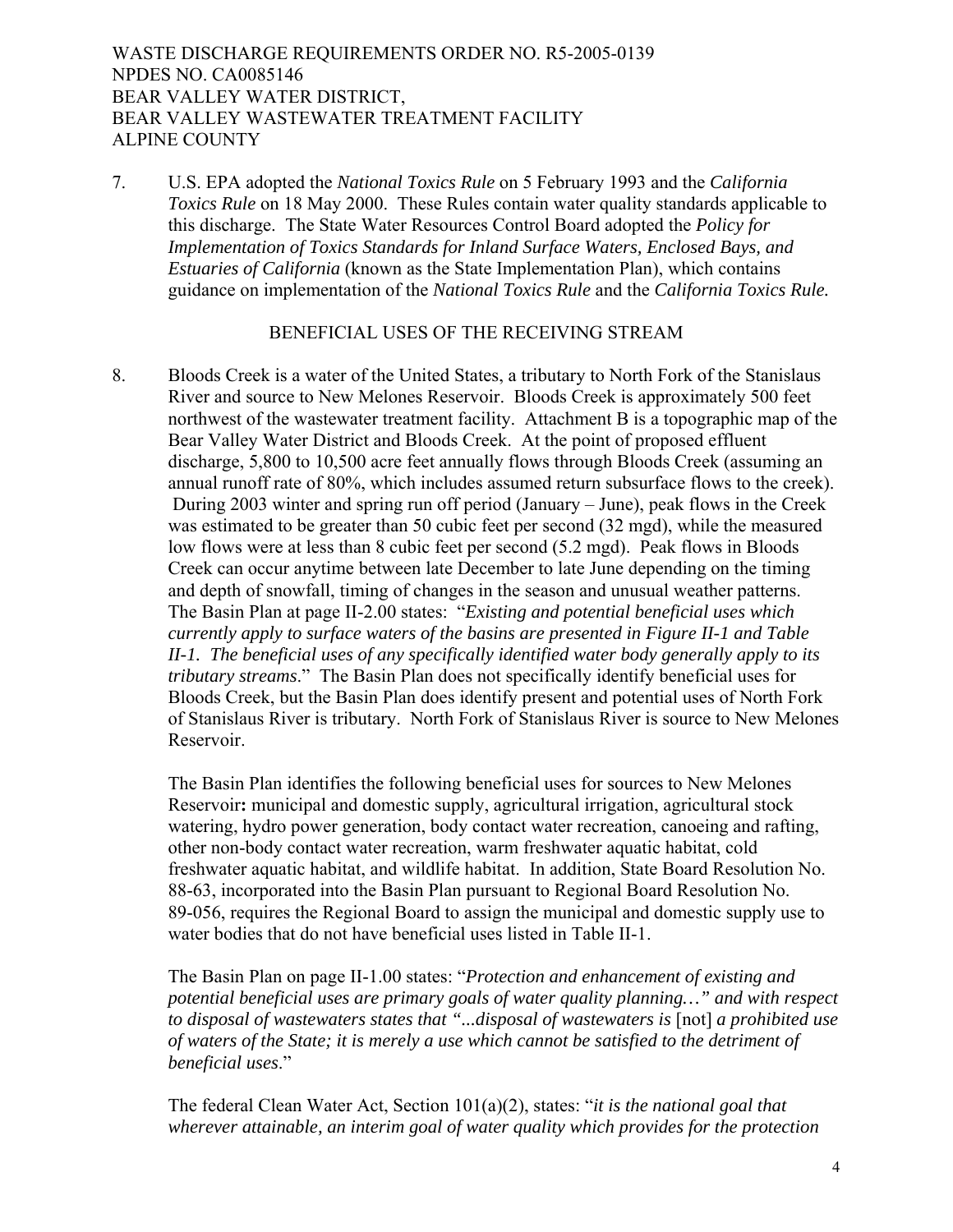*and propagation of fish, shellfish, and wildlife, and for recreation in and on the water be achieved by July 1, 1983*." Federal Regulations, developed to implement the requirements of the Clean Water Act, create a rebuttable presumption that all waters be designated as fishable and swimable. Federal Regulations, 40 CFR Sections 131.2 and 131.10, require that all waters of the State be regulated to protect the beneficial uses of public water supply, protection and propagation of fish, shell fish and wildlife, recreation in and on the water, agricultural, industrial and other purposes including navigation. Section 131.3(e), 40 CFR, defines existing beneficial uses as those uses actually attained after November 28, 1975, whether or not they are included in the water quality standards. Federal Regulation, 40 CFR Section 131.10, requires that uses be obtained by implementing effluent limitations, requires that all downstream uses be protected and states that in no case shall a state adopt waste transport or waste assimilation as a beneficial use for any waters of the United States.

In reviewing whether the existing and/or potential uses of the source to New Melones Reservoir apply to Bloods Creek*,* the Regional Board has considered the following facts:

a. Domestic Supply and Agricultural Supply

The Regional Board is required to apply the beneficial uses of municipal and domestic supply to Bloods Creek based on State Board Resolution No. 88-63 which was incorporated in the Basin Plan pursuant to Regional Board Resolution No. 89-056. In addition, the State Water Resources Control Board (SWRCB) has issued water rights to existing water users along Bloods Creek and the North Fork of Stanislaus River downstream of the discharge for domestic and irrigation uses. Bloods Creek is an ephemeral stream and the North Fork of Stanislaus River likely provides groundwater recharge during periods of low flow. The groundwater is a source of drinking water. In addition to the existing water uses, growth in the area, downstream of the discharge is expected to continue, which presents a potential for increased domestic and agricultural uses of the water in Bloods Creek.

b. Water Contact and Noncontact Recreation and Esthetic Enjoyment

The Regional Board finds that Bloods Creek generally flows through cow pasture and at some places flows along camping and recreational areas. There is ready public access to Bloods Creek, exclusion of the public is unrealistic and contact recreational activities currently exist along North Fork of Stanislaus River (downstream of discharge point) and these uses are likely to increase as the population in the area grows. Prior to flowing into North Fork of Stanislaus River, Bloods Creek flows through areas of general public access, meadows, camping areas, and parks.North Fork and New Melones Reservoir also offer recreational opportunities.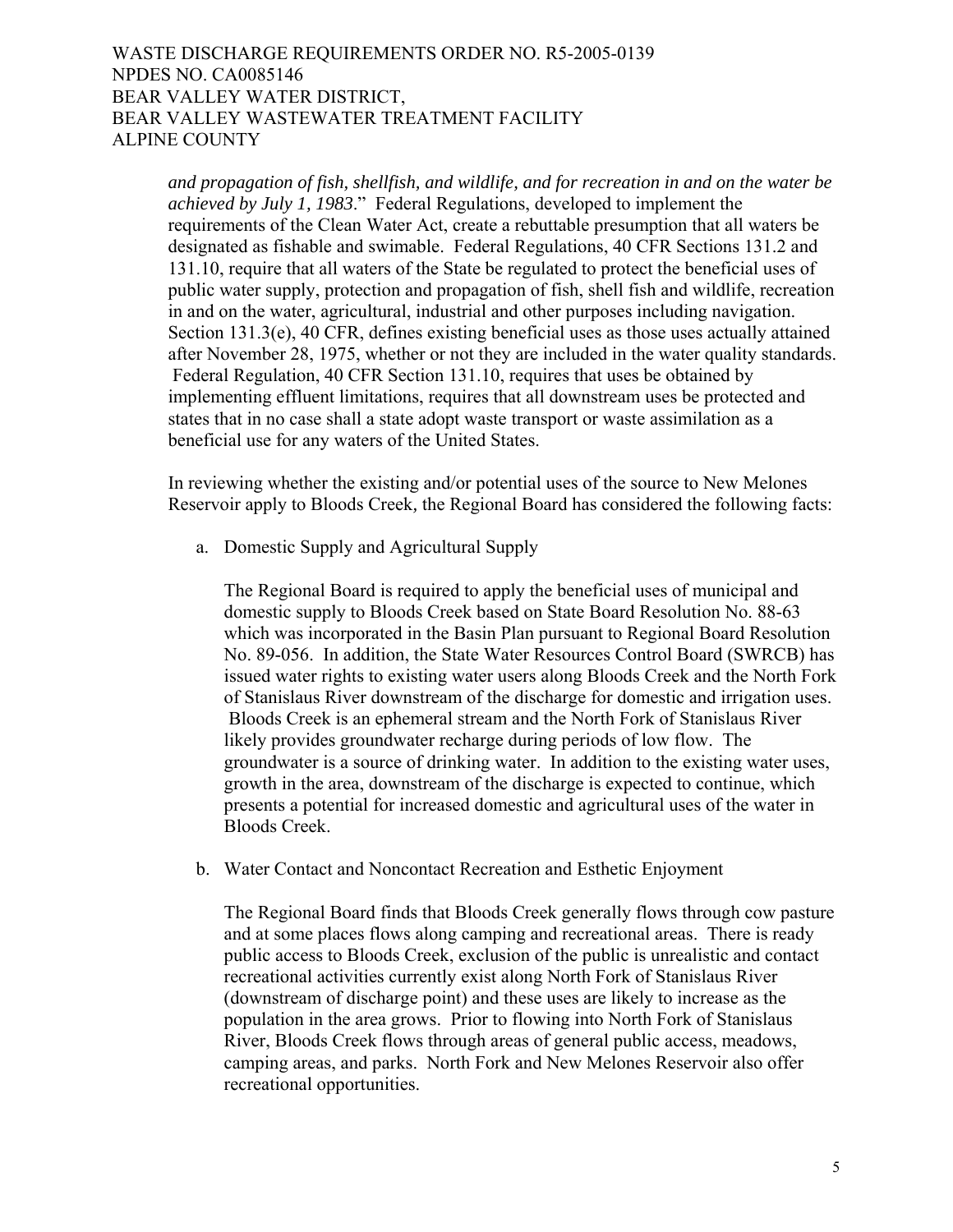c. Groundwater Recharge

In areas where groundwater elevations are below the stream bottom, water from the stream will percolate to groundwater. Since Bloods Creek is at times dry, it is reasonable to assume that the stream water is lost by evaporation, flow downstream and percolation to groundwater providing a source of municipal and irrigation water supply.

d. Freshwater Replenishment

When water is present in Bloods Creek, there is hydraulic continuity between Bloods Creek and the North Fork of Stanislaus River. During periods of hydraulic continuity, Bloods Creek adds to the water quantity and may impact the quality of water flowing down stream in the Stanislaus River.

e. Preservation and Enhancement of Fish, Wildlife, and Other Aquatic Resources

Bloods Creek flows to Stanislaus River and then into New Melones Reservoir. The Basin Plan (Table II-1) designates the New Melones Reservoir as being both a cold and warm freshwater habitat. Therefore, pursuant to the Basin Plan (Table II-1, Footnote (2)), the cold designation applies to Bloods Creek*.* The cold-water habitat designation necessitates that the in-stream dissolved oxygen concentration be maintained at, or above, 7.0 mg/*l*.

f. Upon review of the flow conditions, habitat values, and beneficial uses of Bloods Creek, and the facts described above, the Regional Board finds that the beneficial uses identified in the Basin Plan for source to New Melones Reservoir are applicable to Bloods Creek*.*

The Regional Board also finds that based on the available information and on the Discharger's application, that Bloods Creek is an ephemeral stream. The ephemeral nature of Bloods Creek means that the designated beneficial uses must be protected. Although the discharge, at times, maintains the aquatic habitat, constituents may not be discharged that may cause harm to aquatic life. At other times, natural flows within Bloods Creek help support the aquatic life. Both conditions may exist within a short time span, where Bloods Creek would be dry without the discharge and periods when sufficient background flows provide hydraulic continuity with the Stanislaus River. Dry conditions occur primarily in the summer months, but dry conditions may also occur throughout the year, particularly in low rainfall and/or snow season. The lack of dilution results in more stringent effluent limitations to protect contact recreational uses, drinking water standards, agricultural water quality goals and aquatic life. Significant dilution may occur during and immediately following high rainfall and/or snow melt events. Discharger proposes to control the effluent discharge rate such that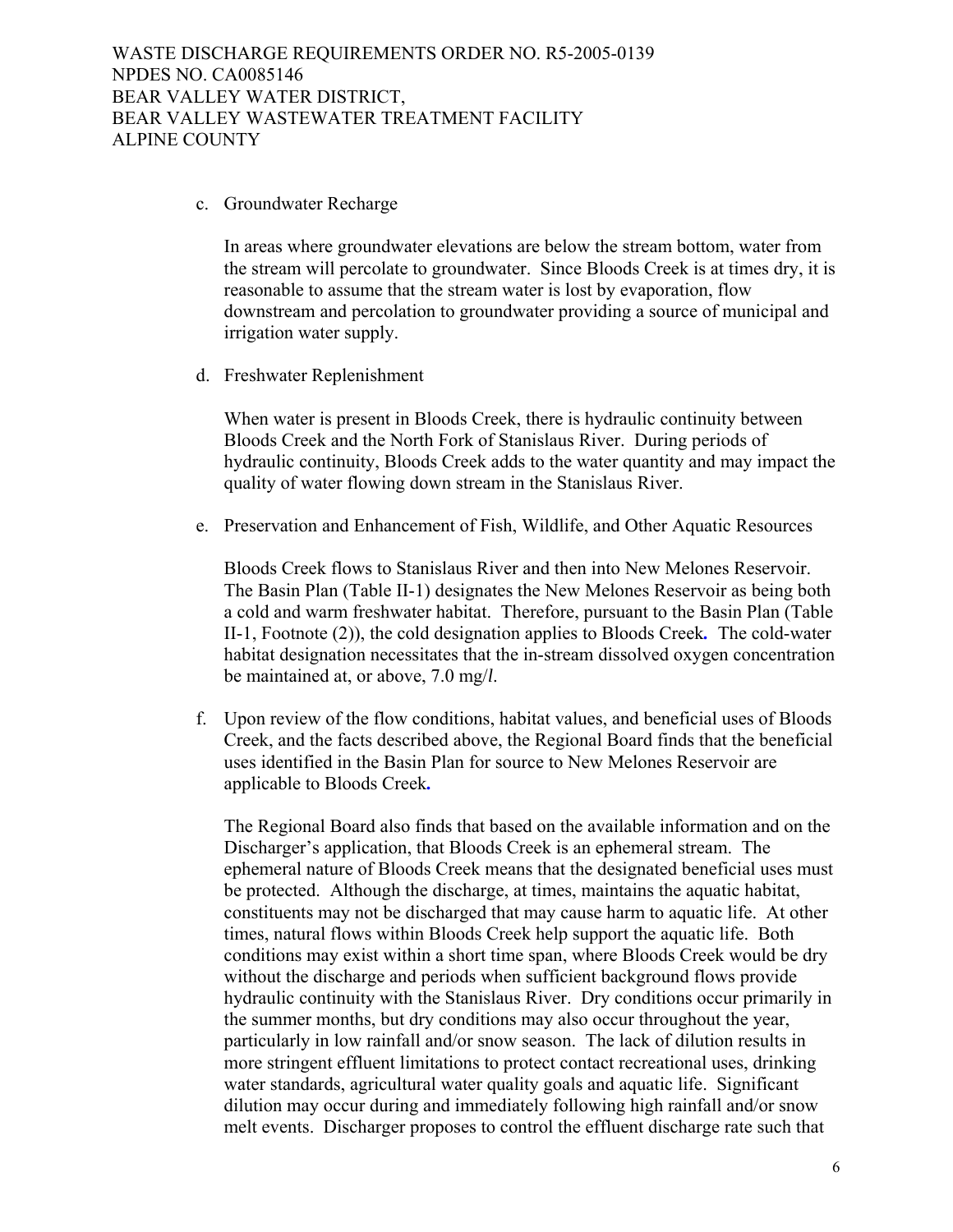## the effluent is diluted by at least 20:1 by Bloods Creek.

## NARRATIVE OBJECTIVES

- 9. Effluent limitations and toxic and pretreatment effluent standards established pursuant to Sections 301 (Effluent Limitations), 302 (Water Quality Related Effluent Limitations), 304 (Information and Guidelines), and 307 (Toxic and Pretreatment Effluent Standards) of the Clean Water Act (CWA) and amendments thereto are applicable to the discharge.
- 10. The federal Clean Water Act (CWA) mandates the implementation of effluent limitations that are as stringent as necessary to meet water quality standards established pursuant to state or federal law. [33 U.S.C., § 1311(b)(1)(C); 40 C.F.R., § 122.44(d)(1)] NPDES permits must incorporate discharge limits necessary to ensure that water quality standards are met. This requirement applies to narrative criteria as well as to criteria specifying maximum amounts of particular pollutants. Pursuant to Federal Regulations, 40 C.F.R. section 122.44(d)(1)(i), NPDES permits must contain limits that control all pollutants that "*are or may be discharged at a level which will cause, have the reasonable potential to cause, or contribute to an excursion above any state water quality standard, including state narrative criteria for water quality*." Federal Regulations, 40 CFR, Section 122.44(d)(1)(vi), further provide that "[w]*here a state has not established a water quality criterion for a specific chemical pollutant that is present in an effluent at a concentration that causes, has the reasonable potential to cause, or contributes to an excursion above a narrative criterion within an applicable State water quality standard, the permitting authority must establish effluent limits*."

The Regional Board's Basin Plan, page IV-17.00, contains an implementation policy ("Policy for Application of Water Quality Objectives") that specifies that the Regional Board "*will, on a case-by-case basis, adopt numerical limitations in orders which will implement the narrative objectives*." This Policy complies with 40 CFR 122.44(d)(1). With respect to narrative objectives, the Regional Board must establish effluent limitations using one or more of three specified sources, including EPA's published water quality criteria, a proposed state criterion (*i.e*., water quality objective), or an explicit state policy interpreting its narrative water quality criteria (*i.e*., the Regional Board's "Policy for Application of Water Quality Objectives")(40 C.F.R. 122.44(d)(1) (vi)  $(A)$ , (B) or (C)). The Basin Plan contains a narrative objective requiring that: "*All waters shall be maintained free of toxic substances in concentrations that produce detrimental physiological responses in human, plant, animal, or aquatic life*". The Basin Plan requires the application of the most stringent objective necessary to ensure that surface water and groundwater do not contain chemical constituents, toxic substances, radionuclides, or taste and odor producing substances that adversely affect beneficial uses. The beneficial uses include municipal and domestic supply, agricultural irrigation supply, agricultural stock watering, hydropower generation, water contact and noncontact recreation and aquatic habitat and wildlife habitat. The Basin Plan states that material and relevant information, including numeric criteria, and recommendations from other agencies and scientific literature will be utilized in evaluating compliance with the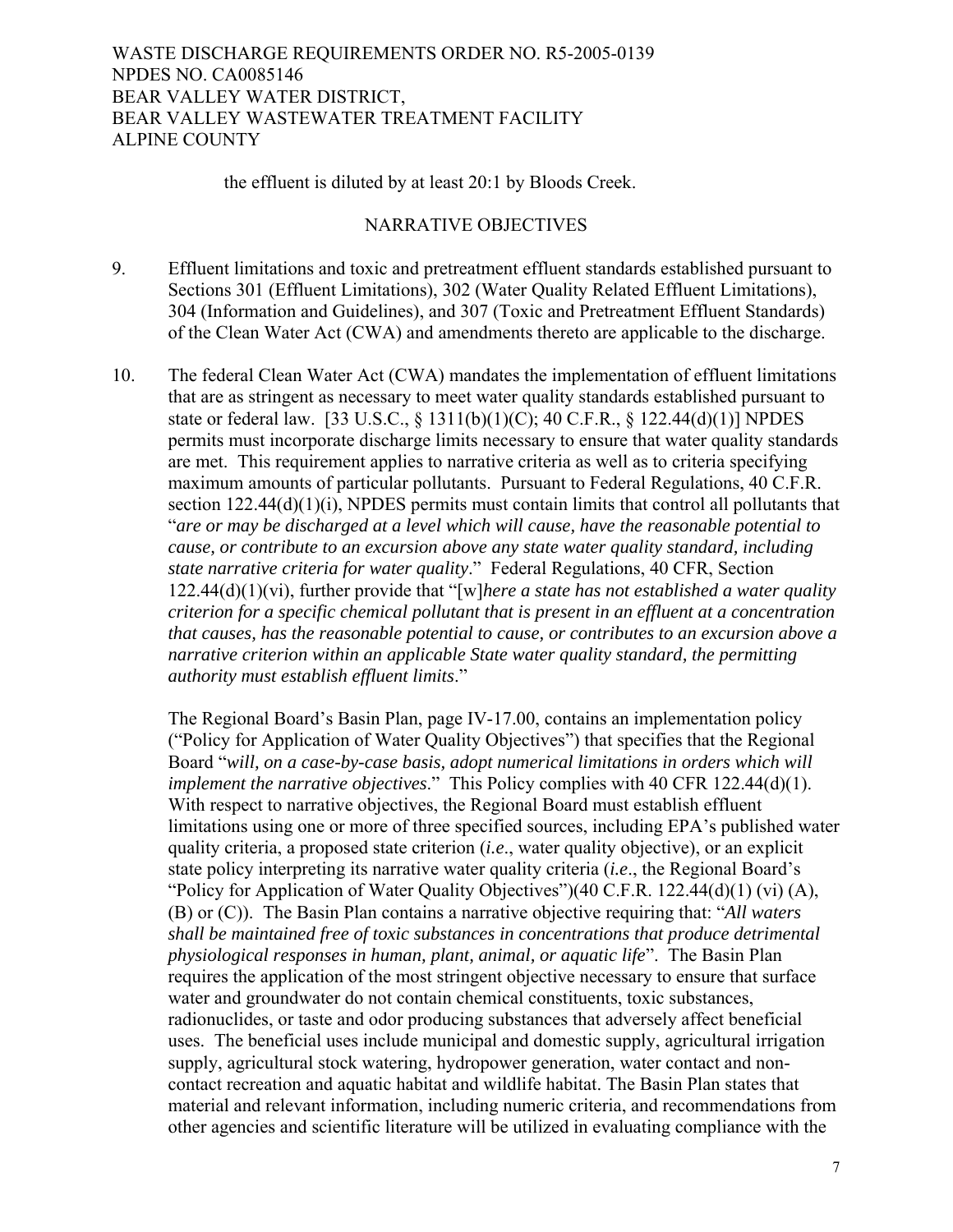narrative toxicity objective. The Basin Plan also limits chemical constituents in concentrations that adversely affect surface water beneficial uses. For waters designated as municipal, the Basin Plan specifies that, at a minimum, waters shall not contain concentrations of constituents that exceed Maximum Contaminant Levels (MCL) of CCR Title 22. The Basin Plan further states that, to protect all beneficial uses, the Regional Board may apply limits more stringent than MCLs. When a reasonable potential exists for exceeding a narrative objective, Federal Regulations mandate numerical effluent limitations and the Basin Plan narrative criteria clearly establish a procedure for translating the narrative objectives into numerical effluent limitations.

# EFFLUENT LIMITATIONS AND REASONABLE POTENTIAL

- 11. Effluent limitations and toxic and pretreatment effluent standards established pursuant to Sections 301 (Effluent Limitations), 302 (Water Quality Related Effluent Limitations), 304 (Information and Guidelines), and 307 (Toxic and Pretreatment Effluent Standards) of the Clean Water Act (CWA) and amendments thereto are applicable to the discharge.
- 12. Federal regulations require effluent limitations for all pollutants that are or may be discharged at a level that will cause or have the reasonable potential to cause, or contribute to an in-stream excursion above a narrative or numerical water quality standard. Based on information submitted as part of the application, in studies, and as directed by monitoring and reporting programs the Regional Board finds that the discharge does have a reasonable potential to cause or contribute to an in-stream excursion above a water quality standard for *aluminum, ammonia, chloroform, copper, electrical conductivity, fluoride, iron, and manganese.* Effluent limitations for these constituents are included in this Order.
- 13. Section 13263.6(a), California Water Code, requires that "*the regional board shall prescribe effluent limitations as part of the waste discharge requirements of a POTW for all substances that the most recent toxic chemical release data reported to the state emergency response commission pursuant to Section 313 of the Emergency Planning and Community Right to Know Act of 1986 (42 U.S.C. Sec. 11023) (EPCRKA) indicate as discharged into the POTW, for which the state board or the regional board has established numeric water quality objectives, and has determined that the discharge is or may be discharged at a level which will cause, have the reasonable potential to cause, or contribute to, an excursion above any numeric water quality objective*".

The Regional Board has adopted numeric receiving water quality objectives for arsenic, barium, copper, cyanide, iron, manganese, silver, and zinc for the Sacramento-San Joaquin Delta in the Water Quality Control Plan for the Sacramento River and San Joaquin Basin (Basin Plan). As detailed elsewhere in this permit, available effluent quality data indicate that effluent concentrations of *copper, iron and manganese* do have a reasonable potential to cause or contribute to an excursion above numeric water quality objectives for *copper, iron* and manganese included within the Basin Plan. The EPCRKA Section 313 toxic chemical release data report indicates that the *copper and*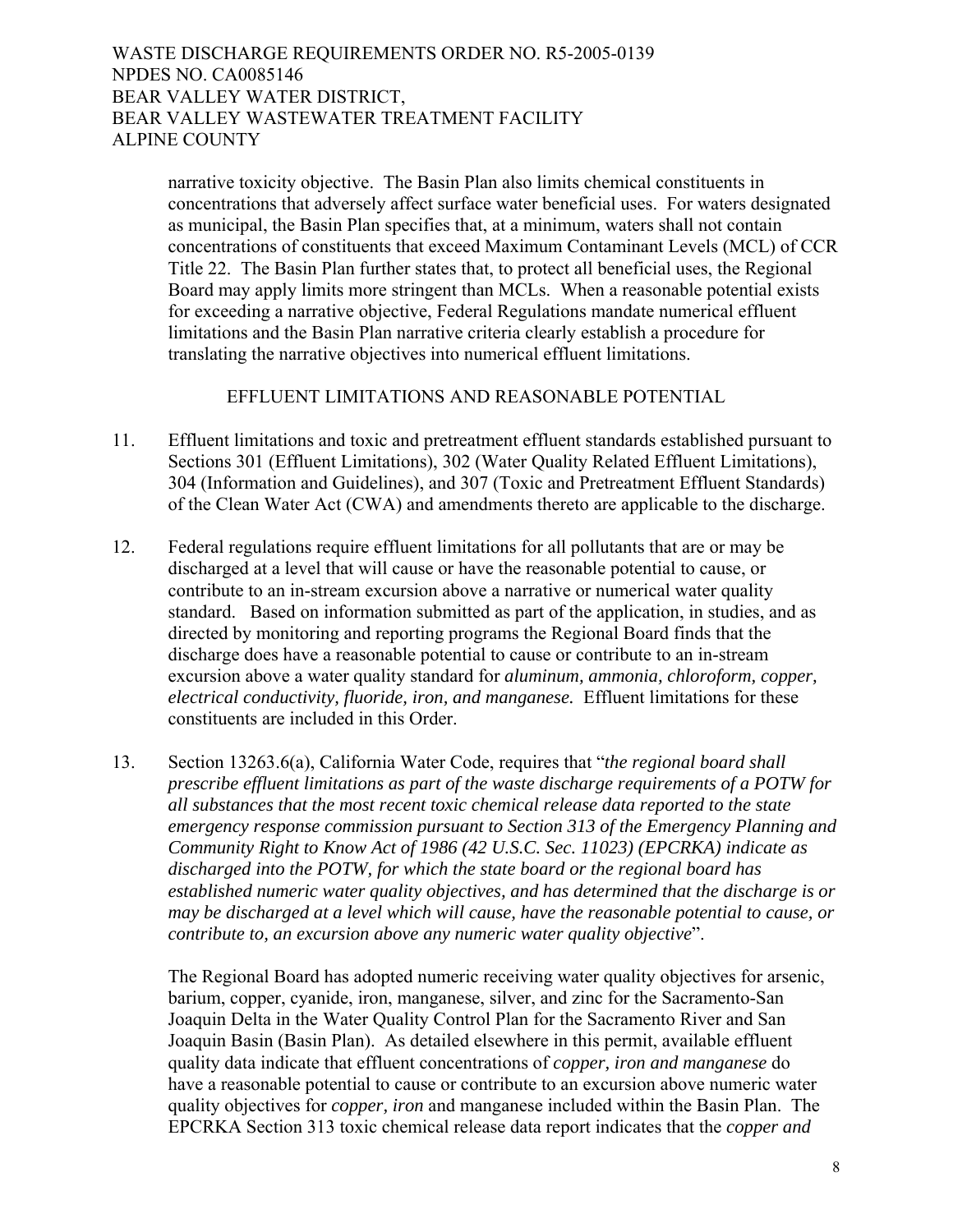> *iron* are discharged into the Discharger's collection system. An effluent limitation for *copper, iron and manganese* are included in this permit pursuant to CWC Section 13263.6(a).

- 14. The Discharger requested that dilution, mixing, and assimilative capacity be considered when determining constituent limitations for the effluent. The SIP defines a completelymixed discharge condition to mean that there is "…*not more than a 5 percent difference, accounting for analytical variability, in the concentration of a pollutant across a transect of the water body at a point within two stream/river widths from the discharge point*." The Regional Board is not required to grant a mixing zone or utilize the full assimilative capacity of the receiving stream. Regardless of the receiving water conditions, the Discharger has not submitted any data demonstrating that an acute mixing zone would not restrict the passage of aquatic life or cause acutely toxic conditions to aquatic life passing through the mixing zone. Therefore, until a mixing zone study is completed that defines how the one part effluent will mix into the minimum 20 parts of Bloods Creek water, no dilution credit will be granted in this Order. **Provision D4** of this Order provides the discharger an opportunity to conduct a dilution mixing zone study to address mixing zone conditions including, but not limited to, whether the discharge is completely or incompletely mixed. If the dilution mixing zone study determines that an effluent dilution credit is appropriate for this discharge, this Order will be reopened to modify effluent limitations to reflect the dilution credit as appropriate per the guidelines in State Implementation Plan (SIP).
- 15. *Aluminum* The Basin Plan contains a narrative water quality objective for toxicity that states in part that "[a]*ll waters shall be maintained free of toxic substances in concentrations that produce detrimental physiological responses in human, plant, animal, or aquatic life*" (narrative toxicity objective).Aquatic habitat is a beneficial use of the receiving water. U.S. EPA developed National Recommended Ambient Water Quality Criteria for protection of freshwater aquatic life for aluminum. The recommended four-day average (chronic) and one-hour average (acute) criteria for aluminum are 87 μg/*l* and 750 μg/*l*, respectively. Acid soluble aluminum analyses or total recoverable aluminum analyses may be used to assess compliance with these criteria. The acid soluble analyses more accurately measures bio-available aluminum versus particulate aluminum. U.S. EPA recommends that the ambient criteria are protective of the aquatic beneficial uses of receiving waters in lieu of site-specific criteria. The receiving stream has been measured to have a low hardness and the effluent has been measured to have a pH above the maximum Basin Plan water quality objective of 8.5. These conditions are supportive of the applicability of the ambient water quality criteria for aluminum, according to U.S. EPA's development document*.* The maximum observed effluent total recoverable aluminum concentration was 20 μg/*l*. The projected maximum effluent concentration of 148 μg/l is based on a limited number of collected samples and U.S.EPA's default coefficient of variability (CV) for conventional POTWs of 0.6. Considering the long hydraulic residence time of Discharger's treatment pond and effluent storage reservoir, a CV less than 0.6 may be appropriate for this discharge though not documented at this time.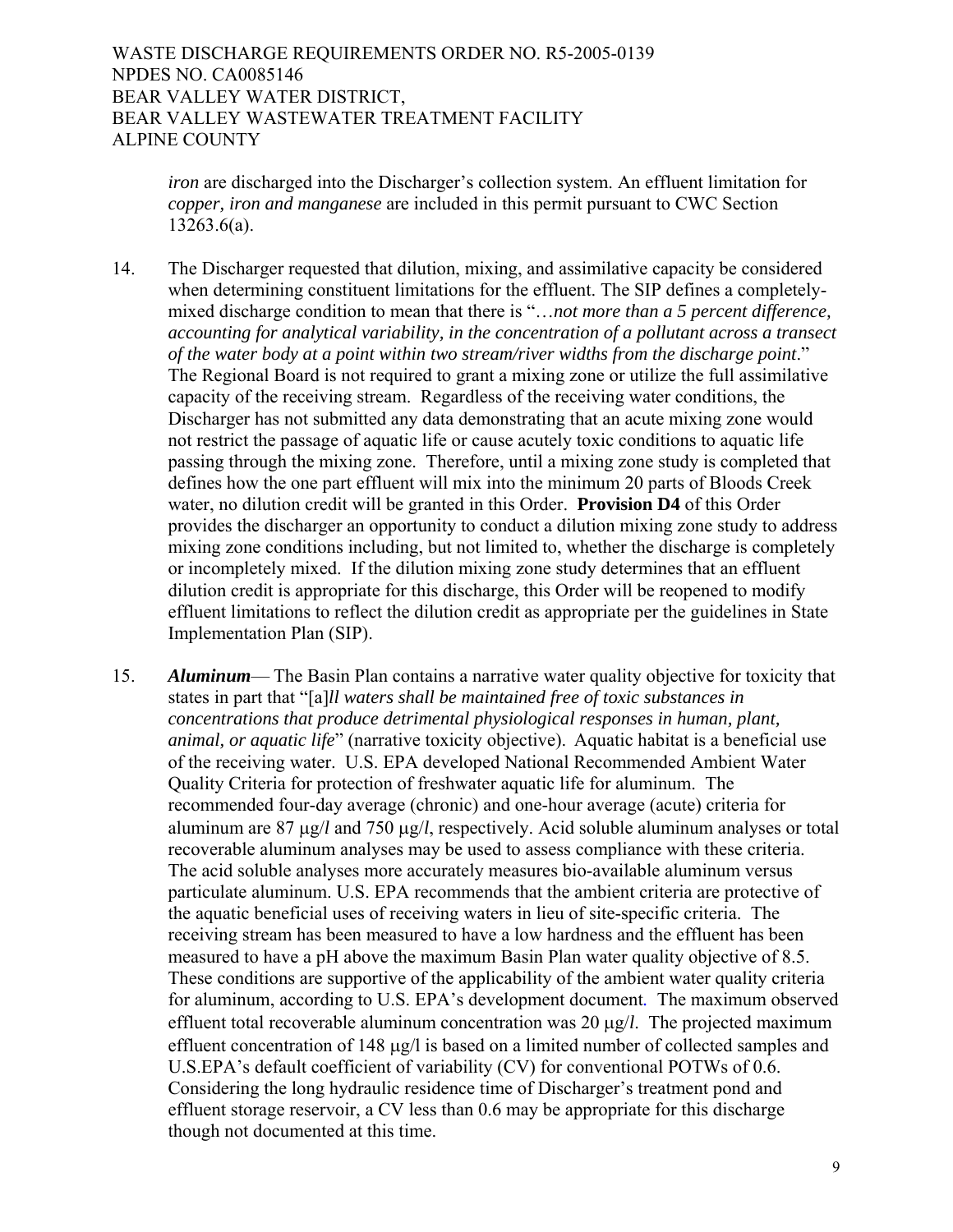> The maximum observed upstream receiving water total recoverable aluminum concentration was 130 μg/*l.* There may be no assimilative capacity for aluminum in Bloods Creek based on the laboratory analytical results and the chronic toxicity criterion depending on the results of acid soluble aluminum analyses to be done. Based on only two data points submitted by the Discharger (both are at much lower level than the water quality criterion), it is unknown whether the Discharger has a reasonable potential to cause or contribute to an in-stream excursion above a level necessary to protect aquatic life*.* Because of insufficient information available to determine whether or not *aluminum* levels in the discharge would violate applicable water quality criteria, no limitations are established in this Order. Additional *aluminum* monitoring has been required by this Order. If the new monitoring results indicate that the discharger has the reasonable potential to cause an exceedance of water quality standards for *aluminum*, this Order will be reopened to establish a new effluent limitation.

16. *Ammonia (as N)* - Ammonia can be toxic to aquatic organisms in surface waters. Aquatic habitat is a beneficial use of the receiving stream. USEPA has developed Ambient Water Quality Criteria for ammonia. Applying 40 CFR section  $122.44(d)(1)(vi)(B)$ , it is appropriate to use USEPA's Ambient National Water Quality Criteria for the Protection of Freshwater Aquatic Life for ammonia, which was developed to be protective of aquatic organisms. The acute criterion for ammonia is dependent on pH and fish species present, and the chronic criterion is dependent on pH and temperature. In general, ammonia toxicity increases with increases in pH and temperature. At lower temperatures, the chronic criterion is also dependent on the presence or absence of early life stages of fish (ELS).

The beneficial uses of Bloods Creek include, cold freshwater aquatic habitat (COLD). The early life stages of fish are likely present during the permitted period of discharge.

Based on monitoring data provided by the Discharger, the highest pH value reported for the effluent as 10.1 pH units, and the corresponding highest temperature of the effluent was reported as 5.9°C. Using the maximum pH value allowed in the receiving water (8.5) pH Units) and the highest reported temperature of 5.9°C, the USEPA Recommended Ambient Water Quality Criterion for Fresh Water Aquatic Life, 30 day average chronic criteria, or criterion continuous concentration for ammonia is 1.09 mg/l as N (Nitrogen). Considering the maximum pH value of 8.5 pH Units and the presence of salmonids, the USEPA Recommended Ambient Water Quality Criterion for Fresh Water Aquatic Life, maximum 1-hour acute criteria, or criteria maximum concentration for ammonia is 2.14 mg/l as N.

Ammonia was detected in samples of the Discharger's effluent at concentrations as high as 2.0 mg/l. Using the reasonable potential analysis procedure, based on a CV of 0.6, the projected maximum effluent concentration of ammonia in the effluent is 15 mg/l. Because of insufficient information available, it is unknown whether or not *ammonia* levels in the discharge would violate applicable water quality criteria and hence, no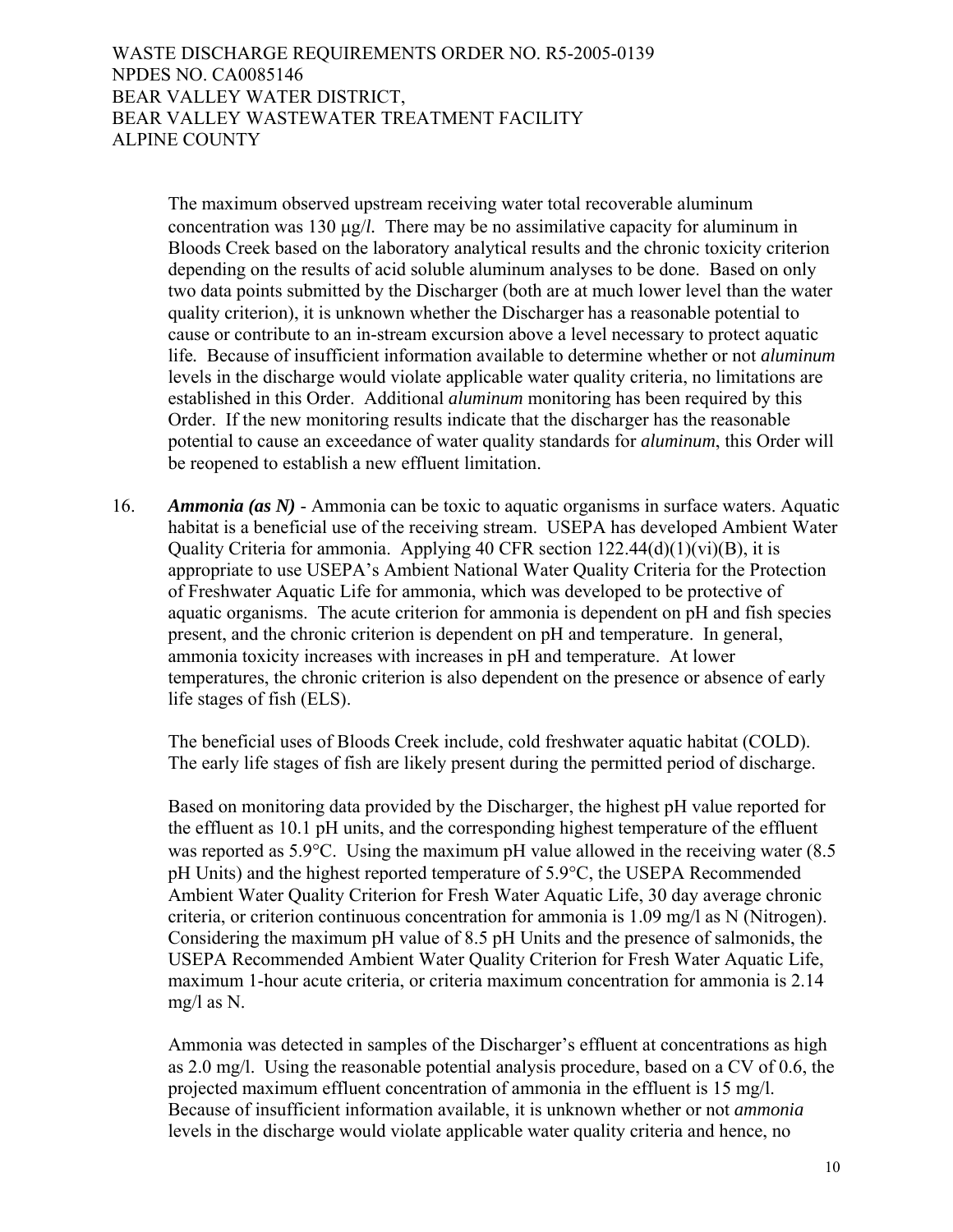> limitations are established in this Order. Additional *ammonia* monitoring has been required by this Order. If the new monitoring results indicate that the discharger has the reasonable potential to cause an exceedance of water quality standards for *ammonia*, this Order will be reopened to establish a new effluent limitation.

- 17*. Chlorine*—The Discharger uses chlorine for disinfection of the effluent waste stream. Aquatic habitat is a beneficial use of Bloods Creek. The Basin Plan includes a narrative water quality objective that "[a]*ll waters shall be maintained free of toxic substances in concentrations that produce detrimental physiological responses in human, plant, animal, or aquatic life*." Chlorine can cause toxicity to aquatic organisms when discharged to surface waters. U.S. EPA recommends, in its Ambient Water Quality Criteria for the protection of fresh water aquatic life, maximum 1-hour average and 4-day average chlorine concentrations of 0.019 mg/*l* and 0.011 mg/*l*, respectively. The use of chlorine as a disinfectant presents a reasonable potential that it could be discharged in toxic concentrations. Due to lack of dechlorination facilities at the wastewater treatment plant, the Regional Board finds that the discharge does have a reasonable potential to cause or contribute to an in-stream excursion above a water quality standard. USEPA guidelines and the Basin Plan allow for mixing zones where water quality objectives can be exceeded, but not lethality is allowed as a result of the using of mixing zones. Since chlorine can cause acute lethality, no dilution credit is granted and this Order includes water quality based effluent limitations for chlorine at the point of discharge (Outfall 01) to protect the receiving stream aquatic life beneficial uses. Effluent Limitations have been established based on the ambient water quality criteria for chlorine. However, due to the lethal nature of chlorine, this order includes a provision with a compliance schedule. **Provision D6** of this permit requires the Discharger to install de-chlorination facilities prior to surface water discharge. The new water quality based effluent limitations for chlorine residual will be effective immediately following the adoption of this Order and coincides with the next wintertime discharge.
- 18. *Chloroform*—Municipal and domestic supply is a beneficial use of the receiving stream. The narrative toxicity objective and this beneficial use designation comprise a water quality standard applicable to pollutants in the receiving stream. The Basin Plan contains the *Policy for Application of Water Quality Objectives*, which provides that narrative objectives may be translated using numerical limits published by other agencies and organizations. The California Environmental Protection Agency (Cal/EPA) Office of Environmental Health Hazard Assessment (OEHHA) has published the Toxicity Criteria Database, which contains cancer potency factors for chemicals, including chloroform, that have been used as a basis for regulatory actions by the boards, departments and offices within Cal/EPA. The OEHHA cancer potency value for oral exposure to chloroform is 0.031 milligrams per kilogram body weight per day (mg/kg-day). By applying standard toxicologic assumptions used by OEHHA and U.S. EPA in evaluating health risks via drinking water exposure of 70 kg body weight and two liters per day water consumption, this cancer potency factor is equivalent to a concentration in drinking water of 1.1 μg/*l* (ppb) at the one-in-a-million cancer risk level. This risk level is consistent with that used by the Department of Health Services (DHS) to set *de minimis*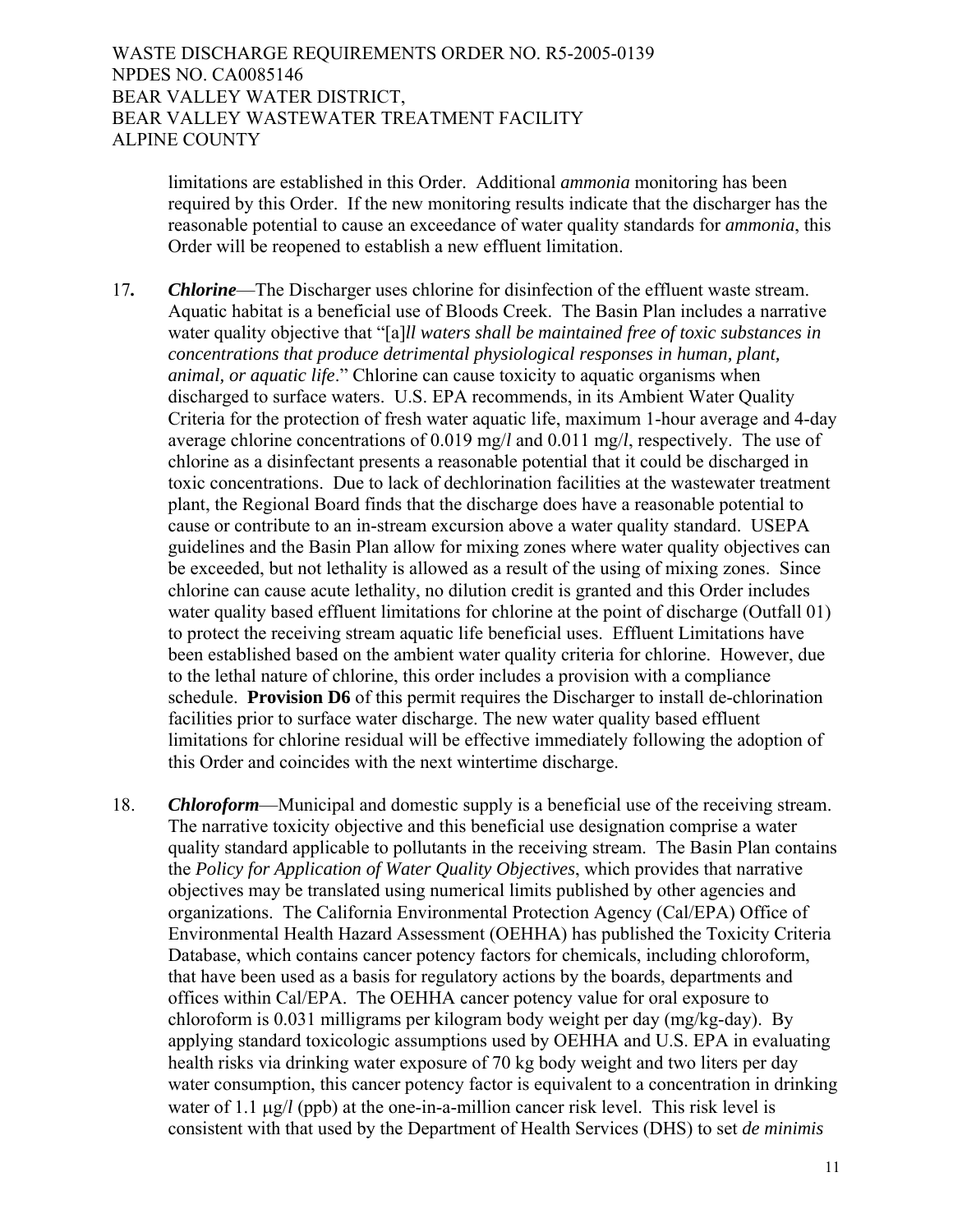risks from involuntary exposure to carcinogens in drinking water in developing MCLs and Action Levels and by OEHHA to set negligible cancer risks in developing Public Health Goals for drinking water. The one-in-a-million cancer risk level is also mandated by U.S. EPA in applying human health protective criteria contained in the NTR and the CTR to priority toxic pollutants in California surface waters. The maximum observed effluent chloroform concentration was 0.60 μg/*l*. Because of insufficient information available, it is unknown whether or not *chloroform* levels in the discharge would violate applicable water quality criteria and hence, no limitations are established in this Order. Instead of limitations, additional monitoring has been established for this constituent with a re-opener provision should monitoring results indicate that the discharge has the reasonable potential to cause an exceedance of toxic water quality criteria. If the new data identify that the effluent limitation for *chloroform* may exceed, this Order will be reopened to established a new effluent limitation.

- 19. *Copper*—Based on information included in analytical laboratory results submitted by the Discharger, the discharge has a reasonable potential to cause or contribute to an in-stream excursion above the CTR criteria for copper. The CTR includes hardness-dependent criteria for the protection of freshwater aquatic life for copper. Freshwater aquatic habitat is a beneficial use of the receiving water. The criteria for copper are presented in dissolved concentrations. U.S. EPA recommends conversion factors to translate dissolved concentrations to total concentrations. The conversion factors for copper in freshwater are 0.960 for both the acute and the chronic criteria. Using the worst-case (lowest of receiving water and effluent) measured hardness of 12 mg/*l*, the corresponding criteria are 1.9 μg/*l* and 0.95 μg/*l* for the acute and chronic criteria, respectively. The maximum observed effluent copper concentration was 2.2 μg/*l*. The maximum observed upstream receiving water copper concentration was less than 0.3 μg/*l.* The effluent concentration has exceeded both the acute and chronic criteria*.* The Effluent Limitations for copper included in this Order are presented in total concentrations, and are based on CTR criteria for the protection of freshwater aquatic life and are established as 0.95 μg/l as a monthly average and 1.9 μg/l as a daily maximum. Based on the data submitted, it appears the Discharger cannot consistently comply with these limitations. Therefore, according to the SIP Section 2.1, a compliance schedule is included in the permit. **Provision D5** of this permit requires the discharger to first submit justification for a time schedule and if approved then submit a corrective action plan and implementation schedule to assure compliance with final copper effluent limits. The new water quality based effluent limitations for copper become effective on **1 February 2006** if a compliance justification is not completed and submitted to the Regional Board by **1 January 2006**. Otherwise full compliance with these limitations is not required by this Order until **22 May 2010.** In the interim period, effluent limits based on treatment plant's past performance are established in this Order.
- 20. *Electrical Conductivity*—The Basin Plan, Table II-1, designates Irrigated Agriculture as a beneficial use of the Stanislaus River. Water Rights have been issued by the State Water Resources Control Board to divert water from the Stanislaus River downstream of the Bloods Creek discharge for irrigation purposes. Water from the Stanislaus River is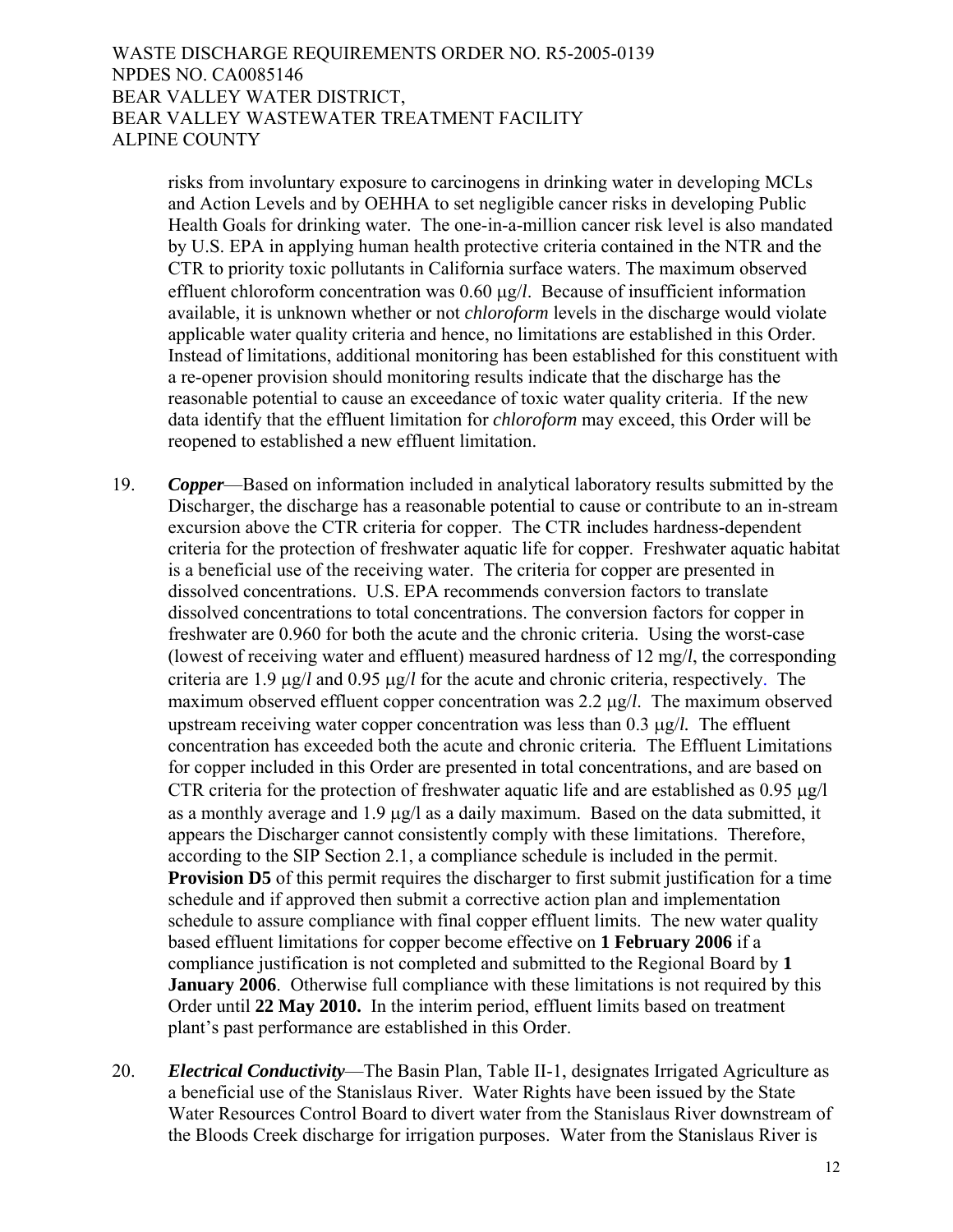used for crop irrigation. The District's Report of Waste Discharge states that for electrical conductivity (EC), the maximum concentration was 100 μmhos/cm and the average discharge concentration was 80 μmhos/cm. The projected maximum effluent concentration based on the limited number of collected samples and the default CV of 0.6, is 740 μmhos/cm.

The Basin Plan states, on Page III-3.00 Chemical Constituents, that "[w]*aters shall not contain constituents in concentrations that adversely affect beneficial uses*." The Basin Plan's "Policy for Application of Water Quality Objectives" provides that in implementing narrative water quality objectives, the Regional Board will consider numerical criteria and guidelines developed by other agencies and organizations. This application of the Basin Plan is consistent with Federal Regulations, 40 CFR 122.44(d).

For EC, *Ayers R.S. and D.W. Westcott, Water Quality for Agriculture, Food and Agriculture Organization of the United Nations – Irrigation and Drainage Paper No. 29, Rev. 1, Rome (1985),* reports levels above 700 μmhos/cm will reduce crop yield for sensitive plants. The University of California, Davis Campus, Agricultural Extension Service, published a paper, dated 7 January 1974, stating that there will not be problems to crops associated with salt if the EC remains below 750 μmhos/cm.

Because of insufficient information available, it is unknown whether or not EC levels in the discharge would violate applicable water quality criteria and hence, no limitations are established in this Order. Additional monitoring has been established for this constituent with a re-opener provision should monitoring results indicate that the discharge has the reasonable potential to cause an exceedance of agricultural water quality criteria. If the new data identify that an effluent limitation for EC should be established, this Order will be reopened to consider a new effluent limitation.

21. **Fluoride** – The fluoride concentration in the effluent was detected at 300 µg/l from a sample collected on 11 June 2003. Fluoride was also detected in Bloods Creek at 300 µg/l from a sample taken on 11 June 2003. The State's Primary MCLs for fluoride is 2000 µg/l. The Agricultural Water Quality Goal for fluoride is 1000 µg/l. Based on a CV 0f 0.6, the projected maximum effluent fluoride concentration is 2220 µg/l. The discharge has a reasonable potential to cause or contribute to an in-stream excursion above the agricultural water quality goal of 1000 µg/l. But the maximum observed upstream receiving water fluoride concentration was only 300 μg/l, which is less than the applicable Basin Plan chemical constituents objective (agricultural water quality goal). Therefore, it appears that the Bloods Creek may have some assimilative capacity for discharge of fluoride. Dilution credits and mixing zones could be considered for compliance with human health and/or aquatic life chronic criteria or other long term impact objectives. Regardless, because of insufficient information available, it is unknown whether or not *fluoride* levels in the discharge would violate applicable water quality criteria and hence, no limitations are established in this Order. Instead of limitations, additional monitoring has been established for this constituent with a reopener provision should monitoring results indicate that the discharge has the reasonable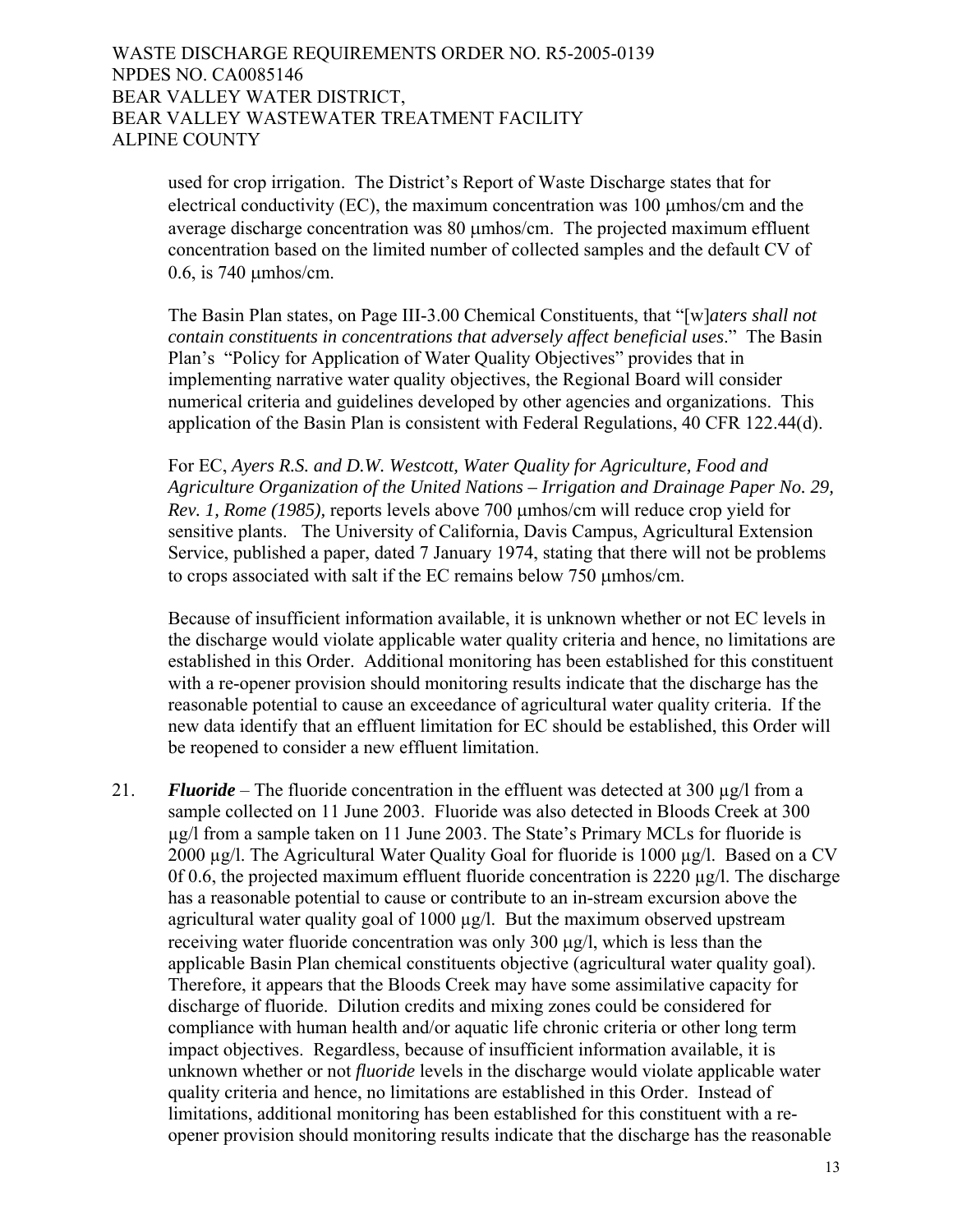> potential to cause an exceedance of agricultural water quality criteria. If the new data identify that the effluent limitation for *fluoride* may exceed, this Order will be reopened to established a new effluent limitation.

22. *Iron*—The Basin Plan includes a water quality objective that states "…*water designated for use as domestic or municipal supply (MUN) shall not contain concentrations of chemical constituents in excess of the maximum contaminant levels (MCLs) specified in the following provisions of Title 22 of the California Code of Regulations…Tables 64449-A (Secondary Maximum Contaminant Levels-Consumer Acceptance Limits) and 64449-B (Secondary Maximum Contaminant Levels-Ranges) of Section 64449*." Municipal and domestic supply is a beneficial use of the receiving stream. Based on information included in analytical laboratory reports submitted by the Discharger, iron in the discharge has a reasonable potential to cause or contribute to an in-stream excursion above the Secondary Maximum Contaminant Level (MCL)-Consumer Acceptance Limit of 300 μg/*l*. The Basin Plan also includes a water quality objective that water "…*shall be free of discoloration that causes nuisance or adversely affects beneficial uses*." The Basin Plan identifies non-contact water recreation, which includes aesthetic enjoyment, as a beneficial use of the water downstream of Bloods Creek. Iron concentrations in excess of the Secondary MCL-Consumer Acceptance Limit cause aesthetically undesirable discoloration. The maximum observed effluent *iron* concentration was 370 μg/*l*. Therefore, based on the data available, the discharge contains *iron*  concentrations at higher levels than the secondary MCL. It appears the Discharger cannot consistently comply with the established limitation, and a compliance time schedule is needed. The maximum observed upstream receiving water *iron* concentration was 150 μg/*l*, which indicates that the Bloods Creek may have some assimilative capacity for discharge of *iron*. Dilution credits and mixing zones could be considered for compliance with human health and/or aquatic life chronic criteria. **Provision D4** allows the Discharger to complete an independent mixing zone study, and allow the Regional Board to reopen this Order and establish final effluent limitations for *iron*. Until dilution credits can be considered an effluent limitation of 300 μg/l as monthly average has been established at the point of discharge. Therefore, as the Basin Plan chemical constituent objective for *iron* is not a new objective, a schedule of compliance for Iron is not included in this Order but a separate Time Schedule Order shall be proposed for compliance with the iron effluent limitation.

23. *Manganese*—The Basin Plan includes a water quality objective that "…*water designated for use as domestic or municipal supply (MUN) shall not contain concentrations of chemical constituents in excess of the maximum contaminant levels (MCLs) specified in the following provisions of Title 22 of the California Code of Regulations…Tables 64449- A (Secondary Maximum Contaminant Levels-Consumer Acceptance Limits) and 64449-B (Secondary Maximum Contaminant Levels-Ranges) of Section 64449*." Municipal and domestic supply is a beneficial use of the water downstream of Bloods Creek. Based on information included in analytical laboratory reports submitted by the Discharger, manganese in the discharge has a reasonable potential to cause or contribute to an instream excursion above the Secondary Maximum Contaminant Level (MCL)-Consumer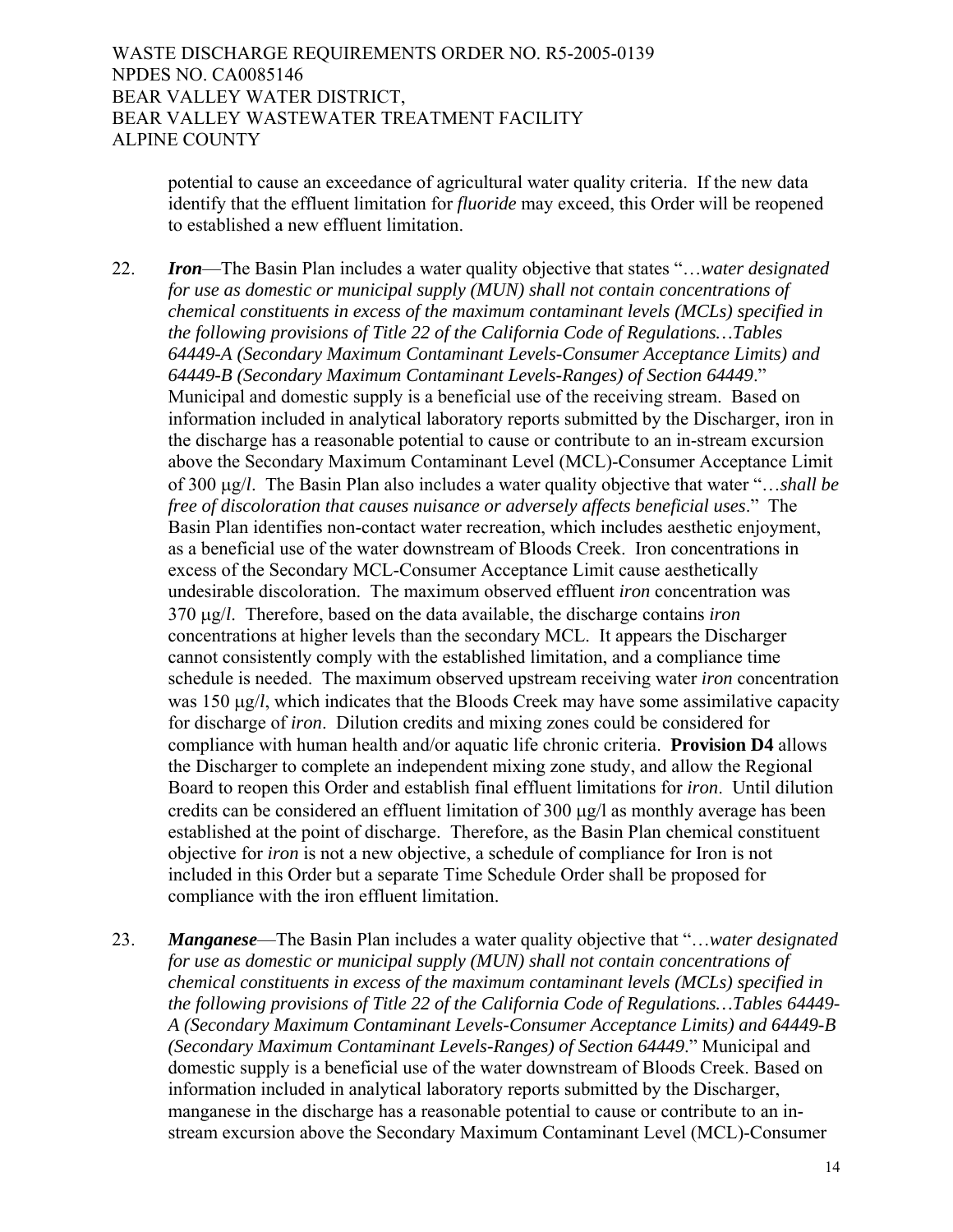Acceptance Limit of 50 μg/*l* for manganese. The Basin Plan also includes water quality objectives that water be free of discoloration and taste- or odor-producing substances in concentrations that cause nuisance or adversely affect beneficial uses. The Basin Plan identifies non-contact water recreation, which includes aesthetic enjoyment, as a beneficial use of the water downstream of Bloods Creek. Manganese concentrations in excess of the Secondary MCL-Consumer Acceptance Limit produce aesthetically undesirable discoloration and taste. An effluent limitation for manganese is included in this Order based on the Basin Plan water quality objectives and is established as 50 μg/L as a monthly average. Based on the data available, the discharge contains *manganese* at a higher level than Secondary MCL. Therefore, it appears the Discharger cannot consistently comply with the established limitation, and a compliance time schedule is needed. As the Basin Plan chemical constituent objective for *manganese* is not a new objective, a schedule of compliance for *manganese* is not included in this Order but a separate Time Schedule Order shall be proposed for compliance with the *manganese* effluent limitation.

24. *Pathogens*—Municipal and domestic supply, agricultural irrigation, and body contact water recreation are beneficial uses of Bloods Creek. Coliform limits are imposed to protect the beneficial uses of the receiving water, including public health through contact recreation and drinking water pathways. In a letter to the Regional Board dated 8 April 1999, the California Department of Health Services indicated that DHS would consider wastewater discharged to water bodies with identified beneficial uses of irrigation or contact recreation and where the wastewater receives dilution of more than 20:1 to be adequately disinfected if the effluent coliform concentration does not exceed 23 MPN/100 m*l* as a 7-day median and if the effluent coliform concentration does not exceed 240 MPN/100 m*l* more than once in any 30 day period. Therefore, the coliform effluent limitation are appropriate based on this Order requiring a 30 day average effluent dilution ratio of at least 20:1

The California Department of Health Services (DHS) has developed reclamation criteria, California Code of Regulations, Title 22, Division 4, Chapter 3 (Title 22), for the reuse of wastewater. Title 22 requires that for spray irrigation of food crops, parks, playgrounds, schoolyards, and other areas of similar public access, wastewater be adequately disinfected, oxidized, coagulated, clarified, and filtered, and that the effluent total coliform levels not exceed 2.2 MPN/100 m*l* as a 7-day median. Title 22 also requires that recycled water used as a source of water supply for nonrestricted recreational impoundments be disinfected tertiary recycled water that has been subjected to conventional treatment. A nonrestricted recreational impoundment is defined as "…an impoundment of recycled water, in which no limitations are imposed on body-contact water recreational activities." Title 22 is not directly applicable to surface waters; however, the Regional Board finds that it is appropriate to apply an equivalent level of treatment to that required by DHS's reclamation criteria because Receiving Water is used for irrigation of agricultural land and for contact recreation purposes. The method of treatment is not prescribed by this Order; however, wastewater must be treated to a level equivalent to that recommended by DHS.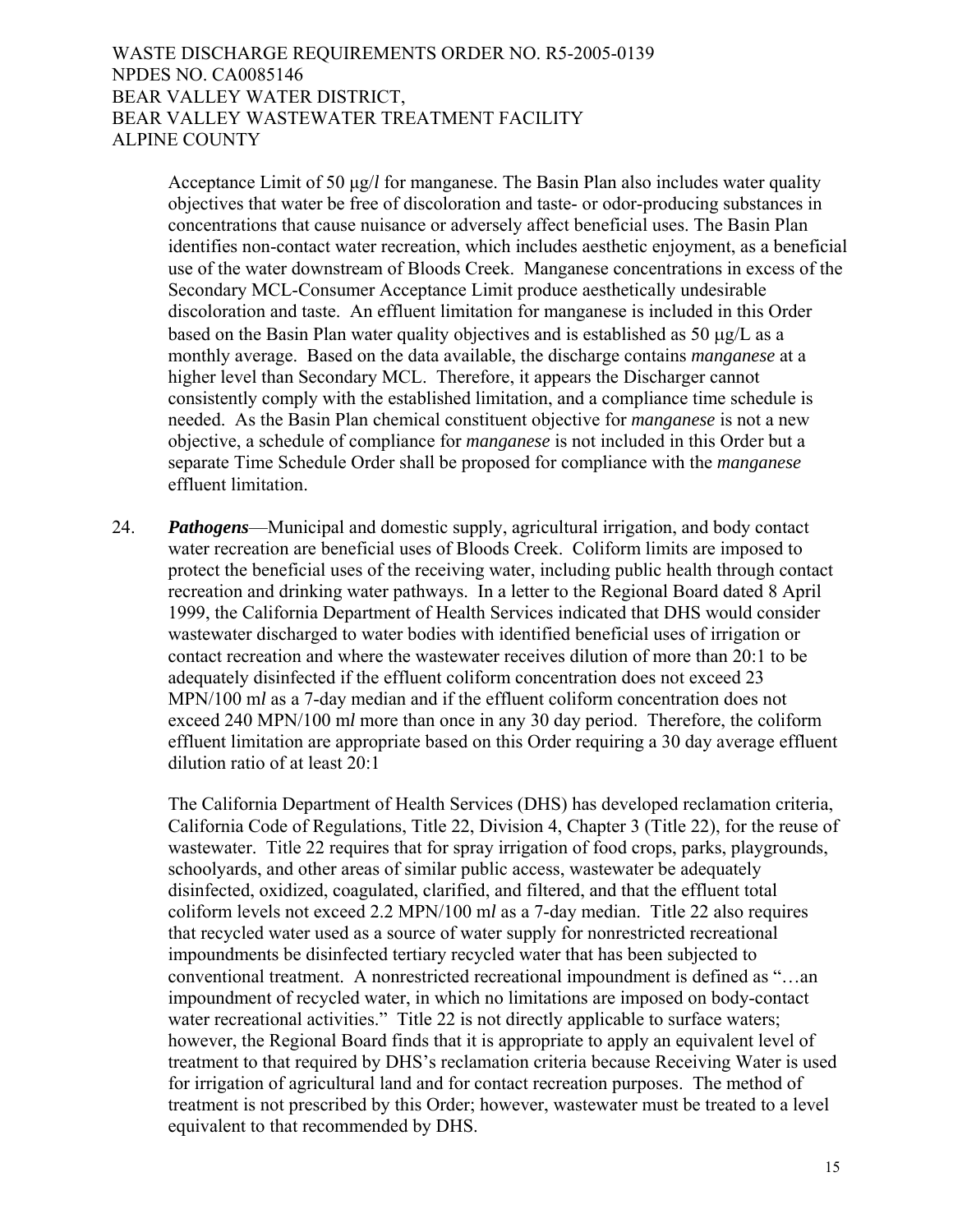> The DHS has recommended that secondary treatment with a minimum dilution of 20:1 provides an equivalent protection of human health as does tertiary treatment. Therefore, the Discharger is required to establish an in-stream flow measuring system so that the effluent discharge rate can be controlled to comply with a 30-day average effluent dilution ratio of at least 20:1. The BOD and TSS effluent limitations for secondary treatment with a 20:1 dilution are set at 30 mg/l as a monthly average and the total coliform organisms limitation is 23 MPN/100 ml as a 7-day median.

- 25. *pH—* The Basin Plan includes numeric water quality objectives that the pH "…*not be depressed below 6.5 nor raised above 8.5. Changes in normal ambient pH levels shall not exceed 0.5 in fresh waters with designated COLD or WARM beneficial uses*." The Receiving Water is designated as having both COLD and WARM beneficial uses. Effluent Limitations for pH are included in this Order and are based on the Basin Plan objectives for pH.
- 26. The permitted discharge is consistent with the antidegradation provisions of 40 CFR 131.12 and State Water Resources Control Board Resolution 68-16. This Order provides for an increase in the volume and mass of pollutants discharged. The increase will not have significant impacts on aquatic life, which is the beneficial use most likely affected by the pollutants discharged (BOD, suspended solids, chlorine residual, temperature, ammonia, and metals). The increase will not cause a violation of water quality objectives. The increase in the discharge allows wastewater utility service necessary to accommodate housing and economic expansion in the area, and is considered to be a benefit to the people of the State. Compliance with these requirements will result in the use of best practicable treatment or control of the discharge..
- 27. As stated in *Standard Provisions and Reporting Requirements, For Waste Discharge Requirements, February 2004, General Provisions, No. 13*, this Order prohibits bypass from any portion of the treatment facility*.* Federal Regulations, 40 CFR 122.41 (m), define "bypass" as the intentional diversion of waste streams from any portion of a treatment facility. This section of the Federal Regulations, 40 CFR 122.41 (m)(4), prohibits bypass unless it is unavoidable to prevent loss of life, personal injury, or severe property damage. In considering the Regional Board's prohibition of bypasses, the State Water Resources Control Board adopted a precedential decision, Order No. WQO 2002- 0015, which cites the Federal Regulations, 40 CFR 122.41(m), as allowing bypass only for essential maintenance to assure efficient operation. In the case of United States v. City of Toledo, Ohio (63 F. Supp 2d 834, N.D. Ohio 1999) the Federal Court ruled that "*any bypass which occurs because of inadequate plant capacity is unauthorized…to the extent that there are 'feasible alternatives', including the construction or installation of additional treatment capacity*".

The Federal Clean Water Act, Section 301, requires that not later than 1 July 1977, publicly owned wastewater treatment works meet effluent limitations based on secondary or equivalent secondary treatment or any more stringent limitation necessary to meet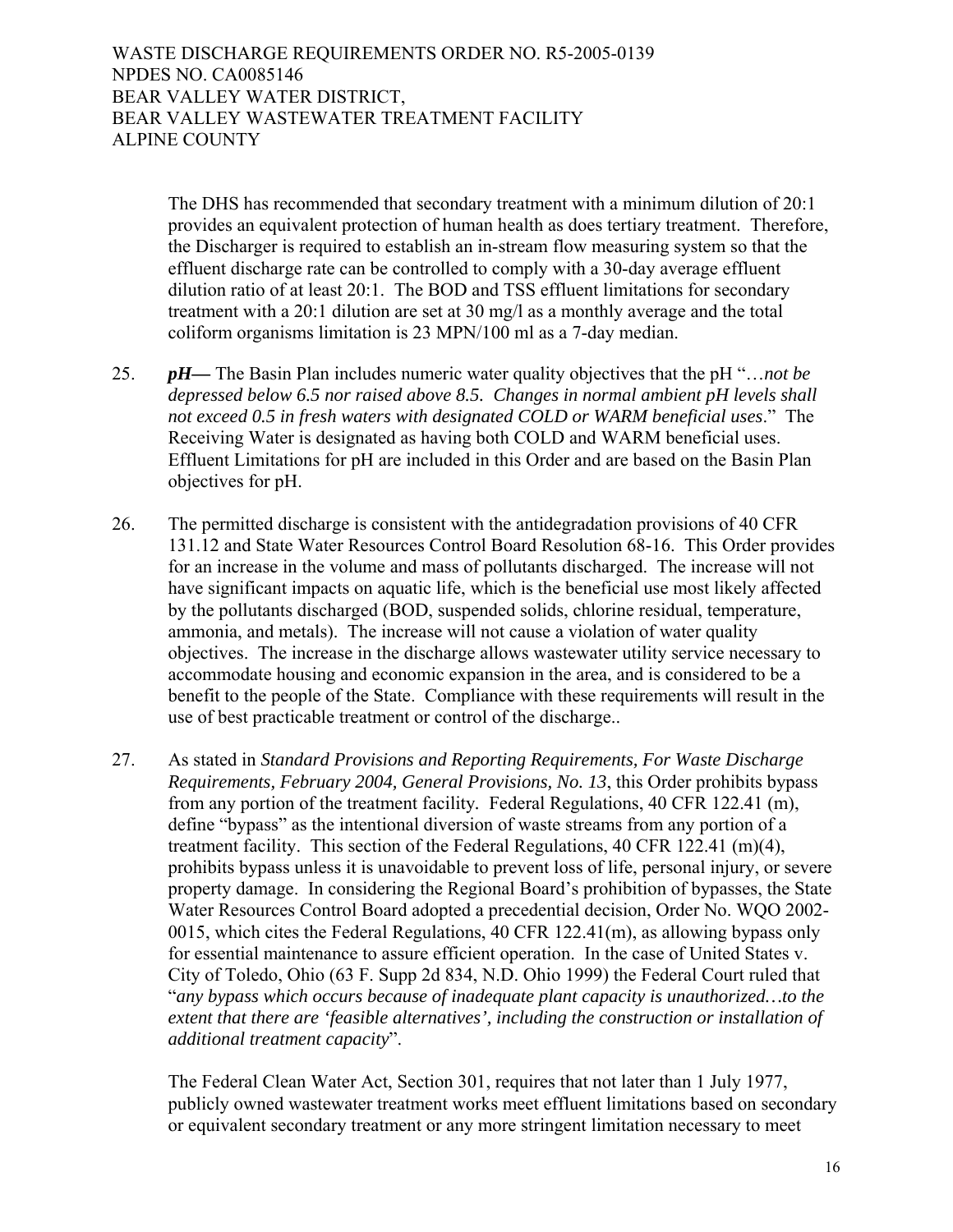water quality standards. Federal Regulations, 40 CFR, Part 133, establish the minimum level of effluent quality attainable by secondary treatment for BOD, TSS, and pH. Biochemical oxygen demand (BOD) is a measure of the amount of oxygen used in the biochemical oxidation of organic matter. The solids content—suspended (TSS) and settleable (SS)—is also an important characteristic of wastewater. The secondary treatment standards for BOD and TSS are indicators of the effectiveness of the treatment processes.

The principal infectious agents (pathogens) that may be present in raw sewage may be classified into three broad groups: bacteria, parasites, and viruses. Secondary treatment has been shown to be effective for pathogen removal. For additional pathogen reduction, tertiary treatment, consisting of chemical coagulation, sedimentation, and filtration, has been found to remove approximately 99.5% of viruses. Filtration is an effective means of reducing viruses and parasites from the waste stream.

A wet weather influent wastestream may contain significantly diluted levels of BOD and TSS. A bypassed diluted wastestream may have BOD and TSS levels that meet the secondary objectives, either alone or when blended with treated wastewater. However, the bypassed wastestream would not have been treated to reduce pathogens or other individual pollutants. The indicator parameters of BOD and TSS cannot be diluted to a level that may indicate the adequate treatment has occurred as an alternative to providing appropriate treatment. As a facility that provides equivalent secondary treatment, utilizing pond treatment, this Order requires the reduced secondary treatment requirement of 65% removal of BOD and TSS. The BOD and TSS concentration limitations in this Order are required at secondary standards due to limited data supporting their ability to meet the limitations and for a higher degree of water quality protection of the pristine Bloods Creek. However, a provision in this Order allows the Discharger to provide studies and new data which may indicate difficulty in consistently meeting the BOD, TSS and pH limitations. This permit may be reopened, based on new information, to consider new and additional data.

28. The Clean Water Act, Section 303(a-c), required states to adopt numeric criteria where they are necessary to protect designated uses. The Regional Board adopted numeric criteria in the Basin Plan. The Basin Plan is a regulatory reference for meeting the state and federal requirements for water quality control (40 CFR 131.20). State Board Resolution No. 68-16, the Antidegradation Policy, does not allow changes in water quality less than that prescribed in Water Quality Control Plans (Basin Plans). The Basin Plan states that; "The numerical and narrative water quality objectives define the least stringent standards that the Regional Board will apply to regional waters in order to protect the beneficial uses." This Order contains Receiving Water Limitations based on the Basin Plan numerical and narrative water quality objectives for Biostimulatory Substances, Chemical Constituents, Color, Dissolved Oxygen, Floating Material, Oil and Grease, pH, Pesticides, Radioactivity, Salinity, Sediment, Settleable Material, Suspended Material, Tastes and Odors, Temperature, Toxicity and Turbidity.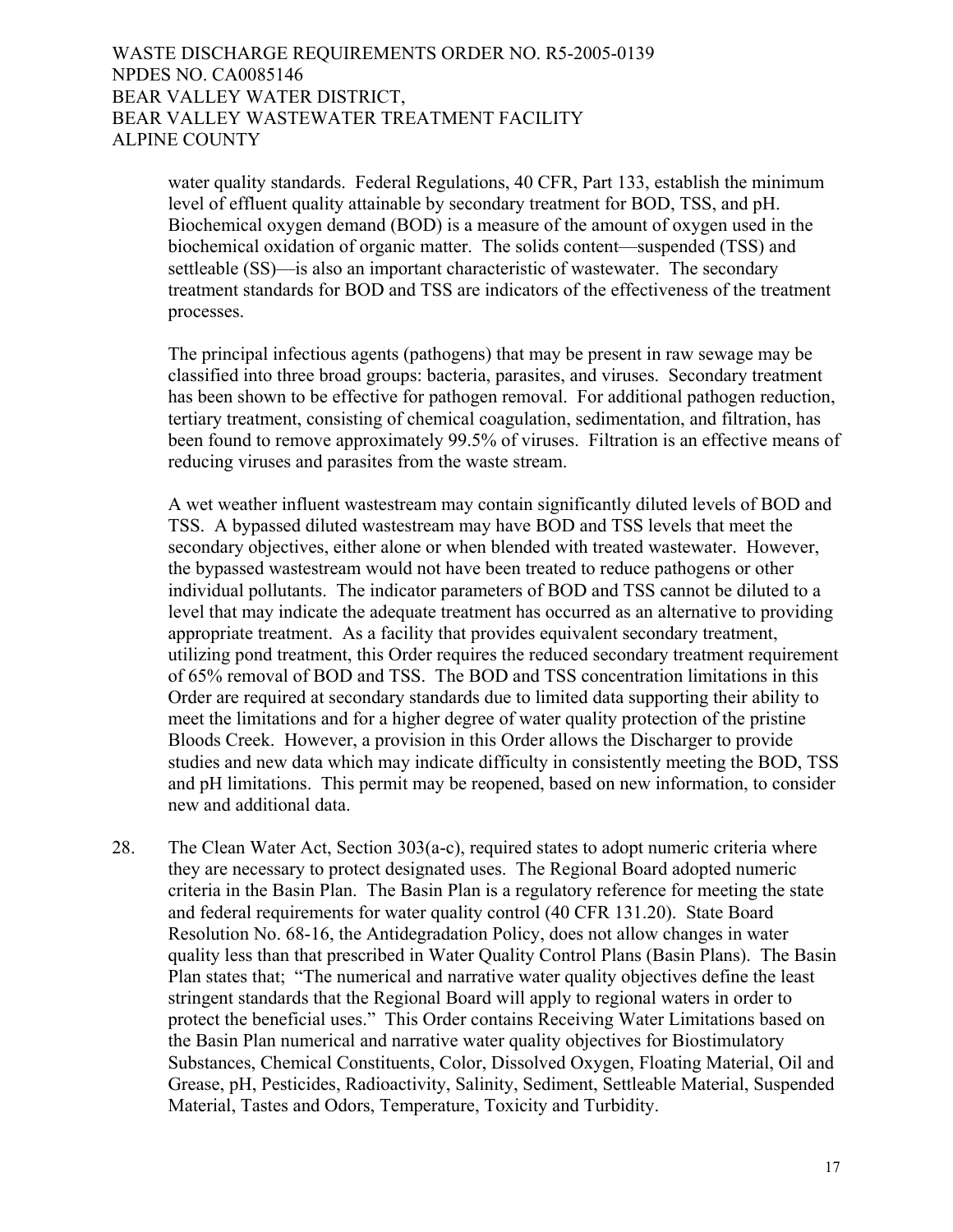- 29. This Order contains restrictions on individual pollutants that are no more stringent than required by the federal CWA. Individual pollutant restrictions consist of technologybased restrictions and water quality-based effluent limitations. The technology-based effluent limitations consist of restrictions on  $BOD<sub>5</sub>$  and TSS. Restrictions on  $BOD<sub>5</sub>$  and TSS are specified in federal regulations as discussed in the attached fact sheet and the permit's technology-based pollutant restrictions are no more stringent than required by the CWA. Water quality-based effluent limitations have been scientifically derived to implement water quality objectives that protect beneficial uses. Both the beneficial uses and the water quality objectives have been approved pursuant to federal law and are the applicable federal water quality standards. To the extent that toxic pollutant water quality-based effluent limitations were derived from the CTR, the CTR is the applicable standard pursuant to 40 C.F.R. section 131.38. The scientific procedures for calculating the individual water quality-based effluent limitations are based on the CTR-SIP, which was approved by USEPA on May 1, 2001. All beneficial uses and water quality objectives contained in the Basin Plan were approved under state law and submitted to and approved by USEPA prior to May 30, 2000. Any water quality objectives and beneficial uses submitted to USEPA prior to May 30, 2000, but not approved by USEPA before that date, are nonetheless "applicable water quality standards for purposes of the [Clean Water] Act" pursuant to 40 C.F.R. section 131.21(c)(1). Collectively, this Order's restrictions on individual pollutants are no more stringent than required to implement the technology-based requirements of the CWA and the applicable water quality standards for purposes of the CWA.
- 30. It is the Regional Board's policy, (Basin Plan, page IV-15.00, Policy 2) to encourage the reuse of wastewater. The Regional Board requires Dischargers to evaluate how reuse or land disposal of wastewater can be optimized. This Order requires the Discharger to continue to dispose of effluent on land under separate Order No. 5-01-208.

# **GROUNDWATER AND COLLECTION SYSTEM**

31. Groundwater and the wastewater collection system are described and/or regulated in Order No. 5-01-208, adopted by the Central Valley Regional Water Control Board on 27 July 2001.

## **STORM WATER**

32. U.S. EPA promulgated Federal Regulations for storm water on 16 November 1990 in 40 CFR Parts 122, 123, and 124. The NPDES Industrial Storm Water Program regulates storm water discharges from *municipal sanitary sewer systems*. Wastewater Treatment Plants are applicable industries under the storm water program and are obligated to comply with the Federal Regulations.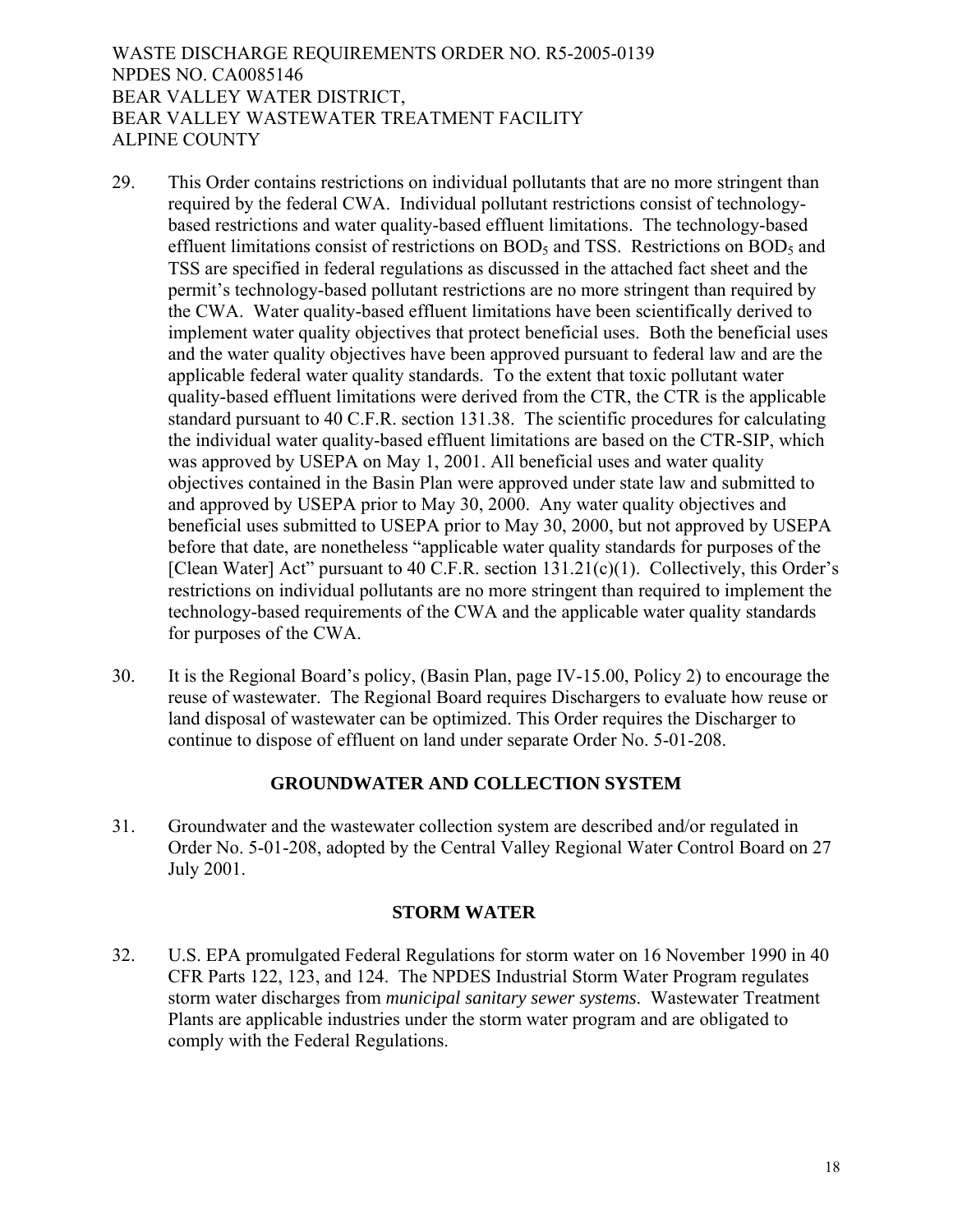## **GENERAL**

- 33. Monitoring is required by this Order for the purposes of assessing compliance with permit limitations and water quality objectives and gathering information to evaluate the need for additional and/or revised limitations.
- 34. The SIP, Section 2.1, provides that: "Based on an existing discharger's request and demonstration that it is infeasible for the discharger to achieve immediate compliance with a CTR criterion, or with an effluent limitation based on a CTR criterion, the RWQCB may establish a compliance schedule in an NPDES permit." Section 2.1 further states that compliance schedules may be included in NPDES permits provided that the following justification has been submitted*:…"(a) documentation that diligent efforts have been made to quantify pollutant levels in the discharge and the sources of the pollutant in the waste stream; (b) documentation of source control and/or pollution minimization efforts currently underway or completed; (c) a proposal for additional or future source control measures, pollutant minimization actions, or waste treatment (i.e., facility upgrades); and (d) a demonstration that the proposed schedule is as short as practicable."* This Order requires the Discharger to provide this information. The SIP further states that in no case shall a compliance schedule for dischargers not in compliance with a CTR criterion-based effluent limitation exceed 10 years from the effective date of the SIP (22 May 2000). Therefore, the new water quality-based effluent limitations for copper become effective on **1 February 2006** if a compliance schedule justification is not completed and submitted by the Discharger to the Regional Board. Otherwise, final water quality-based effluent limitations for copper become effective **22 May 2010.**
- 35. The Regional Board has considered the information in the attached Fact Sheet in developing the Findings of this Order. The Fact Sheet, Monitoring and Reporting Program No. R5-2005-0139, and Attachments A through B are a part of this Order.
- 36. The discharge to land is presently governed by Waste Discharge Requirements Order No. 5-01-208, adopted by the Regional Board on 27 July 2001.
- 37. The U.S. Environmental Protection Agency (U.S. EPA) and the Regional Board have classified this discharge as a minor discharge.
- 38. The action to adopt an NPDES permit is exempt from the provisions of Chapter 3 of the California Environmental Quality Act (CEQA) (Public Resources Code Section 21000, *et seq*.), requiring preparation of an environmental impact report or negative declaration in accordance with Section 13389 of the California Water Code.
- 39. The Regional Board has notified the Discharger and interested agencies and persons of its intent to prescribe waste discharge requirements for this discharge and has provided them with an opportunity for a public hearing and an opportunity to submit their written views and recommendations.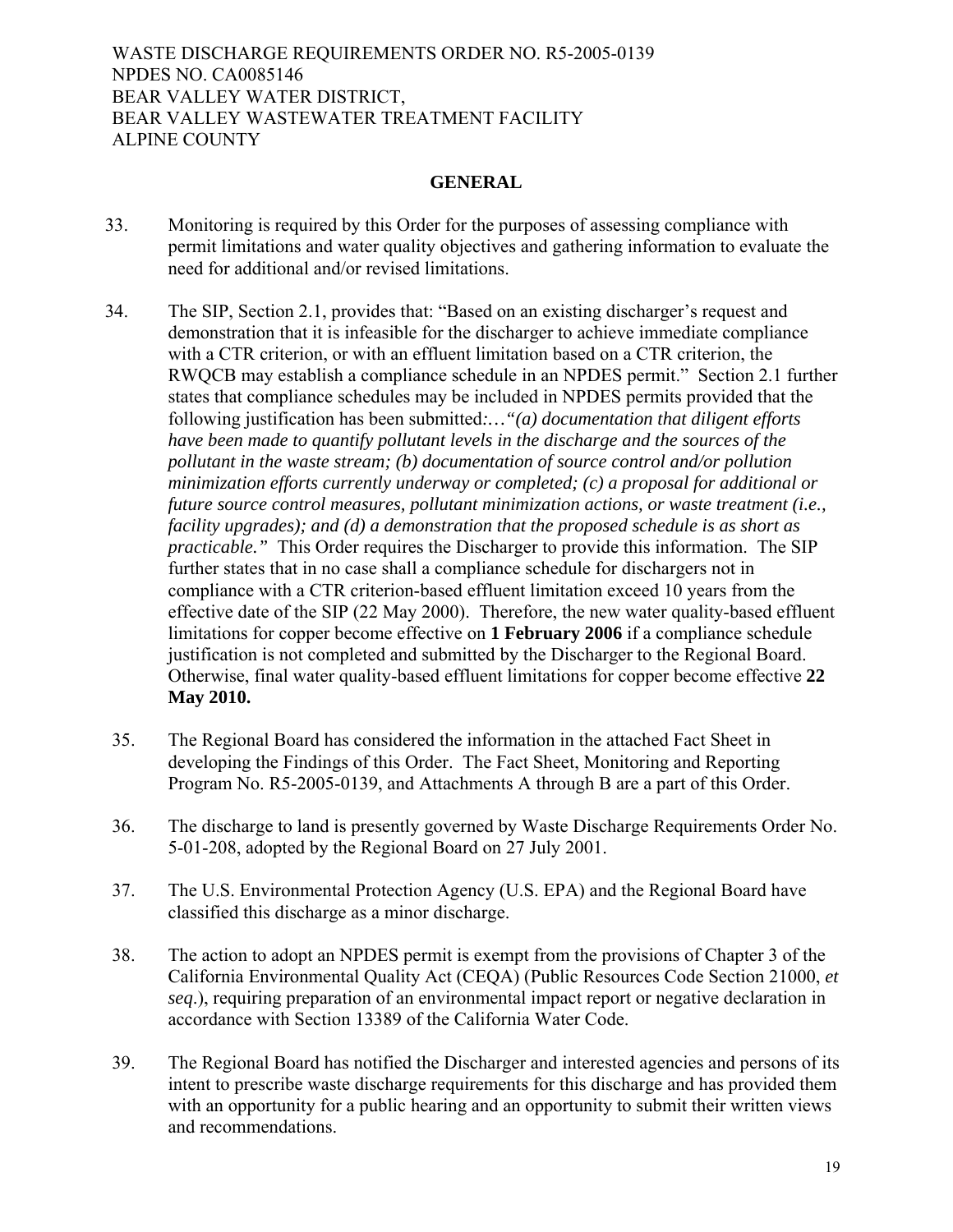- 40. The Regional Board, in a public meeting, heard and considered all comments pertaining to the discharge.
- 41. This Order shall serve as an NPDES permit pursuant to Section 402 of the CWA, and amendments thereto, and shall take effect 50 days following permit adoption, provided U.S. EPA has no objections.

**IT IS HEREBY ORDERED** that Bear Valley Water District, its agents, successors and assigns, in order to meet the provisions contained in Division 7 of the California Water Code and regulations adopted thereunder, and the provisions of the Clean Water Act and regulations and guidelines adopted thereunder, shall comply with the following:

# **A. Discharge Prohibitions:**

- 1. Discharge of wastewater at a location or in a manner different from that described in the Findings is prohibited.
- 2. The by-pass or overflow of wastes to surface waters is prohibited, except as allowed by Standard Provision A.13. [See attached "Standard Provisions and Reporting Requirements for Waste Discharge Requirements (NPDES)"].
- 3. Surface water discharge prior to maximizing land application of the effluent (see Finding 2) is prohibited. Maximizing land is defined as (i) utilizing a minimum of 80 acres of the total 160 acres suitable for irrigation disposal must receive irrigation water during the summer months; (ii) utilization of previously permitted a portion of 10 acres of Orvis Meadow land, if it is still available; (iii) continued implementation of water conservation measures and I/I reduction program; (iv) placement of controls and pumps; and (v) official request of USFS for continuation of leased land beyond 2011 and 2015.
- 4. Neither the discharge nor its treatment shall create a nuisance as defined in Section 13050 of the California Water Code.
- 5. Discharge to Bloods Creek between July 1 and December 31 is prohibited.

# **B. Effluent Limitations—Discharge to Bloods Creek by Outfall 01**:

1. Effluent discharged to Bloods Creek shall occur only when necessary, during snow melt events (January 01 to June 30) and in controlled quantities such that the effluent can receive a minimum of 20:1 dilution from Bloods Creek anytime. Effluent discharged shall not exceed the following limits unless otherwise specified per footnote 6: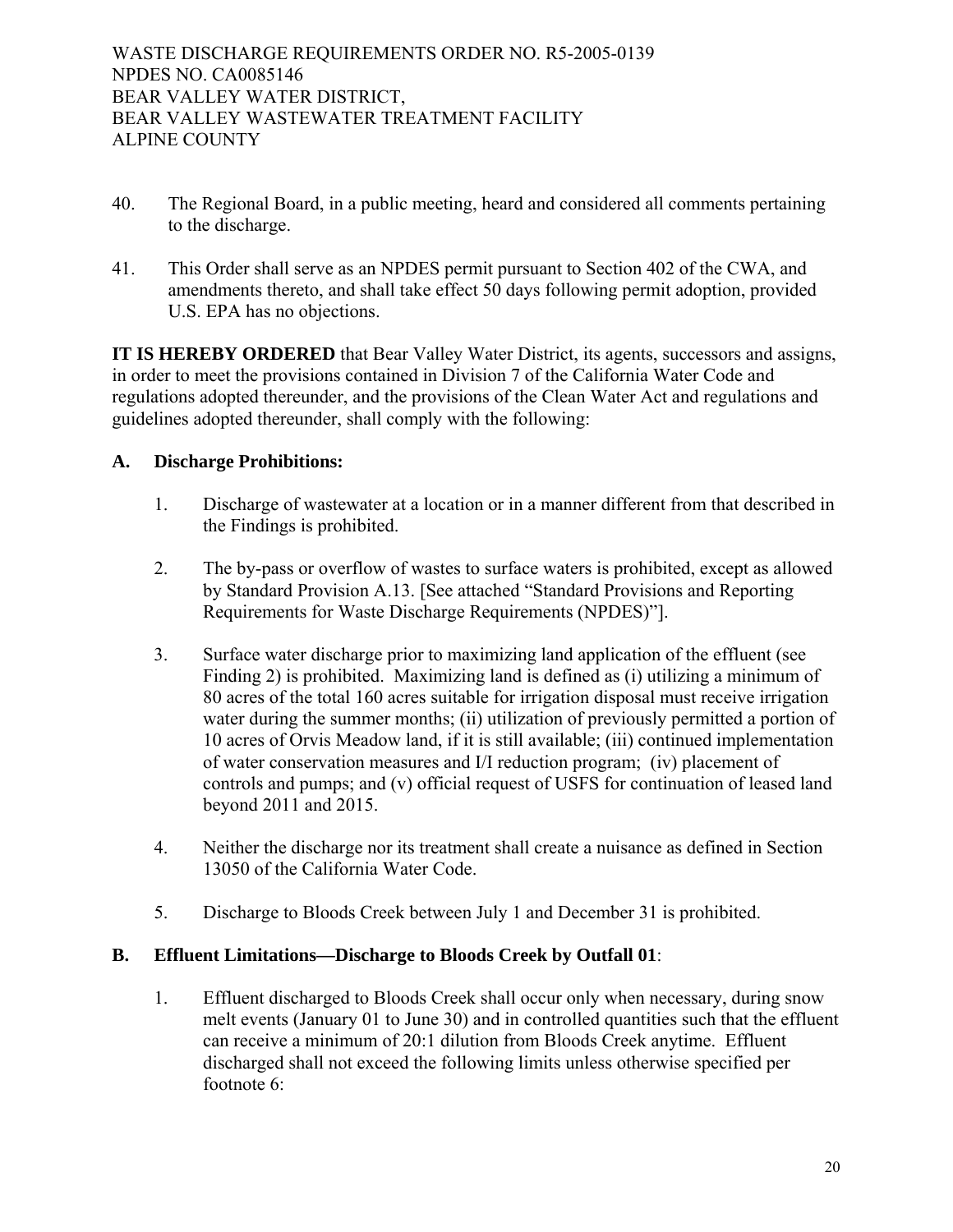| Constituents                   | <u>Units</u>        | Monthly<br><b>Average</b> | Weekly<br><b>Average</b> | 7-day<br>Median | Daily<br><b>Average</b> | Daily<br><b>Maximum</b> |
|--------------------------------|---------------------|---------------------------|--------------------------|-----------------|-------------------------|-------------------------|
| Flow                           | mgd                 | 1.0                       |                          |                 |                         | 2.5                     |
| BOD <sup>1</sup>               | mg/l                | 30                        | 40                       |                 |                         | 60                      |
|                                | lb/day <sup>2</sup> | 250                       | 330                      |                 |                         | 1250                    |
| <b>Total Susp. Solids</b>      | mg/l                | 30                        | 40                       |                 |                         | 60                      |
|                                | lb/day <sup>2</sup> | 250                       | 330                      |                 |                         | 1250                    |
| Total Coliform <sup>7</sup>    | MPN/100ml           |                           |                          | 23              |                         | 240                     |
| Settleable Solids              | ml/l                | 0.1                       |                          |                 | 0.2                     |                         |
| Chlorine Residual <sup>5</sup> | mg/l                | 0.01 <sup>3</sup>         |                          |                 | 0.02 <sup>4</sup>       |                         |
|                                | lb/day <sup>2</sup> | 0.084                     |                          |                 | 0.42                    |                         |
| Copper <sup>6</sup>            | $\mu g/l$           | 0.95                      |                          |                 |                         | 1.9                     |
|                                | $1b/day^2$          | 0.008                     |                          |                 |                         | 0.04                    |
| Iron                           | $\mu$ g/l           | 300                       |                          |                 |                         |                         |
|                                | lb/day <sup>2</sup> | 2.5                       |                          |                 |                         |                         |
| Manganese                      | $\mu$ g/l           | 50                        |                          |                 |                         |                         |
|                                | lb/day <sup>2</sup> | 0.42                      |                          |                 |                         |                         |

 $1$  5-day, 20 $^{\circ}$  C biochemical oxygen demand (BOD)

 $2$  The mass limits (lbs/day) under the Monthly Average column and the Daily Maximum column are based on the concentration limits multiplied by their corresponding flows (monthly average 1.0 mgd and daily maximum 2.5 mgd) and the unit conversion factor of 8.34.<br>  ${}^{3}$  Chlorine residual is expressed as 4-day average  ${}^{5}$  See Provision D6 for compliance requirements.

 <sup>6</sup> Full Compliance with this limitation is required by **22 May 2010** only upon approval of a compliance justification in accordance with Provision D5, otherwise full compliance is required by **1 February 2006**.

7 Effective until **1October 2008**

2. **Interim Limitations**: Until 21 May 2010 and upon submittal and approval of a compliance justification in accordance with Provision D5, the effluent shall not exceed the following interim priority pollutant limits:

| Constituents | Units     | Monthly Average |
|--------------|-----------|-----------------|
| Copper       | $\mu$ g/l | 16.3            |

3. The arithmetic mean of 20°C BOD (5-day) and total suspended solids in effluent samples collected over a 30-day period shall not exceed 35 percent of the arithmetic mean of the values for influent samples collected at approximately the same times during the same period (65 percent removal).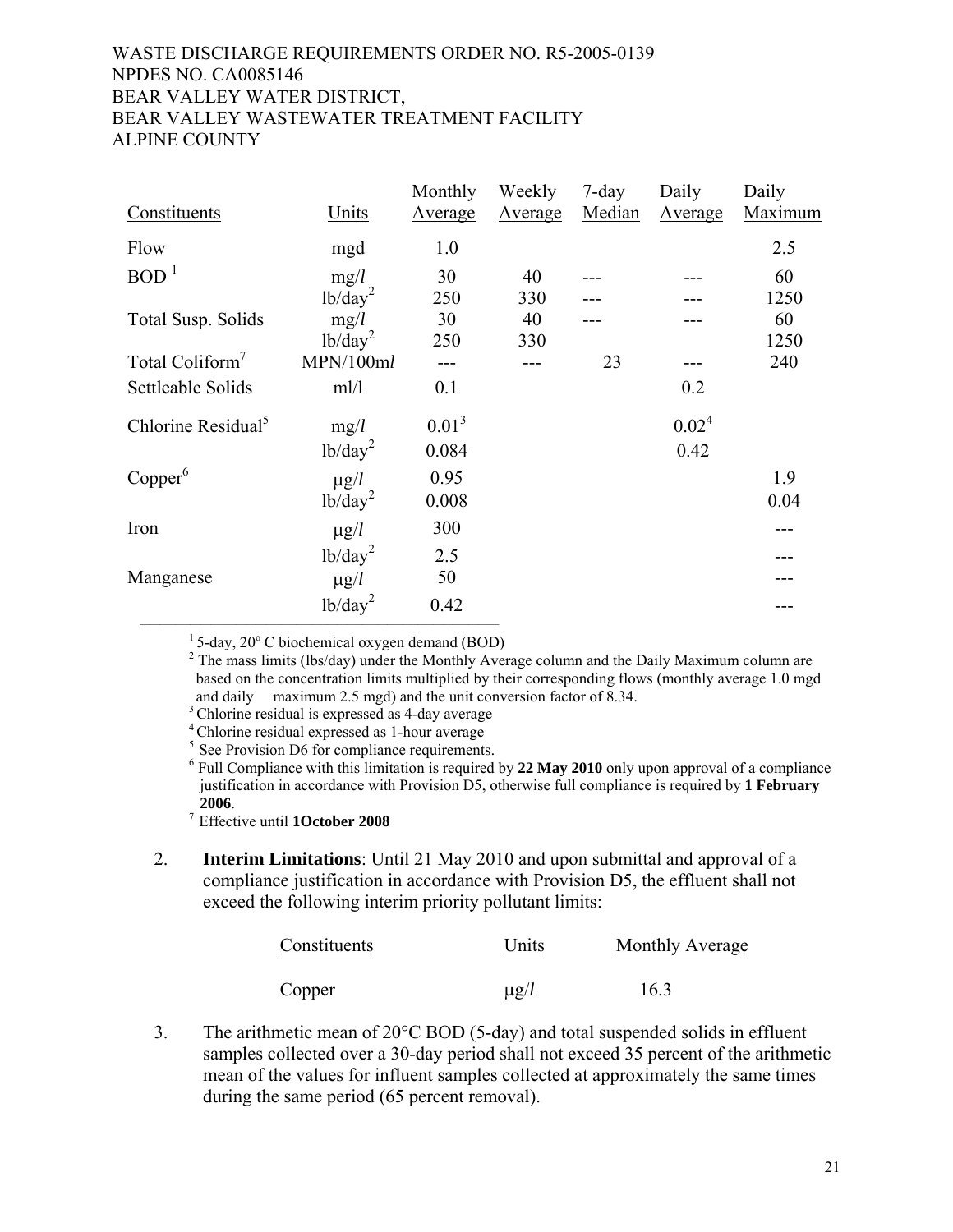- 4. The discharge shall not have a pH less than 6.5 nor greater than 8.5.
- 5. Survival of aquatic organisms in 96-hour bioassays of undiluted waste shall be no less than:

Minimum for any one bioassay - - - - - - - - - 70% Median for any three or more consecutive bioassays - - - - 90%

## **B1. Effluent Limitations - Discharge to Bear Valley Wastewater Storage Reservoir:**

Any wastewater discharged to the Bear Valley Wastewater Storage Reservoir after **1 October 2008** must receive tertiary treatment, shall be oxidized, coagulated, filtered, and disinfected, or equivalent treatment provided, and shall not exceed the following limits:

|              | Monthly | Weekly  |        | Daily   | Daily   |
|--------------|---------|---------|--------|---------|---------|
| Units        | Average | Average | Median | Maximum | Average |
| $mg/L$ (ppm) | 10      | 15      | ---    | 20      |         |
| $mg/L$ (ppm) | 10      | 15      | $---$  | 20      |         |
|              |         |         |        |         |         |
| m!/l         | 0.1     |         | ---    | 0.2     |         |
| MPN/100ml    |         | ---     | 2.2    | 23      |         |
| NTU's        |         |         |        | 5       |         |
|              |         |         |        | 7-Day   |         |

# **C. Receiving Water (Bloods Creek) Limitations:**

Receiving Water Limitations are based upon water quality objectives contained in the Basin Plan. As such, they are a required part of this permit.

The discharge shall not cause the following in the receiving water:

- 1. Concentrations of dissolved oxygen to fall below 7.0 mg/*l*. The monthly median of the mean daily dissolved oxygen concentration shall not fall below 85 percent of saturation in the main water mass, and the  $95<sup>th</sup>$  percentile concentration shall not fall below 75 percent of saturation.
- 2. Oils, greases, waxes, or other materials to form a visible film or coating on the water surface or on the stream bottom.
- 3. Oils, greases, waxes, floating material (liquids, solids, foams, and scums) or suspended material to create a nuisance or adversely affect beneficial uses.
- 4. Esthetically undesirable discoloration.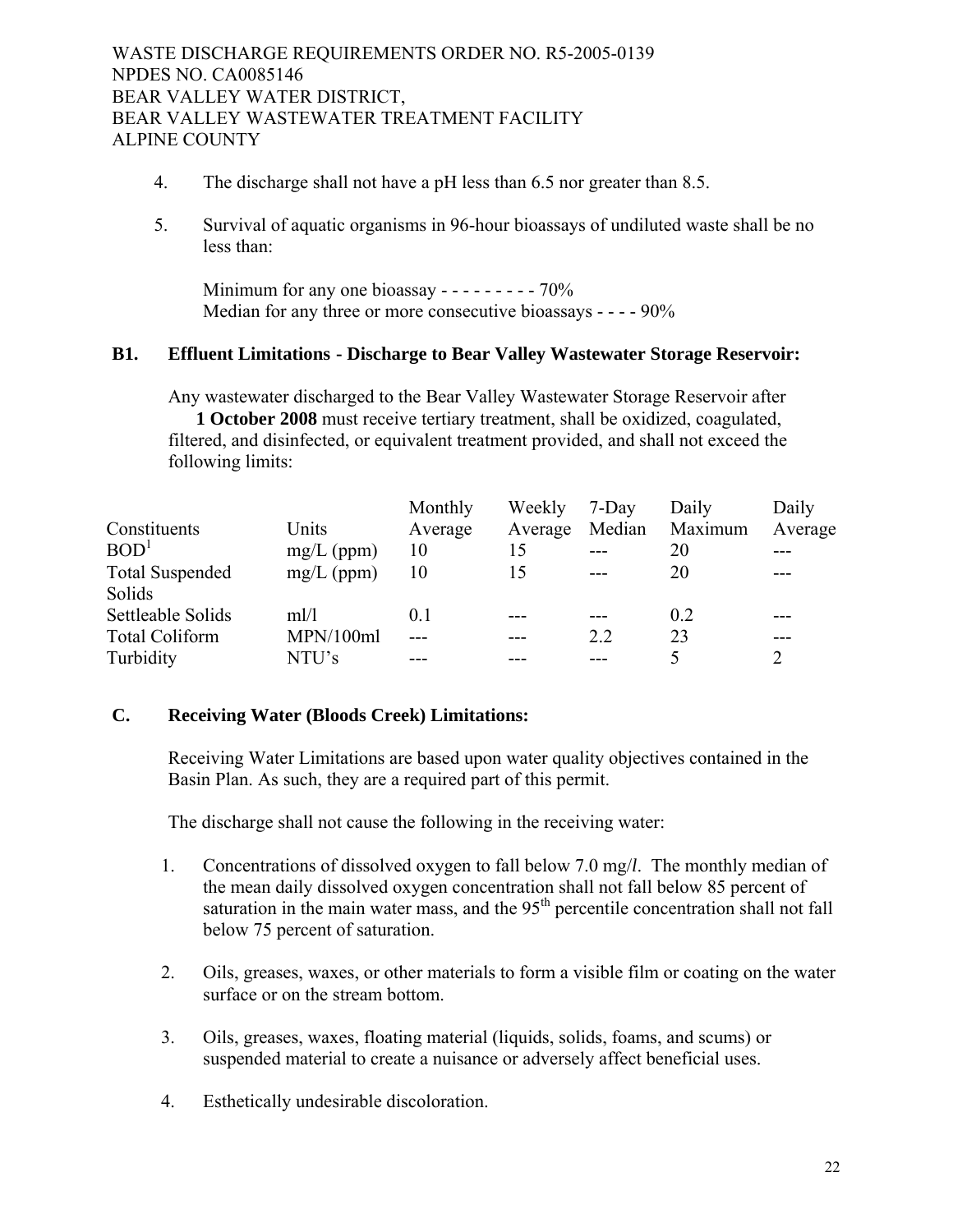- 5. Fungi, slimes, or other objectionable growths.
- 6. The ambient pH to fall below 6.5, exceed 8.5, or the 30-day average pH to change by more than 0.5 units.
- 7. The ambient temperature to increase more than 5°F.
- 8. Deposition of material that causes nuisance or adversely affects beneficial uses.
- 9. Radionuclides to be present in concentrations that exceed maximum contaminant levels specified in the California Code of Regulations, Title 22; that harm human, plant, animal or aquatic life; or that result in the accumulation of radionuclides in the food web to an extent that presents a hazard to human, plant, animal, or aquatic life.
- 10. Aquatic communities and populations, including vertebrate, invertebrate, and plant species, to be degraded.
- 11. Toxic pollutants to be present in the water column, sediments, or biota in concentrations that adversely affect beneficial uses; that produce detrimental response in human, plant, animal, or aquatic life; or that bioaccumulate in aquatic resources at levels which are harmful to human health.
- 12. Violation of any applicable water quality standard for receiving waters adopted by the Regional Board or the State Water Resources Control Board pursuant to the CWA and regulations adopted thereunder.
- 13. Taste or odor-producing substances to impart undesirable tastes or odors to fish flesh or other edible products of aquatic origin or to cause nuisance or adversely affect beneficial uses.
- 14. The fecal coliform concentration in any 30-day period to exceed a geometric mean of 200 MPN/100 m*l* or cause more than 10 percent of total samples to exceed 400 MPN/100 m*l*.
- 15. The turbidity to increase as follows:
	- a. More than 1 Nephelometric Turbidity Units (NTUs) where natural turbidity is between 0 and 5 NTUs.
	- b. More than 20 percent where natural turbidity is between 5 and 50 NTUs.
	- c. More than 10 NTUs where natural turbidity is between 50 and 100 NTUs.
	- d. More than 10 percent where natural turbidity is greater than 100 NTUs.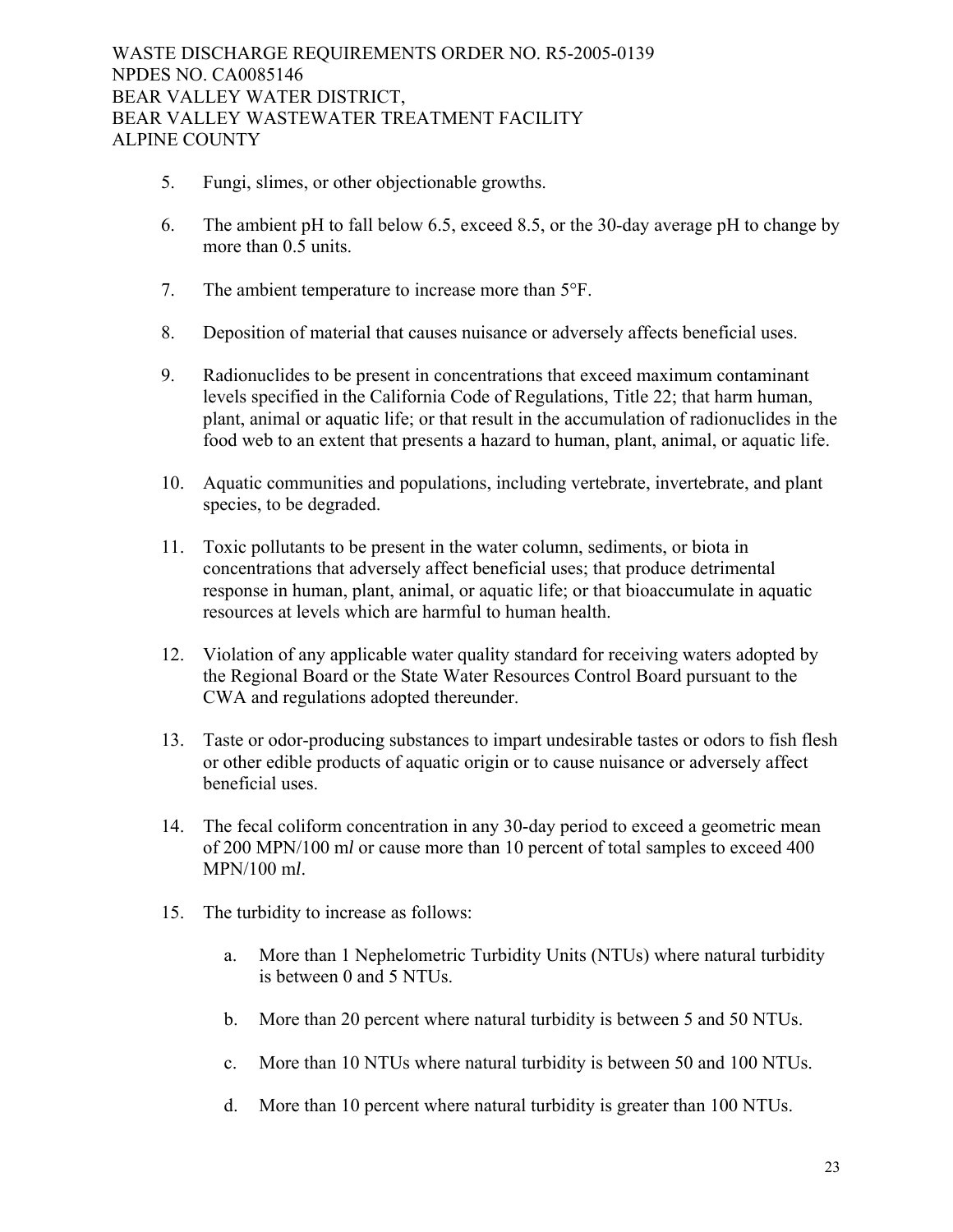16. Upon adoption of any applicable water quality standard for receiving waters by the Regional Board or the State Water Resources Control Board pursuant to the CWA and regulations adopted thereunder, this permit may be reopened and receiving water limitations added.

# **D. Provisions:**

- 1. The treatment and disposal facilities shall be designed, constructed, operated, and maintained to prevent inundation or washout due to floods with a 100-year return frequency.
- 2. The Discharger shall not allow pollutant-free wastewater to be discharged into the collection, treatment, and disposal system in amounts that significantly diminish the system's capability to comply with this Order. Pollutant-free wastewater means rainfall, groundwater, cooling waters, and condensates that are essentially free of pollutants.
- 3. Initiation of discharge to surface water is prohibited until the available maximization of land disposal has been demonstrated in accordance with the following conditions:
	- a. By **15 June** of the year prior to the expected discharge year, the Discharger will submit a Notice of Intent (NOI) to discharge to surface water*.* The NOI must estimate (i) the amount of carryover of wastewater beyond 1 October (an estimate of wastewater volume utilizing pond storage capacity); (ii) the number of acres proposed for wastewater irrigation during the current summer irrigation period; (iii) the amount of wastewater disposal utilizing controls and pumps; (iv) a detailed description of the efforts taken in the past year to implement new water conservation measures and I/I corrective action measures; and (v) a copy of letter to USFS requesting continued use of leased land beyond existing leased periods.
	- b. By **1 November** of the year prior to the expected discharge year, the Discharger shall submit a revised water balance demonstrating the need to discharge after implementing the land disposal maximization measures listed in 'a' above. Based on Discharger's efforts taken in implementing the above plan and the revised water balance, the Regional Board staff will provide written concurrence that the Discharger has maximized land application of the effluent.
- 4. There is a potential that the Bloods Creek provides assimilative capacity for most of the effluent constituents mentioned in this Order. As a result, dilution credits and mixing zones could be considered for compliance with human health and/or aquatic life chronic criteria or with Basin Plan water quality objectives. However, dilution credits and mixing zones shall only be considered by the Regional Board only after the Discharger has completed an independent comprehensive **assimilative capacity**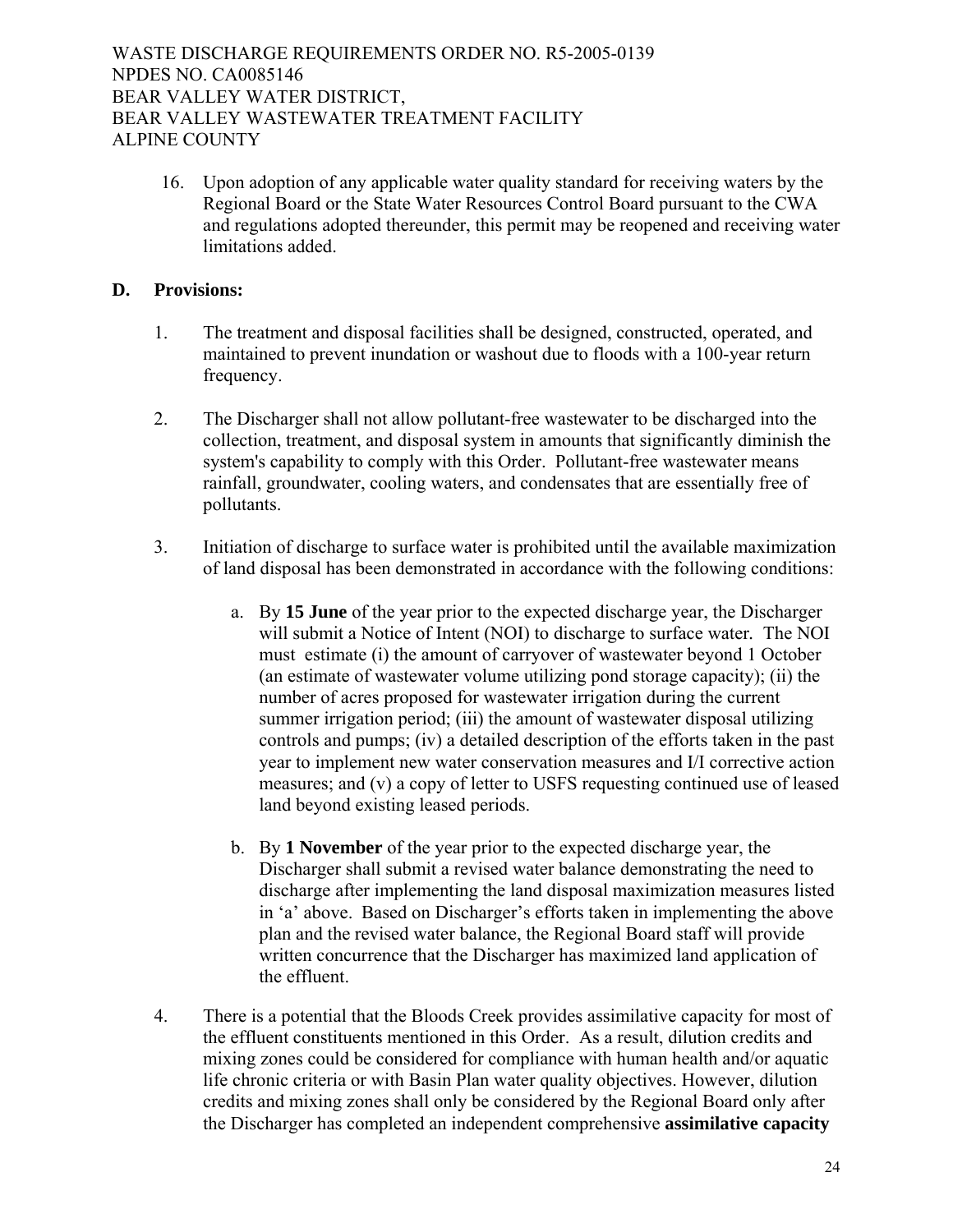> **analyses of Bloods Creek** to the satisfaction of Regional Board that a dilution credit is appropriate. The study shall also address mixing zone conditions including, but not limited to, whether the discharge is completely or incompletely mixed. The study may also address dilution and mixing zone issues as they pertain to final effluent limitations for copper, iron and manganese, and other priority and nonpollutants which may be present in concentrations exceeding water quality criteria or CTR criteria. If the Discharger chooses to conduct a mixing zone study, it shall be conducted in accordance with the procedures outlined in Appendix 5 of the SIP. If after completion of the mixing zone study, it is determined that dilution credits are appropriate, then this Order may be reopened if necessary to modify effluent limitations for the subject constituents.

5. **Copper Compliance Schedule**: This Order contains Effluent Limitations based on water quality criteria contained in the CTR for copper. By **1 January 2006**, the Discharger shall complete and submit a compliance schedule justification for copper. The compliance schedule justification for copper shall include all items specified in Paragraph 3, items (a) through (d), of Section 2.1 of the SIP. The new water quality based effluent limitation for copper becomes effective on **1 February 2006** if a compliance schedule justification meeting the requirements of Section 2.1 of the SIP is not completed and submitted by the Discharger. Upon approval of the compliance schedule justification, the Discharger shall follow the following time schedule and develop a corrective action, which evaluates reasonable measures to achieve full compliance with the new final water quality based effluent limitations for copper by **22 May 2010**.

| Task                                                                   | Date Due         |
|------------------------------------------------------------------------|------------------|
| Submit Compliance Schedule justification                               | 1 January 2006   |
| Submit Corrective Action Plan and implementation schedule 1 March 2006 |                  |
| Progress Report                                                        | 1 July, annually |
| Full compliance                                                        | 22 May 2010      |

<sup>1.</sup> The progress reports shall detail what steps have been implemented towards achieving compliance with waste discharge requirements, evaluate effectiveness of the implemented measures and assess whether additional measures are necessary to meet the time schedule.

 6. **Chlorine Residual Compliance Schedule:** This Order contains Effluent Limitations based on EPA's Ambient Water Quality Criteria for Chlorine. By **1 November 2005**, the Discharger shall complete and submit a compliance schedule for chlorine residual. The compliance schedule shall include installation of dechlorination facilities. The effluent limitation for chlorine becomes effective on **1 January 2006,** which coincides with the next wintertime discharge. The Discharger shall achieve full compliance with effluent limits by **1 January 2006** or prior to initiation of discharge.

 $\mathcal{L}_\text{max}$  , where  $\mathcal{L}_\text{max}$  and  $\mathcal{L}_\text{max}$ 

7. This permit, and the Monitoring and Reporting Program which is a part of this permit, requires that certain parameters be monitored on a continuous basis. The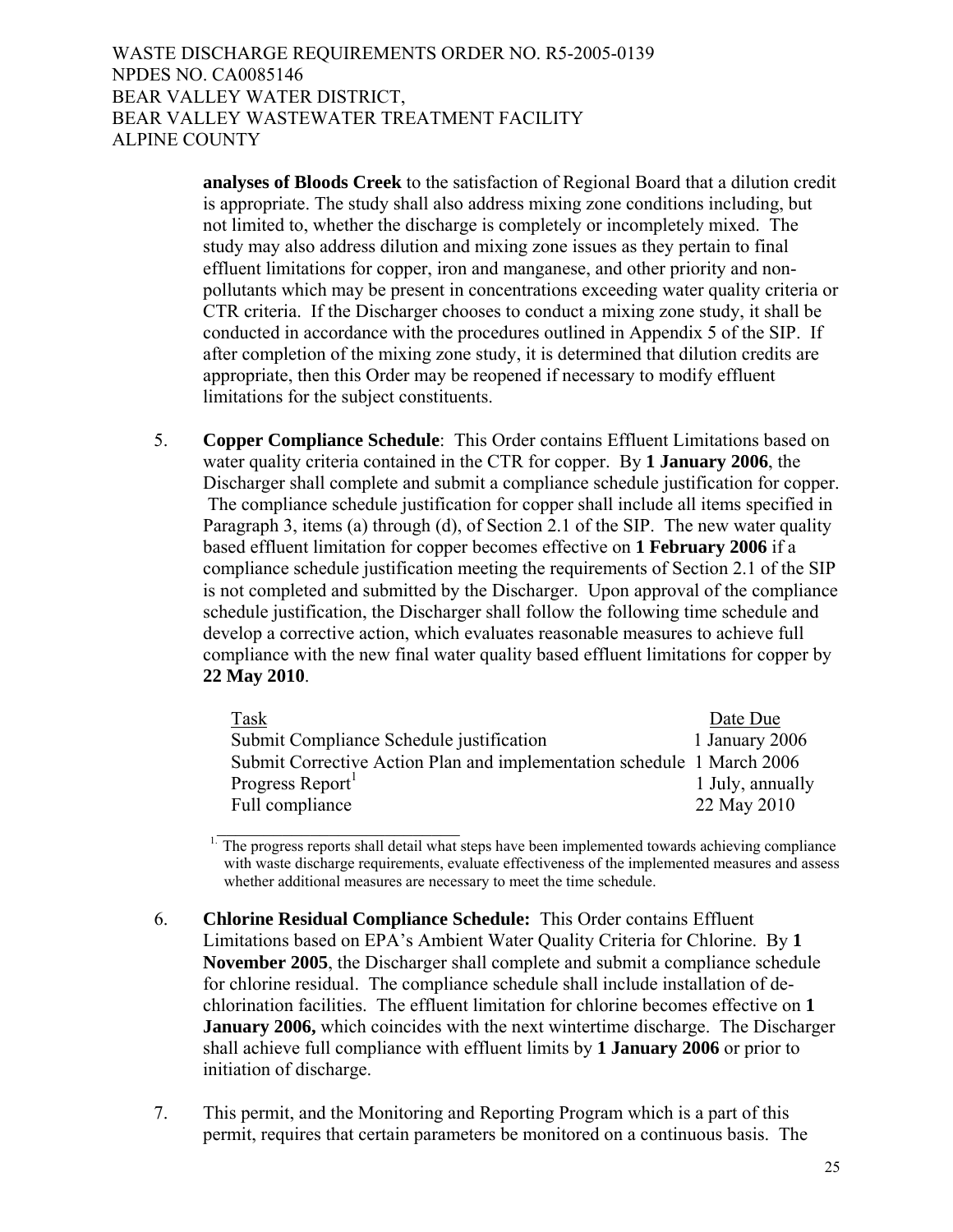wastewater treatment plant is not staffed on a full time basis. Permit violations or system upsets can go undetected during this period. The Discharger is required to establish an electronic system for operator notification for continuous recording device alarms. For existing continuous monitoring systems, the electronic notification system shall be installed by 1 October 2006. For systems installed following permit adoption, the notification system shall be installed simultaneously.

 If after review of effluent monitoring results for the first year or the study results, it is determined that the discharge has reasonable potential to cause or contribute to an exceedance of a water quality objective, this Order will be reopened and effluent limitations added for the subject constituents.

- 8. The Discharger shall conduct the **chronic toxicity testing** specified in the Monitoring and Reporting Program. If the testing indicates that the discharge causes, has the reasonable potential to cause, or contributes to an in-stream excursion above the water quality objective for toxicity, the Discharger shall initiate a Toxicity Identification Evaluation (TIE) to identify the causes of toxicity. Upon completion of the TIE, the Discharger shall submit a workplan to conduct a Toxicity Reduction Evaluation (TRE) and, after Regional Board evaluation, conduct the TRE. This Order will be reopened and a chronic toxicity limitation included and/or a limitation for the specific toxicant identified in the TRE included. Additionally, if a chronic toxicity water quality objective is adopted by the State Water Resources Control Board, this Order may be reopened and a limitation based on that objective included.
- 9. **Outfall and the Diffuser to Bloods Creek**: The Discharger shall design, acquire necessary permits by appropriate agencies, and construct an outfall and diffuser to Bloods Creek at Discharge Point 01. By **1 March 2006**, an implementation time schedule describing the submittal of plans and specifications, CEQA compliance, permit acquisition, start of construction and completion of construction shall be submitted to the Board. Discharge to Bloods Creek is not allowed by this Order prior to completion of Outfall 01.
- 10. The Discharger shall use the best practicable treatment or control technique currently available to limit mineralization to no more than a reasonable increment.
- 11. The Discharger shall report to the Regional Board any toxic chemical release data it reports to the State Emergency Response Commission within 15 days of reporting the data to the Commission pursuant to section 313 of the "Emergency Planning and Community Right to Know Act of 1986.
- 12. The Discharger shall comply with all the items of the "Standard Provisions and Reporting Requirements for Waste Discharge Requirements (NPDES)", dated February 2004, which are part of this Order. This attachment and its individual paragraphs are referred to as "Standard Provisions."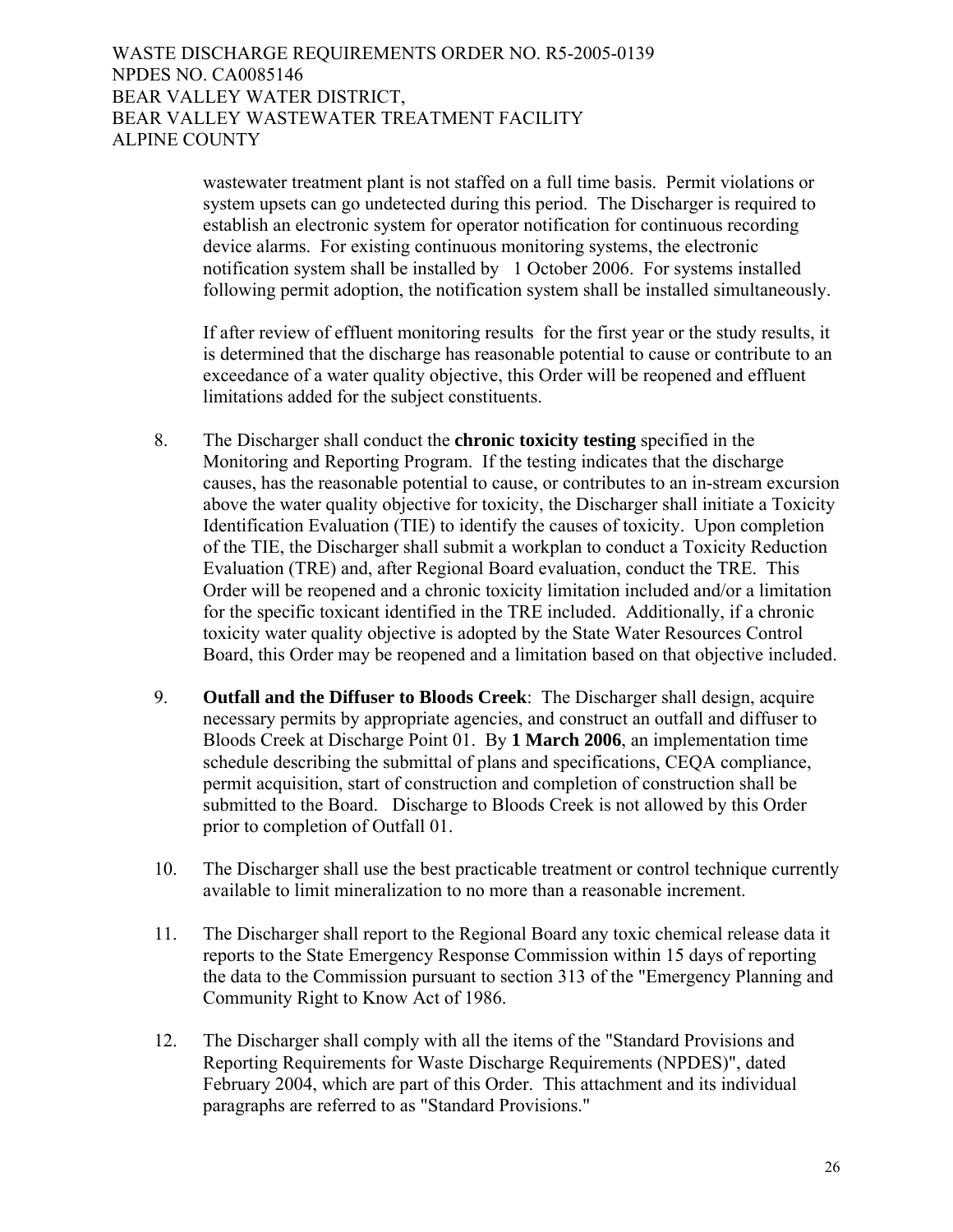13. The Discharger shall comply with Monitoring and Reporting Program No. R5-2005-0139, which is part of this Order, and any revisions thereto as ordered by the Executive Officer.

When requested by U.S. EPA, the Discharger shall complete and submit Discharge Monitoring Reports. The submittal date shall be no later than the submittal date specified in the Monitoring and Reporting Program for Discharger Self Monitoring Reports.

- 14. This Order expires on **1 October 2010** and the Discharger must file a Report of Waste Discharge in accordance with Title 23, CCR, not later than 180 days in advance of such date in application for renewal of waste discharge requirements if it wishes to continue the discharge.
- 15. The Discharger shall implement, as more completely set forth in 40 CFR 403.5, the necessary legal authorities, programs, and controls to ensure that the following incompatible wastes are not introduced to the treatment system, where incompatible wastes are:
	- a. Wastes which create a fire or explosion hazard in the treatment works;
	- b. Wastes which will cause corrosive structural damage to treatment works, but in no case wastes with a pH lower than 5.0, unless the works is specially designed to accommodate such wastes;
	- c. Solid or viscous wastes in amounts which cause obstruction to flow in sewers, or which cause other interference with proper operation or treatment works;
	- d. Any waste, including oxygen demanding pollutants (BOD, *etc*.), released in such volume or strength as to cause inhibition or disruption in the treatment works, and subsequent treatment process upset and loss of treatment efficiency;
	- e. Heat in amounts that inhibit or disrupt biological activity in the treatment works, or that raise influent temperatures above 40°C (104°F), unless the Regional Board approves alternate temperature limits;
	- f. Petroleum oil, nonbiodegradable cutting oil, or products of mineral oil origin in amounts that will cause interference or pass through;
	- g. Pollutants which result in the presence of toxic gases, vapors, or fumes within the treatment works in a quantity that may cause acute worker health and safety problems; and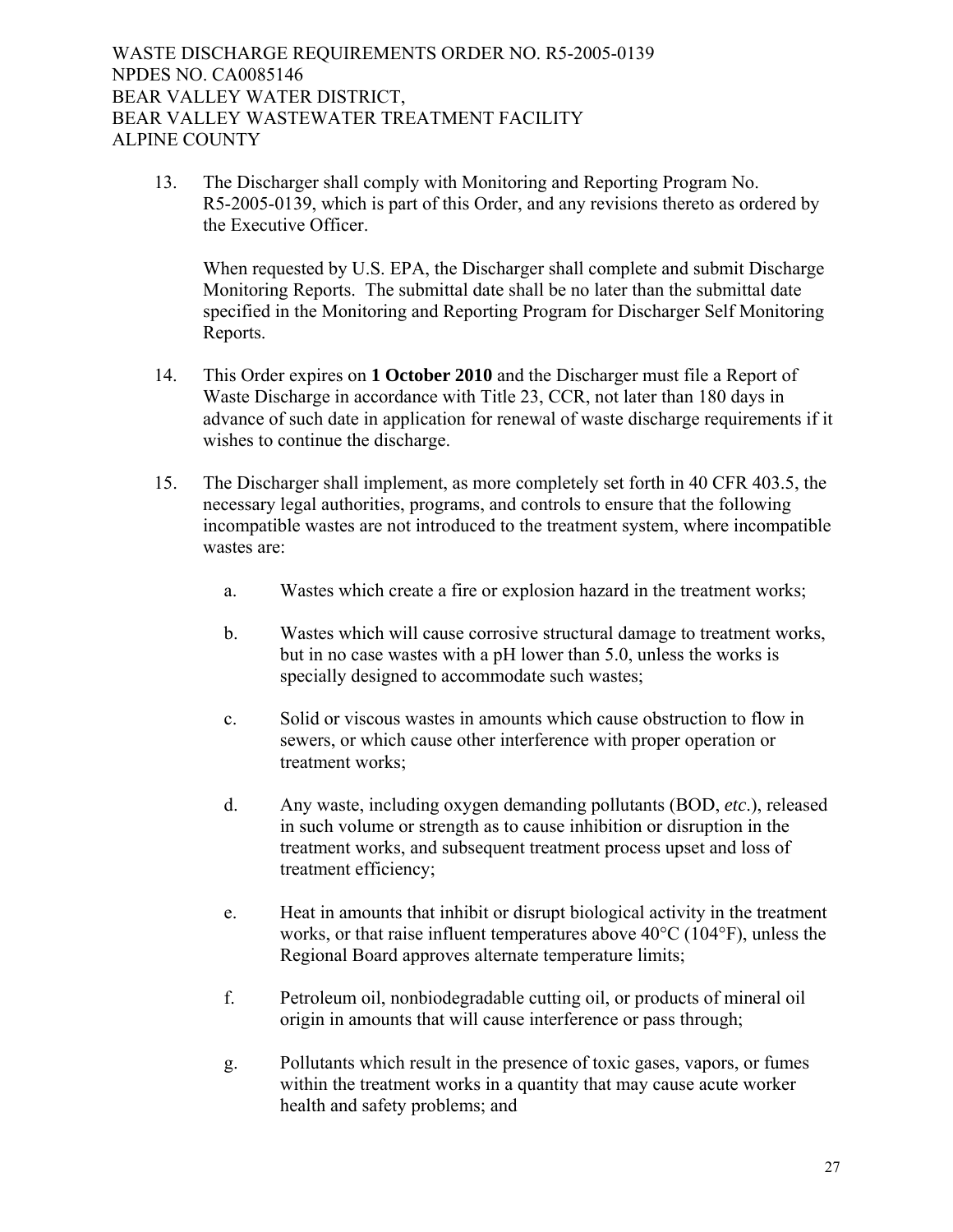- h. Any trucked or hauled pollutants, except at points predesignated by the Discharger.
- 16. The Discharger shall implement, as more completely set forth in 40 CFR 403.5, the legal authorities, programs, and controls necessary to ensure that indirect discharges do not introduce pollutants into the sewerage system that, either alone or in conjunction with a discharge or discharges from other sources:
	- a. Flow through the system to the receiving water in quantities or concentrations that cause a violation of this Order, or
	- b. Inhibit or disrupt treatment processes, treatment system operations, or sludge processes, use, or disposal and either cause a violation of this Order or prevent sludge use or disposal in accordance with this Order.
- 17. Prior to making any change in the discharge point, place of use, or purpose of use of the wastewater, the Discharger shall obtain approval of, or clearance from the State Water Resources Control Board (Division of Water Rights).
- 18. In the event of any change in control or ownership of land or waste discharge facilities presently owned or controlled by the Discharger, the Discharger shall notify the succeeding owner or operator of the existence of this Order by letter, a copy of which shall be immediately forwarded to this office. To assume operation under this Order, the succeeding owner or operator must apply in writing to the Executive Officer requesting transfer of the Order. The request must contain the requesting entity's full legal name, the State of incorporation if a corporation, address and telephone number of the persons responsible for contact with the Regional Board and a statement. The statement shall comply with the signatory paragraph of Standard Provision D.6 and state that the new owner or operator assumes full responsibility for compliance with this Order. Failure to submit the request shall be considered a discharge without requirements, a violation of the California Water Code. Transfer shall be approved or disapproved in writing by the Executive Officer.

I, THOMAS R. PINKOS, Executive Officer, do hereby certify the foregoing is a full, true, and correct copy of an Order adopted by the California Regional Water Quality Control Board, Central Valley Region, on 20 October 2005.

 $\frac{1}{\sqrt{2}}$  ,  $\frac{1}{\sqrt{2}}$  ,  $\frac{1}{\sqrt{2}}$  ,  $\frac{1}{\sqrt{2}}$  ,  $\frac{1}{\sqrt{2}}$  ,  $\frac{1}{\sqrt{2}}$  ,  $\frac{1}{\sqrt{2}}$  ,  $\frac{1}{\sqrt{2}}$  ,  $\frac{1}{\sqrt{2}}$  ,  $\frac{1}{\sqrt{2}}$  ,  $\frac{1}{\sqrt{2}}$  ,  $\frac{1}{\sqrt{2}}$  ,  $\frac{1}{\sqrt{2}}$  ,  $\frac{1}{\sqrt{2}}$  ,  $\frac{1}{\sqrt{2}}$ 

THOMAS R. PINKOS, Executive Officer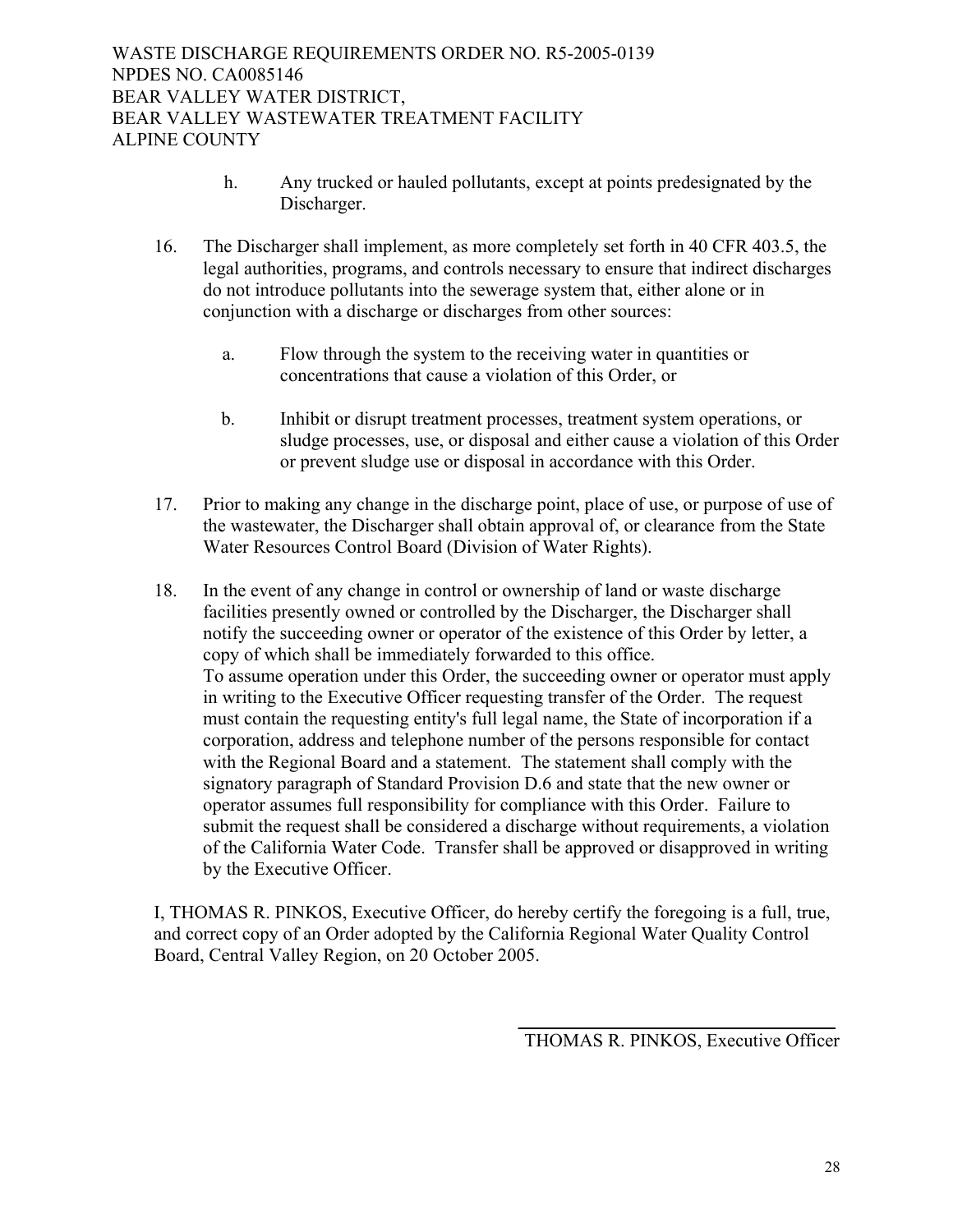## CALIFORNIA REGIONAL WATER QUALITY CONTROL BOARD

## CENTRAL VALLEY REGION

## MONITORING AND REPORTING PROGRAM NO. R5-2005-0139

## NPDES NO. CA00 0085146

#### FOR

## BEAR VALLEY WATER DISTRICT BEAR VALLEY WASTEWATER TREATMENT FACILITY ALPINE COUNTY

This Monitoring and Reporting Program is issued pursuant to California Water Code Section 13383. The Discharger shall not implement any changes to this Program unless and until the Regional Board or Executive Officer issues a revised Monitoring and Reporting Program. Specific sample station locations shall be established under direction of the Regional Board's staff, and a description of the stations shall be attached to this Order.

**By 1 January 2006**, the Discharger shall submit a report outlining minimum levels, method detection limits, and analytical methods for approval, with a goal to achieve detection levels below applicable water quality criteria. At a minimum, the Discharger shall comply with the monitoring requirements for CTR constituents as outlined in Section 2.3 and 2.4 of the *Policy for Implementation of Toxics Standards for Inland Surface Waters, Enclosed Bays, and Estuaries of California*, adopted 2 March 2000 by the State Water Resources Control Board. All peaks identified by analytical methods shall be reported.

## **INFLUENT MONITORING**

Samples shall be collected upstream from the last connection through which waste can be admitted into the treatment pond and at approximately the same time as effluent samples are collected when discharging to Bloods Creek, and should be representative of the influent for the period sampled. Influent monitoring shall include at least the following:

| Constituents                    | Units            | Type of Sample       | Sampling Frequency      |
|---------------------------------|------------------|----------------------|-------------------------|
| Flow                            | <b>MGD</b>       | Meter                | Continuous <sup>1</sup> |
| pH                              | Number           | Meter                | Continuous <sup>1</sup> |
| $20^{\circ}$ C BOD <sub>5</sub> | $mg/l$ , lbs/day | 24-hr. Composite $2$ | Weekly                  |
| Total Susp. Solids              | $mg/l$ , lbs/day | 24-hr. Composite $2$ | Weekly                  |
| Electrical Cond.                | umbos/cm         | Grab                 | Monthly                 |
| Aluminum                        | $\mu$ g/l        | Grab                 | Quarterly               |
| Copper                          | $\mu$ g/l        | Grab                 | Quarterly               |
| Fluoride                        | $\mu$ g/l        | Grab                 | Quarterly               |
| Iron                            | $\mu$ g/l        | Grab                 | Quarterly               |
| Manganese                       | $\mu$ g/l        | Grab                 | Quarterly               |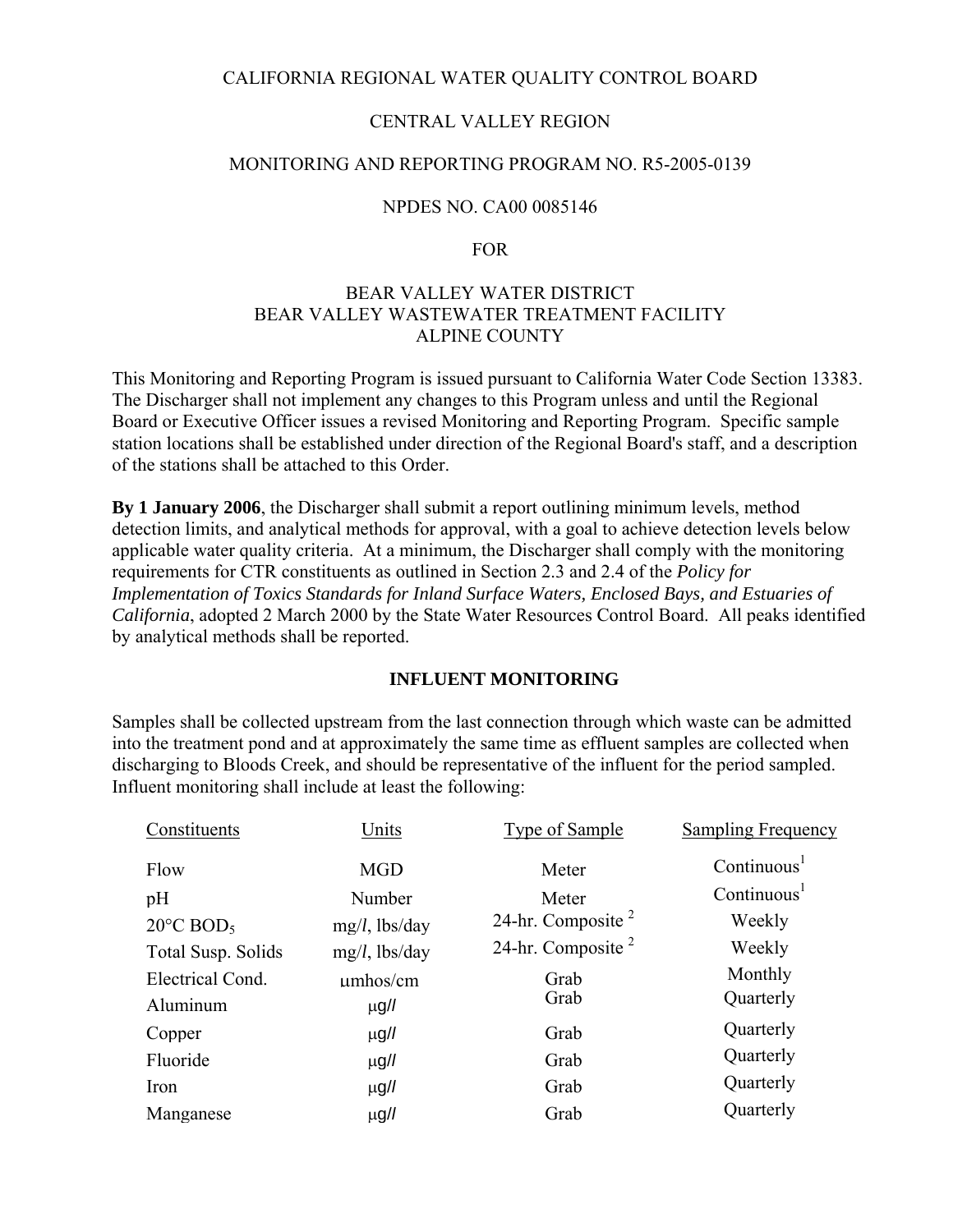- $\mathcal{L}_\text{max}$  and  $\mathcal{L}_\text{max}$  and  $\mathcal{L}_\text{max}$  and  $\mathcal{L}_\text{max}$ **<sup>1</sup>** The continuous monitoring system, or functional equivalent, shall be operational no later than 1 January 2006. Until that time, grab samples shall be collected and analyzed daily
	- **<sup>2</sup>** The BOD and TSS samples shall be flow-proportional composite samples collected on the same day as the effluent samples.

## **EFFLUENT MONITORING OF DISCHARGE TO BLOODS CREEK**

When discharging to Bloods Creek, effluent samples shall be collected downstream from the last connection through which wastes can be admitted into the outfall, following the last unit process. Effluent samples should be representative of the volume and quality of the discharge. Date and time of collection of samples shall be recorded.

 $S<sub>mass</sub>1$ 

Effluent monitoring shall include at least the following:

| Constituents                                   | Units              | Type of Sample               | Sampling<br>Frequency   |
|------------------------------------------------|--------------------|------------------------------|-------------------------|
| Flow                                           | mgd                | Meter                        | Continuous <sup>1</sup> |
| <b>Total Residual Chlorine</b>                 | $mg/l$ , lbs/day   | Meter                        | Continuous <sup>1</sup> |
| pH                                             | Number             | Meter                        | Continuous <sup>1</sup> |
| Temperature                                    | $\circ$ F          | Grab                         | 2 Times Weekly          |
| Electrical Conductivity $\omega$ 25°C          | $\mu$ mhos/cm      | Grab                         | 2 Times Weekly          |
| Settleable Solids                              | ml/l               | 24-hr Composite <sup>2</sup> | 2 Times Weekly          |
| Total Coliform Organisms <sup>3</sup>          | $MPN/100$ ml       | Grab                         | 2 Times Weekly          |
| $20^{\circ}$ C BOD <sub>5</sub>                | $mg/l$ , lbs/day   | 24-hr Composite <sup>2</sup> | 2 Times Weekly          |
| <b>Total Suspended Solids</b>                  | $mg/l$ , lbs/day   | 24-hr Composite <sup>2</sup> | 2 Times Weekly          |
| Ammonia, Total (as $N$ ) <sup>4, 5, 6, 7</sup> | $mg/l$ , lbs/day   | Grab                         | 2 Times Weekly          |
| Hardness (as $CaCO3$ )                         | mg/l               | 24-hr Composite <sup>2</sup> | Monthly                 |
| Aluminum $6,9$                                 | $\mu$ g/l, lbs/day | 24-hr Composite <sup>2</sup> | Monthly                 |
| Copper $(total)^6$                             | $\mu$ g/l, lbs/day | 24-hr Composite <sup>2</sup> | Monthly                 |

 <sup>1</sup> The continuous monitoring system, or functional equivalent, shall be operational no later than **1 January 2006 or prior to initiation of discharge**. Until that time, grab samples shall be collected and analyzed daily.

 <sup>2</sup> These samples shall be flow-proportional composite samples.

<sup>3</sup> Total coliform organisms samples may be collected at any point following disinfection, provided that samples are dechlorinated at the time of collection. The Discharger shall report the sampling location(s) in the monthly self-monitoring reports.<br>4 Report as total ammonia.

<sup>5</sup> Concurrent with biotoxicity monitoring.

<sup>6</sup> In reporting lbs/day, the Discharger shall report both the lbs/day discharged and the calculated lbs/day

limitation. 7 Temperature and pH shall be recorded at the time of ammonia sample collection.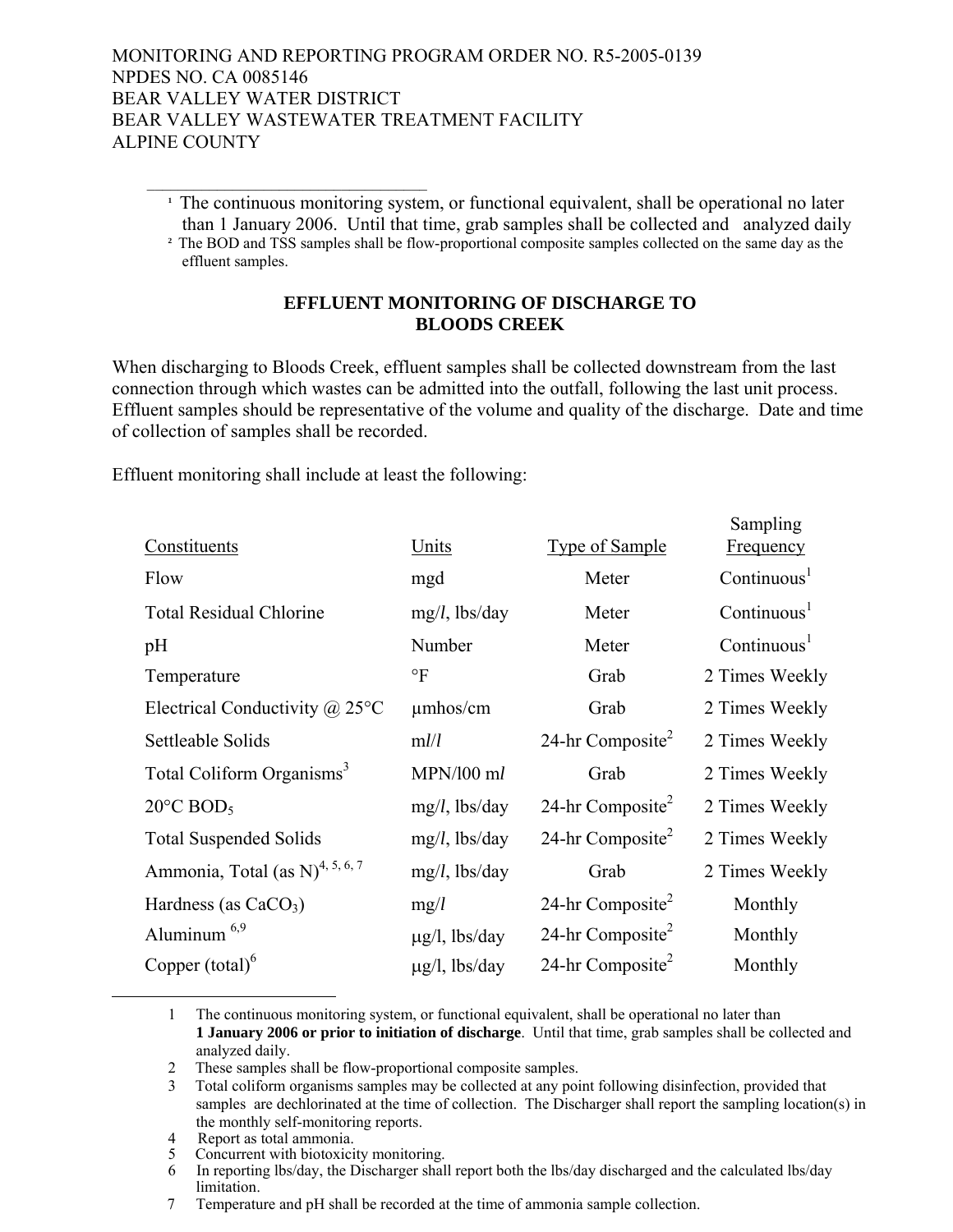|                                    |                    |                              | Sampling                          |
|------------------------------------|--------------------|------------------------------|-----------------------------------|
| Constituents                       | Units              | <b>Type of Sample</b>        | <b>Frequency</b>                  |
| Fluoride                           | $\mu$ g/l, lbs/day | 24-hr Composite <sup>2</sup> | Monthly                           |
| Iron $(total)^6$                   | $\mu$ g/l, lbs/day | 24-hr Composite <sup>2</sup> | Monthly                           |
| Manganese <sup>6</sup>             | $\mu$ g/l, lbs/day | 24-hr Composite <sup>2</sup> | Monthly                           |
| Acute Toxicity <sup>8,9</sup>      | % Survival         | Grab                         | Quarterly                         |
| Standard Minerals <sup>10,11</sup> | mg/1               | Grab                         | Annually                          |
| Priority Pollutants <sup>10</sup>  | mg/1               | Grab                         | Once during life<br>of the permit |

<sup>8</sup> The acute bioassay samples shall be analyzed using EPA/821-R-02-012, Fifth Edition, or later amendment with Regional Board staff approval. Temperature and pH shall be recorded at the time of bioassay sample collection. Test species shall be fathead minnows (*Pimephales promelas*), with no pH adjustment unless approved by the Executive Officer following adoption of this Order.<br>Concurrent with ammonia monitoring.

 $\mathcal{L}_\text{max}$  , where  $\mathcal{L}_\text{max}$  and  $\mathcal{L}_\text{max}$ 

<sup>10</sup> To be collected concurrently with upstream of Bloods Creek water monitoring for these constituents. Priority pollutants to be collected once during the life of the permit, during the 2009 discharge season, whether discharge to surface waters actually occurs or not.

whether discharge to surface waters actually occurs or not. 11 Standard minerals shall include calcium, magnesium, hardness, sodium, potassium, alkalinity, sulfate, chloride, boron, and nitrate and include verification that the analysis is complete (i.e., cation/anion balance).

If the discharge is intermittent rather than continuous, then on the first day of each such intermittent discharge, the Discharger shall monitor and record data for all of the constituents listed above, except for standard minerals and priority pollutants, after which the frequencies of analysis given in the schedule shall apply for the duration of each such intermittent discharge. In no event shall the Discharger be required to monitor and record data more often than twice the frequencies listed in the schedule.

## **EFFLUENT MONITORING OF DISCHARGE TO BEAR VALLEY WASTEWATER STORAGE RESERVOIR**

Effective 1 October 2008, Effluent monitoring for the Tertiary effluent discharged to the Wastewater Storage Reservoir shall include at least the following:

|                                       |                  |                       | Sampling                |
|---------------------------------------|------------------|-----------------------|-------------------------|
| Constituents                          | Units            | <b>Type of Sample</b> | Frequency               |
| Flow                                  | mgd              | Meter                 | Continuous <sup>1</sup> |
| <b>Total Residual Chlorine</b>        | $mg/l$ , lbs/day | Meter                 | Continuous <sup>2</sup> |
| Settleable Solids                     | m l/l            | Grab                  | 2 Times Weekly          |
| Total Coliform Organisms <sup>3</sup> | $MPN/100$ ml     | Grab                  | 2 Times Weekly          |
| $20^{\circ}$ C BOD <sub>5</sub>       | $mg/l$ , lbs/day | 24-hr Composite       | 2 Times Weekly          |
| <b>Total Suspended Solids</b>         | $mg/l$ , lbs/day | 24-hr Composite       | 2 Times Weekly          |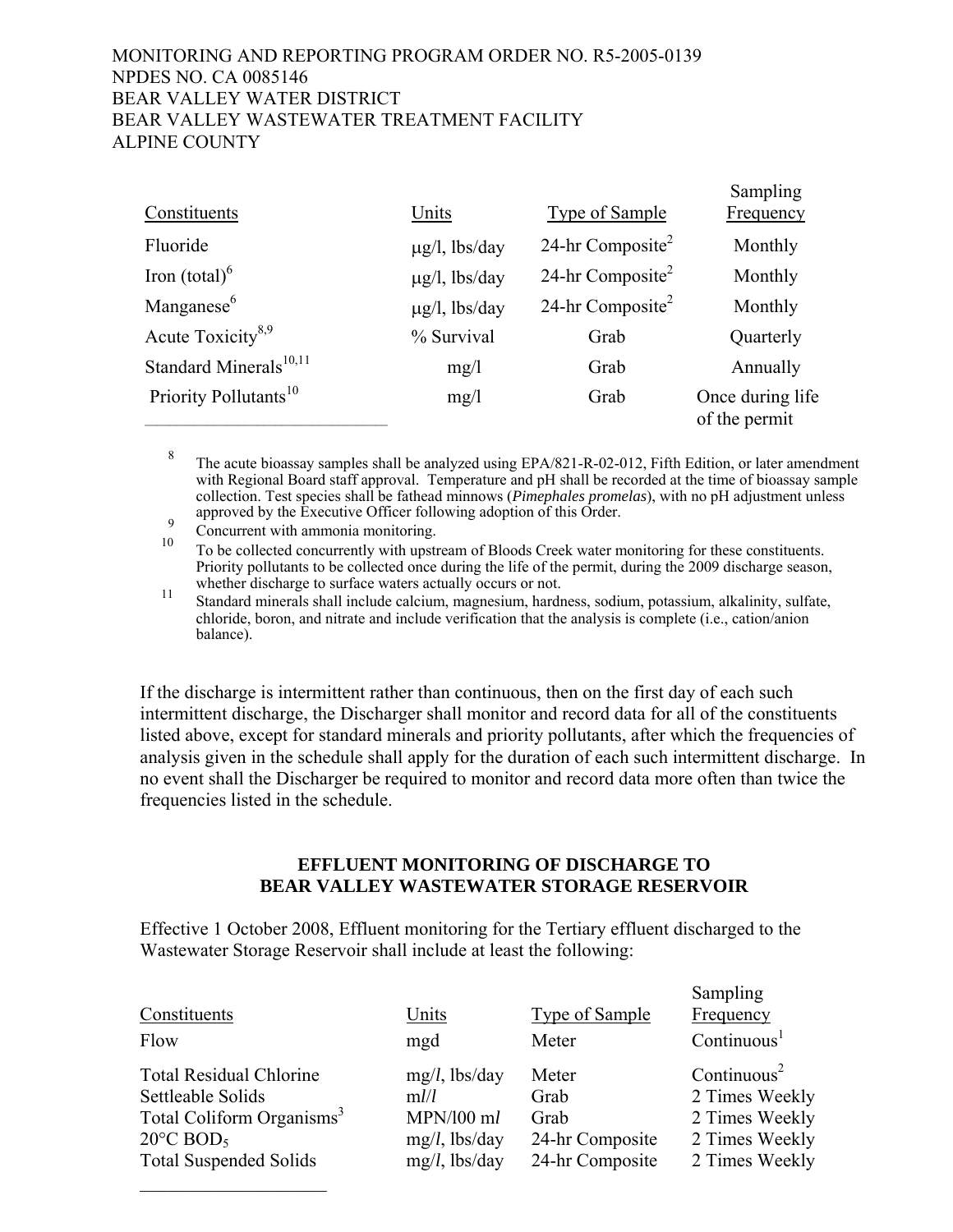- 1 The continuous monitoring system, or functional equivalent, shall be operational no later than **1 October 2008**  or prior to initiation of tertiary discharge.<br><sup>2</sup> The continuous monitoring system or function
- The continuous monitoring system, or functional equivalent, shall be operational no later than **1 October 2008 or prior to initiation of tertiary discharge**.<br><sup>3</sup> Total coliform organisms samples may be collected at any point following disinfection, provided that samples
- are dechlorinated at the time of collection. The Discharger shall report the sampling location(s) in the monthly self-monitoring reports.

# **RECEIVING WATER MONITORING**

All receiving water samples shall be grab samples. Receiving water monitoring shall be conducted when discharging to Bloods Creek and shall include at least the following:

| Station | Description                                                                                                             |
|---------|-------------------------------------------------------------------------------------------------------------------------|
| $R-1$   | Bloods Creek, as far as possible upstream <sup>1</sup> from the point of discharge<br>but no more than 50 feet upstream |
| $R-2$   | Bloods Creek, as far as possible downstream from the point of<br>discharge but no more than 200 feet downstream         |

| Constituents                                 | Units                        | <b>Station</b> | <b>Sampling Frequency</b> |
|----------------------------------------------|------------------------------|----------------|---------------------------|
| Flow                                         | mgd                          | $R-1$          | Continuous                |
| Disssolved Oxygen <sup>2</sup>               | mg/1                         | $R-1, R-2$     | Weekly                    |
| PH <sup>2</sup>                              | number                       | $R-1, R-2$     | Weekly                    |
| Temperature <sup>3</sup>                     | $^{\circ}$ F ( $^{\circ}$ C) | $R-1, R-2$     | Weekly                    |
| Electrical Conductivity @ 25 $^{\circ}C^{2}$ | umhos/cm                     | $R-1, R-2$     | Weekly                    |
| Turbidity                                    | <b>NTU</b>                   | $R-1, R-2$     | Weekly                    |
| Diastance from Discharge point               | feet                         | $R-1, R-2$     | Weekly                    |
| Hardness (as Ca CO3)                         | mg/1                         | $R-1, R-2$     | Monthly <sup>4</sup>      |
| Fecal Coliform Organisms                     | MPN/100ml                    | $R-1, R-2$     | Quarterly                 |
| <b>Standard Minerals</b>                     | mg/l                         | $R-1, R-2$     | Annually                  |

 <sup>1</sup> Upstream is the direction from the outfall that is upstream when flow direction is unaffected by pumping

 $\mathcal{L}_\text{max} = \frac{1}{2} \sum_{i=1}^{n} \frac{1}{2} \sum_{i=1}^{n} \frac{1}{2} \sum_{i=1}^{n} \frac{1}{2} \sum_{i=1}^{n} \frac{1}{2} \sum_{i=1}^{n} \frac{1}{2} \sum_{i=1}^{n} \frac{1}{2} \sum_{i=1}^{n} \frac{1}{2} \sum_{i=1}^{n} \frac{1}{2} \sum_{i=1}^{n} \frac{1}{2} \sum_{i=1}^{n} \frac{1}{2} \sum_{i=1}^{n} \frac{1}{2} \sum_{i=1}^{n} \frac{1$ 

 <sup>2.</sup> A hand-held field meter may be used, provided the meter utilizes a U.S. EPAapproved algorithm/method and is calibrated and maintained in accordance with the manufacturer's instructions. A calibration and maintenance log for each meter used for monitoring required by this Monitoring and Reporting Program shall be maintained at the District Office.

 <sup>3</sup> Temperature shall be measured at the time of sample collection.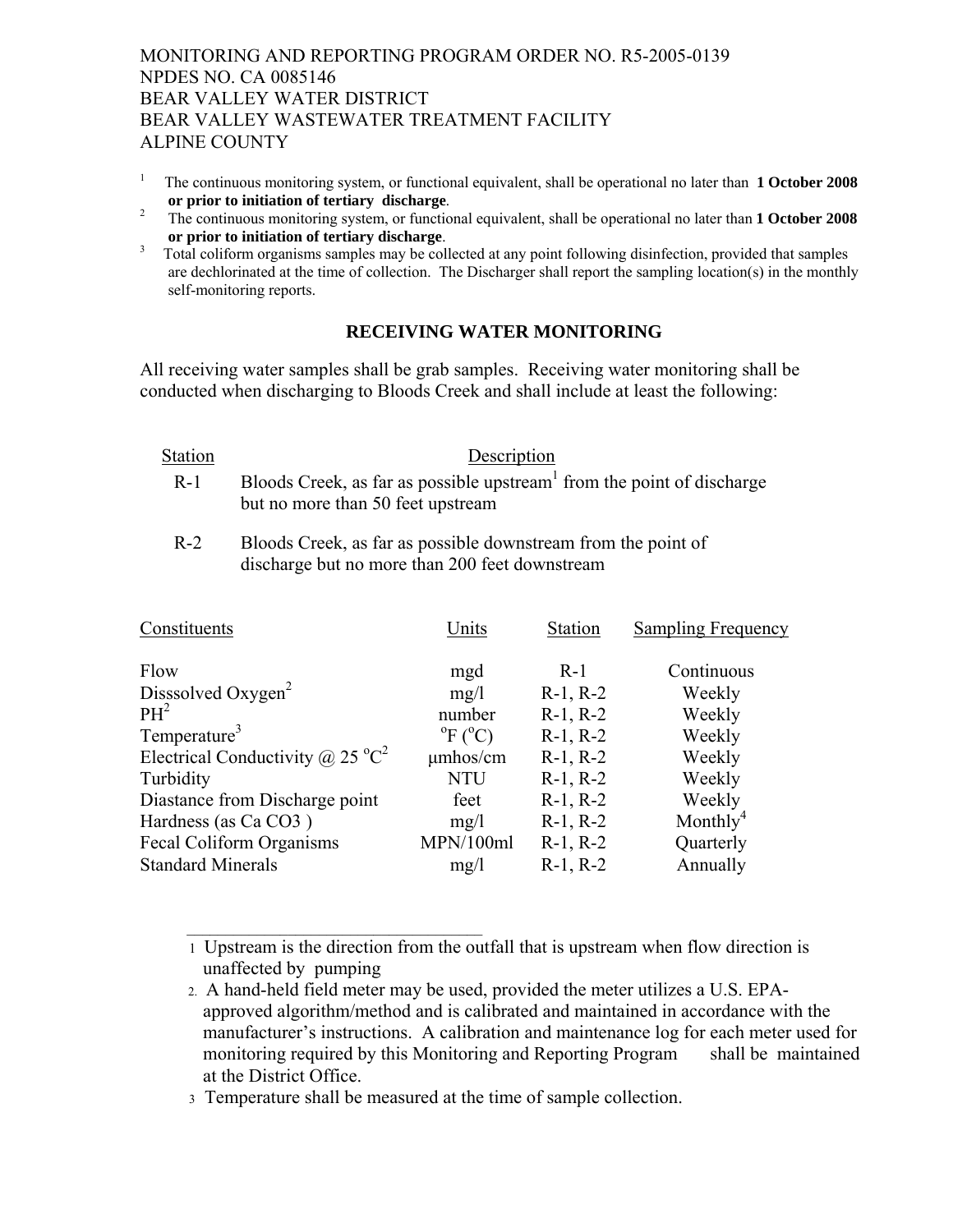4. Samples shall be collected on the same date as the effluent metals and priority pollutant samples.

In conducting the receiving water sampling, a log shall be kept of the receiving water conditions throughout the reach bounded by Stations R-l and R-2. Attention shall be given to the flow ratio of 20:1 minimum and the presence or absence of:

- a. Floating or suspended matter
- b. Discoloration
- c. Bottom deposits
- d. Aquatic life
- e. Visible films, sheens, or coatings
- f. Fungi, slimes, or objectionable growths
- g. Potential nuisance conditions

Notes on receiving water conditions shall be summarized in the monitoring report

# **THREE SPECIES CHRONIC TOXICITY MONITORING**

Chronic toxicity monitoring shall be conducted to determine whether the effluent is contributing toxicity to the receiving water. The testing shall be conducted as specified in EPA/821-R-02-013. Chronic toxicity samples shall be collected from the effluent of the wastewater treatment facility when discharging to Bloods Creek, after the last unit process, prior to its entering the receiving stream. Twenty-four hour composite samples shall be representative of the volume and quality of the discharge. Time of collection of samples shall be recorded. Control waters shall be obtained immediately upstream of the discharge from an area unaffected by the discharge in the receiving waters. The sensitivity of the test organisms to a reference toxicant shall be determined concurrently with each bioassay and reported with the test results. Monthly laboratory reference toxicant tests may be substituted. Both the reference toxicant and effluent test must meet all test acceptability criteria as specified in the chronic manual. If the test acceptability criteria are not achieved, then the Discharger must re-sample and re-test within 14 days. Chronic toxicity monitoring shall include the following:

### Species: *Pimephales promelas* (larval stage)*, Ceriodaphnia dubia,* and *Selenastrum capricornutum*

Frequency: Monitoring shall be conducted twice, once in 2007 and in 2009, whether discharge to surface waters actually occurs or not.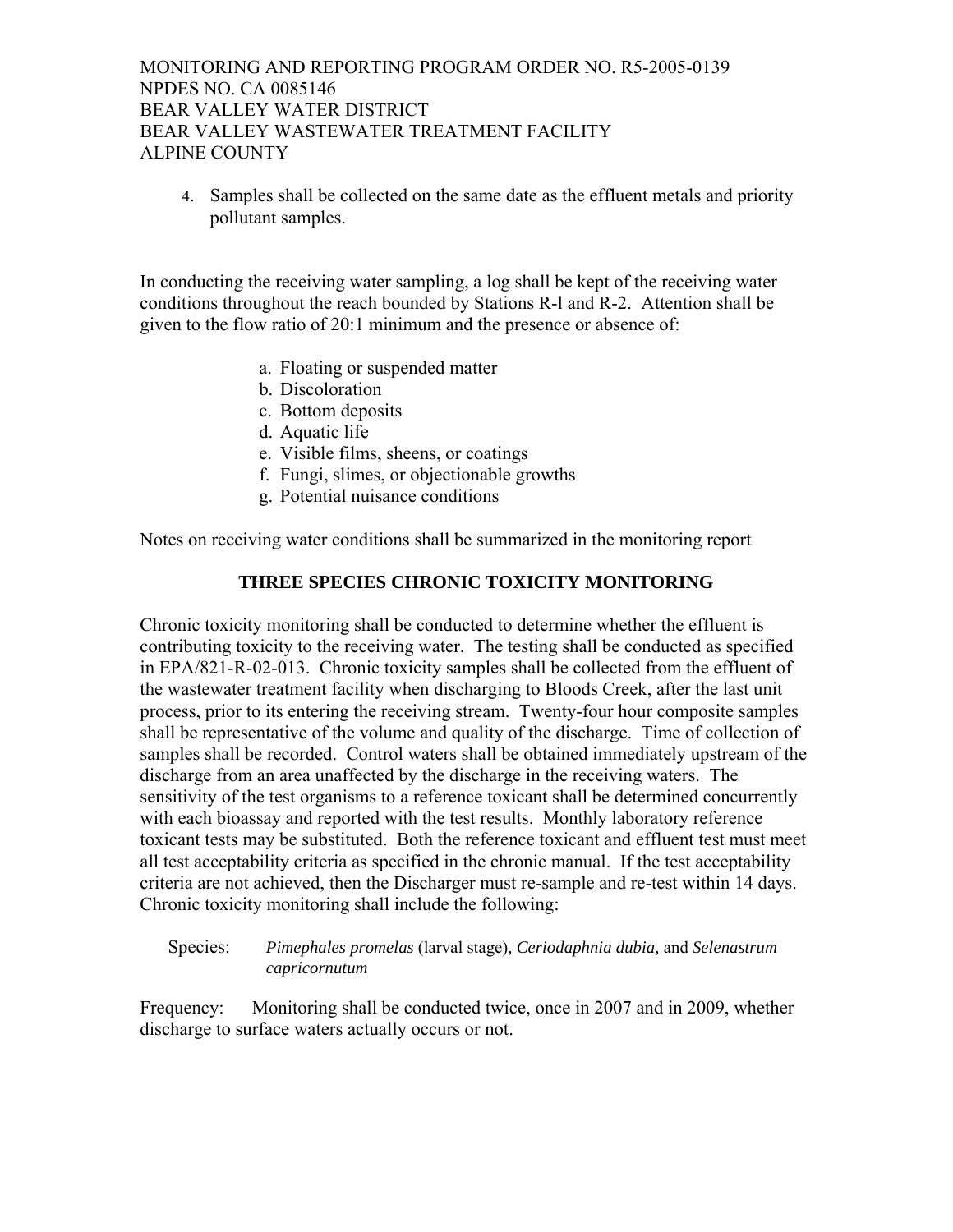#### Dilution Series:

|                   |          | Dilutions $(\% )$ |          |          | Controls |           |       |
|-------------------|----------|-------------------|----------|----------|----------|-----------|-------|
|                   | 100      | 75                | 50       | 25       | 12.5     |           |       |
|                   |          |                   |          |          |          | Receiving | Lab   |
|                   |          |                   |          |          |          | Water     | Water |
| % WWTP Effluent   | 100      | 75                | 50       | 25       | 12.5     | $\theta$  |       |
| % Dilution Water* | $\theta$ | 25                | 50       | 75       | 87.5     | 100       |       |
| % Lab Water       | $\Omega$ | $\theta$          | $\theta$ | $\theta$ |          | $\theta$  | 100   |
|                   |          |                   |          |          |          |           |       |

Dilution water shall be receiving water from Bloods Creek taken upstream from the discharge point. The dilution series may be altered upon approval of Regional Board staff.

#### **WATER SUPPLY MONITORING**

A sampling station shall be established where a representative sample of the municipal water supply can be obtained. Water supply monitoring shall include at least the following:

| Constituents <sup>1</sup>                | Units         | <b>Sampling Frequency</b> |
|------------------------------------------|---------------|---------------------------|
| <b>Standard Minerals</b>                 | mg/l          | Annually                  |
| Electrical Conductivity @ 25 $\degree$ C | $\mu$ mhos/cm | Annually                  |
| Aluminum                                 | mg/l          | Annually                  |

If the water supply is from more than one source, the monitoring report shall report the standard minerals, and electrical conductivity results as a weighted average and include copies of supporting calculations.

#### **REPORTING**

Discharger self-monitoring results shall be submitted to the Regional Board monthly. Monitoring results shall be submitted by the **first day of the second month** following sample collection. Quarterly, semi-annual, and annual monitoring results shall be submitted by the **first day of the second month following each calendar quarter**.

In reporting the monitoring data, the Discharger shall arrange the data in tabular form so that the date, the constituents, and the reported analytical result are readily discernible. The data shall be summarized in such a manner to clearly illustrate whether the discharge occurred, and whether discharge complies with waste discharge requirements. Monthly maximums, minimums, and averages shall be reported for each monitored constituent and parameter. Removal efficiencies (%) for biochemical oxygen demand and total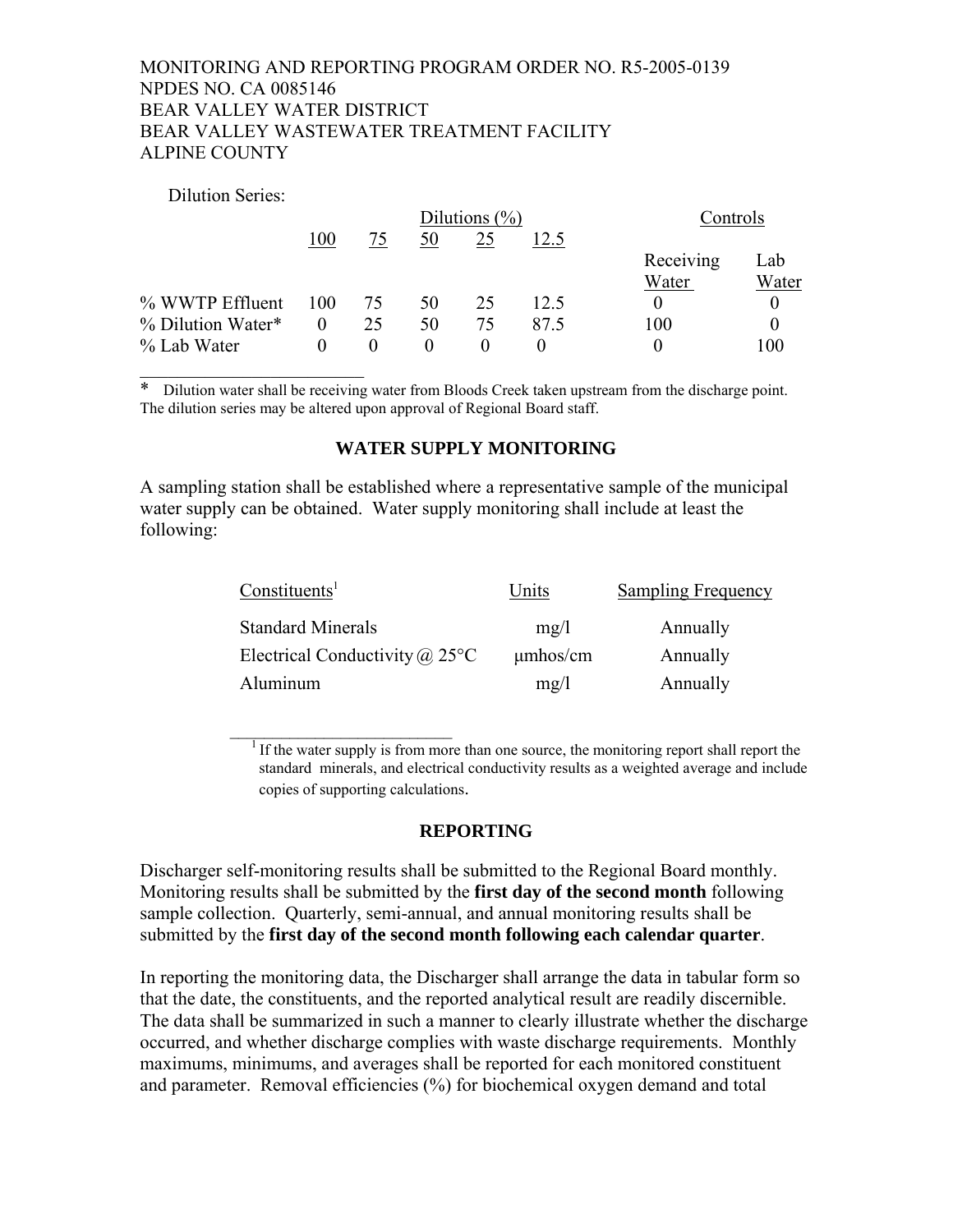suspended solids and all periodic averages and medians for which there are limitations shall also be calculated and reported.

The Discharger shall report minimum levels and method detection limits as defined in and required by the SIP.

With the exception of flow, all constituents monitored on a continuous basis (metered), shall be reported as daily maximums, daily minimums, and daily averages; flow shall be reported as the total volume discharged per day for each day of discharge.

If the Discharger monitors any pollutant at the locations designated herein more frequently than is required by this Order, the results of such monitoring shall be included in the calculation and reporting of the values required in the discharge monitoring report form. Such increased frequency shall be indicated on the discharge monitoring report form.

A letter transmitting the self-monitoring reports shall accompany each report. Such a letter shall include a discussion of requirement violations found during the reporting period, and actions taken or planned for correcting noted violations, such as operation or facility modifications. If the Discharger has previously submitted a report describing corrective actions and/or a time schedule for implementing the corrective actions, reference to the previous correspondence will be satisfactory. The transmittal letter shall contain the penalty of perjury statement by the Discharger, or the Discharger's authorized agent, as described in the Standard Provisions.

By **1 February** of each year, the Discharger shall submit a written report to the Executive Officer containing the following:

- *a. The names, certificate grades, and general responsibilities of all persons employed at the WWTP (Standard Provision A.5).*
- *b. The names and telephone numbers of persons to contact regarding the plant for emergency and routine situations.*
- *c. A statement certifying when the flow meter and other monitoring instruments and devices were last calibrated, including identification of who performed the calibration (Standard Provision C.6).*
- *d. A statement certifying whether the current operation and maintenance manual, and contingency plan, reflect the wastewater treatment plant as currently constructed and operated, and the dates when these documents were last revised and last reviewed for adequacy.*

The Discharger may also be requested to submit an annual report to the Regional Board with both tabular and graphical summaries of the monitoring data obtained during the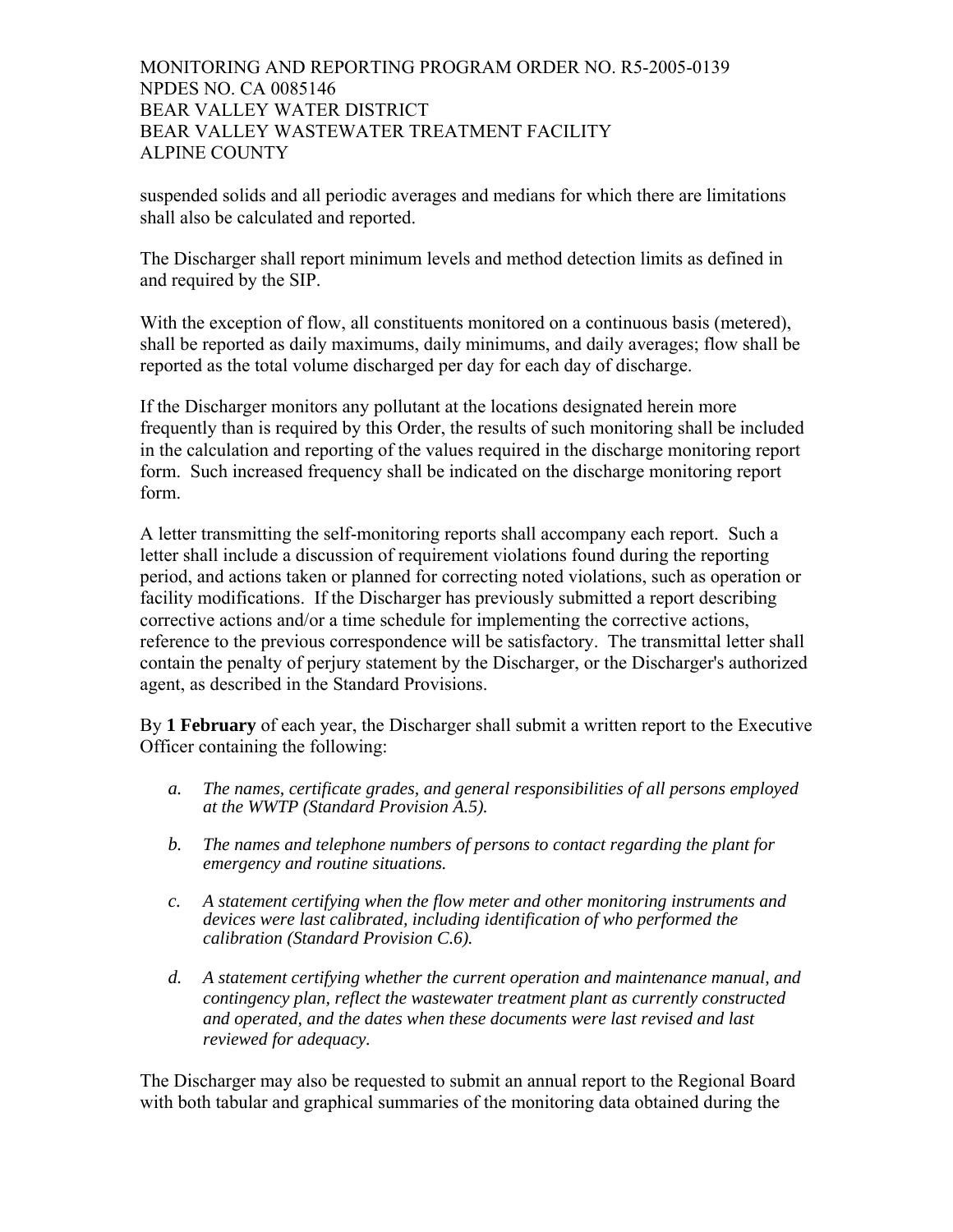previous year. Any such request shall be made in writing. The report shall discuss the compliance record. If violations have occurred, the report shall also discuss the corrective actions taken and planned to bring the discharge into full compliance with the waste discharge requirements.

All reports submitted in response to this Order shall comply with the signatory requirements of Standard Provision D.6.

The Discharger shall implement the above monitoring program on the first day of the month following effective date of this Order.

Ordered by:

Thomas R. Pinkos, Executive Officer

20 October 2005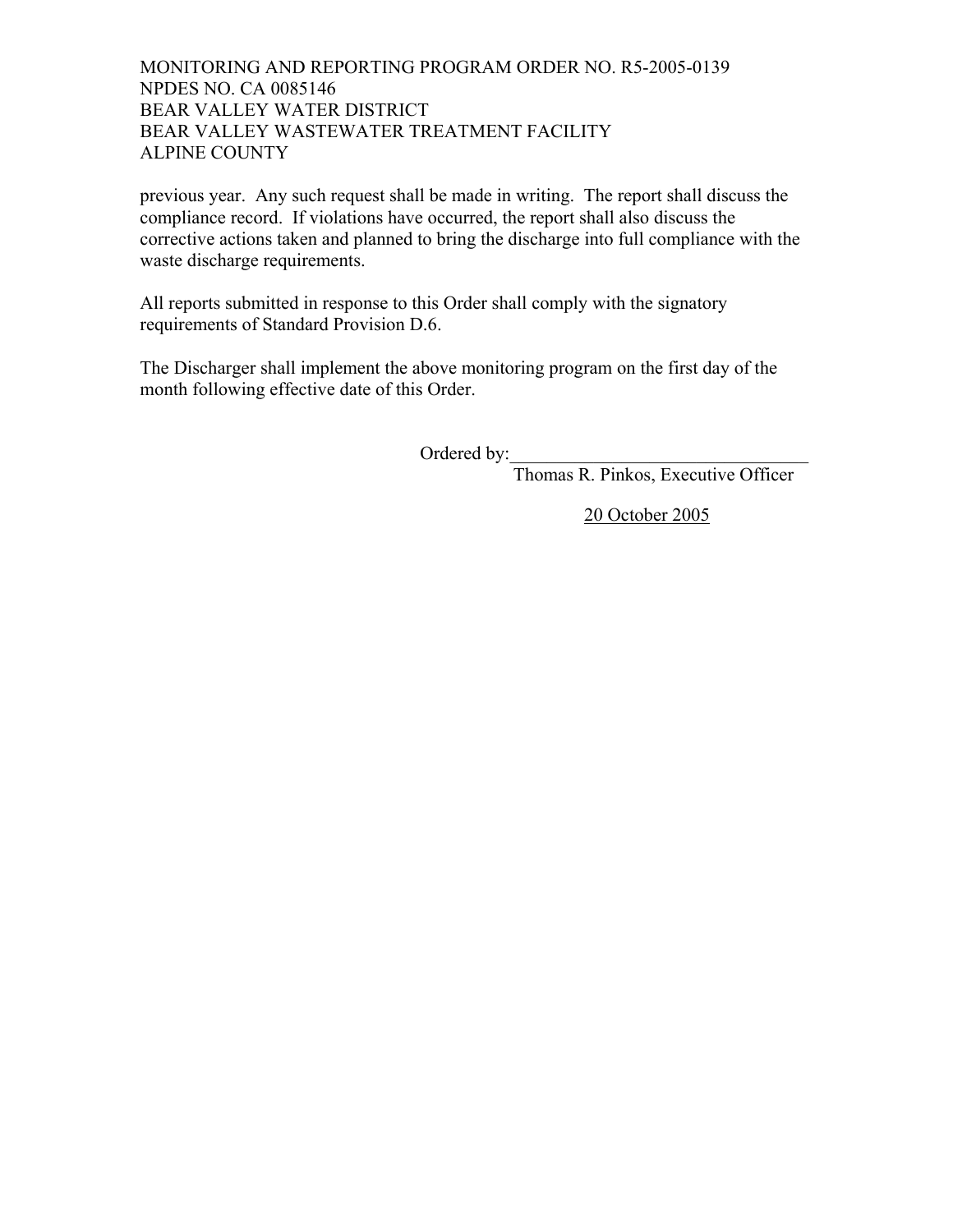# *FACT SHEET*

# ORDER NO. R5-2005-0139 BEAR VALLEY WATER DISTRICT BEAR VALLEY WASTEWATER TREATMENT FACILITY ALPINE COUNTY, NPDES NO. CA 0085146

## *SCOPE OF PERMIT*

This new Order regulates the discharge of up to 0.5 million gallons per day (mgd) design average dry weather flow (ADWF), of effluent from the Bear Valley Wastewater Treatment Facility. This Order includes effluent, and surface water limitations, and monitoring and reporting requirements, additional study requirements, and re-opener provisions for effluent constituents.

#### BACKGROUND INFORMATION

The Bear Valley Water District (Discharger) provides sewerage service for the community of Bear Valley, Bear Valley Ski resort, and the Lake Alpine Basin and serves a permanent resident population of approximately 175. The wastewater treatment plant design average dry weather flow capacity is 0.5 mgd. The treatment system at this facility consists of comminutor; biological treatment by aerated ponds, disinfection through chlorination, effluent storage reservoir, and the final effluent disposal is currently achieved by spray irrigation.

Currently, the effluent disposal potential of the District's wastewater treatment facility is less than the amount of total water (i.e., wastewater, precipitation, and groundwater) entering the system. No additional land is available for expansion of existing land disposal or reclamation facilities. During recent wet years, the District has entered the winter season with a substantial amount of water still in its storage reservoir from the previous winter. Consequently, emergency (unauthorized) discharges of effluent from the storage reservoir to a tributary to Bloods Creek have been necessary at the end of some recent snow melt seasons. The District has attributed the unauthorized discharges due to lack of adequate storage capacity, excessive I/I, back-to-back wet years, and heavy snowmelt. As a result, the District has proposed seasonal discharge of treated effluent to Bloods Creek in order to avoid future unauthorized discharges to surface waters. The proposed effluent discharge will occur only when necessary, during in extremely wet winter periods, during snow melting season, and only when the effluent can receive at least 20:1 dilution from the receiving water. The new outfall to Bloods Creek would be equipped with a diffuser to facilitate rapid mixing of the effluent into the receiving waters.

## RECEIVING WATER BENEFICIAL USES AND ASSIMILATIVE CAPACITY

The receiving stream is Bloods Creek, which is tributary to the North Fork of Stanislaus River. The Discharger requested that dilution and assimilative capacity be considered when determining constituent limitations for the effluent. The Discharger has submitted the results of a study of the proposed receiving stream (Bloods Creek) for the period beginning March 2003 and ending June 2003 (a total of 2 data points). Based on very limited water quality data, the flows in Bloods Creek varied considerably, and peaked during the snow melt season. Consequently, the discharge rate needs to be controlled to achieve at least 20:1 dilution to protect the beneficial uses of the receiving water. The Discharger has submitted very limited assimilative capacity analyses for Bloods Creek demonstrating that effluent constituents in the discharge would not cause or contribute to an instream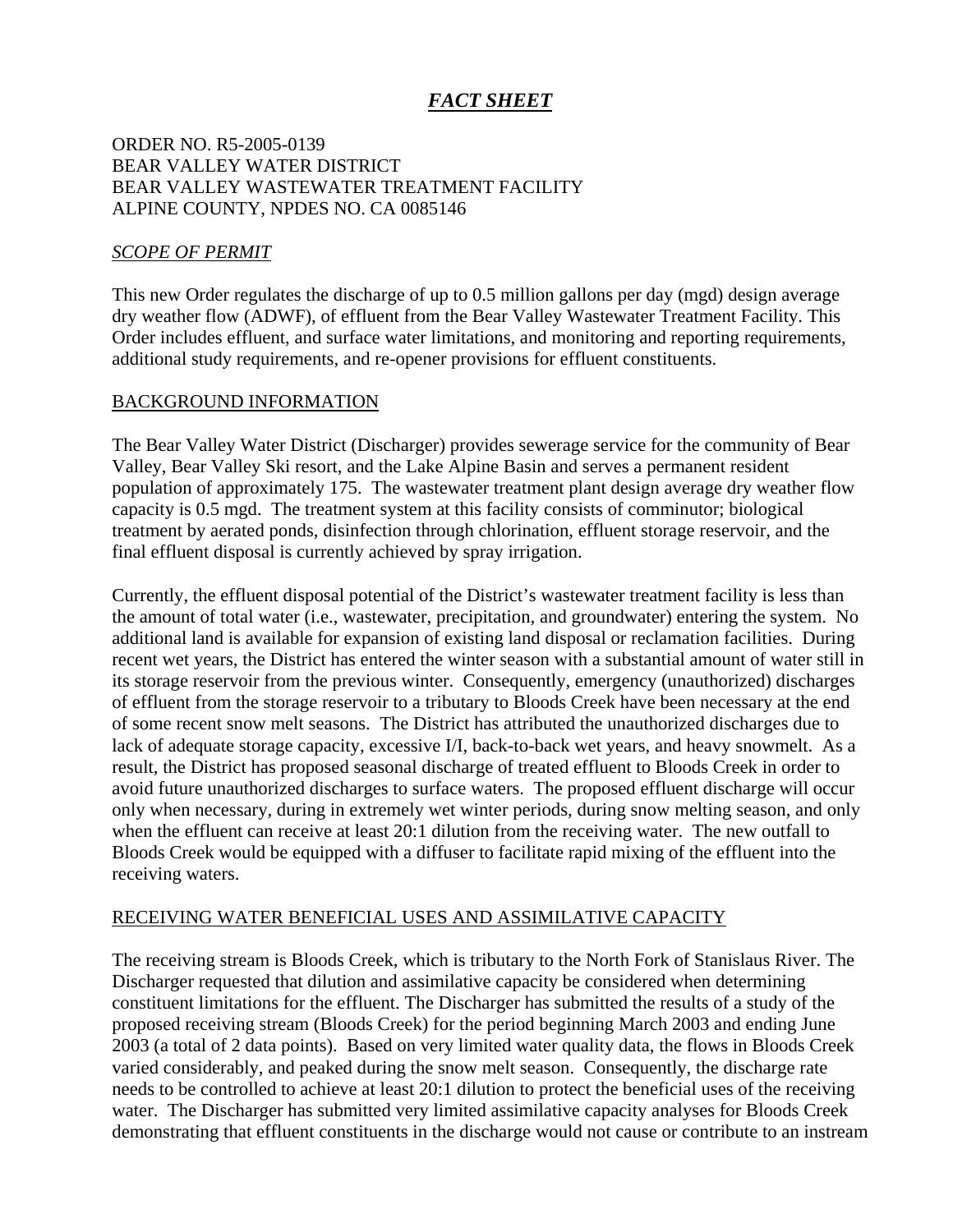excursion above the water quality standards. Therefore, with only two data points currently available of the water downstream of Bloods Creek, it is not clear whether compliance with the water quality objectives can be achieved through receiving water dilution alone. Even though for some constituents for which assimilative capacity may appear to exist, this Order does not consider any allowance for dilution for effluent limits based on water quality standards, objectives, and criteria until a mixing zone study is completed and therefore, includes Effluent Limitations that reflect the compliance at the end-of-pipe, as well as the facility's current level of treatment. Consequently, this Order provides the discharger an opportunity to conduct a dilution mixing zone study to address mixing zone conditions including, but not limited to, whether the discharge is completely or incompletely mixed. If the dilution mixing zone study determines that an effluent dilution credit is appropriate for this discharge, this Order will be reopened to modify effluent limitations to reflect the dilution credit as appropriate per the guidelines in State Implementation Plan (SIP). In the interim period, this Order contains a Provision with time schedule that requires the Discharger to assess the assimilative capacity an/or mixing zone conditions in receiving water, for effluent quality compliance with CTR and non CTR constituents.

The Basin Plan states, on page II-1.00, "*Protection and enhancement of existing and potential beneficial uses are primary goals of water quality planning…*" and "*disposal of wastewaters is* [not] *a prohibited use of waters of the state; it is merely a use which cannot be satisfied to the detriment of beneficial uses*." The existing and beneficial uses that currently apply to surface waters of the basins are presented in Figure II-1 and Table II-1 of the Basin Plan. The beneficial uses of Bloods Creek, a tributary to the North Fork of Stanislaus River, as identified in Table II-1 of the Basin Plan, are municipal and domestic supply, agricultural irrigation, water contact recreation, non-contact water recreation, warm freshwater aquatic habitat, cold freshwater aquatic habitat, and wildlife habitat. Other beneficial uses identified in the Basin Plan apply to Bloods Creek through the 'Tributary Rule', including groundwater recharge and freshwater replenishment.

## EFFLUENT LIMITATIONS AND REASONABLE POTENTIAL

The Discharger conducted monitoring for priority and non-priority pollutants. The analytical results of both effluent and the Bloods Creek sampling events (2 data points) were submitted to the Regional Board. The results of these sampling events were used in developing Order No.R5-2005- 0139. All detectable results from these analyses are summarized in Table 1. Effluent limitations are included in the Order to protect the beneficial uses of the receiving stream and to ensure that the discharge complies with the Basin Plan objective that toxic substances not be discharged in toxic amounts. Unless otherwise noted, all mass limitations in Order No. R5-2005-0139 were calculated by multiplying the concentration limitation by the appropriate discharge flow and the appropriate unit conversion factors.

Reasonable potential (RP) was determined by calculating the projected MEC (maximum effluent concentration) for each constituent and comparing it to applicable water quality criteria; if a criterion was exceeded, the discharge was determined to have reasonable potential to exceed a water quality objective for that constituent. The projected MEC (maximum effluent concentration) is determined by multiplying the observed MEC (the maximum detected concentration) by a factor that accounts for statistical variation. The multiplying factor is determined (for 99% confidence level and 99% probability basis) using the number of results available and the coefficient of variation (standard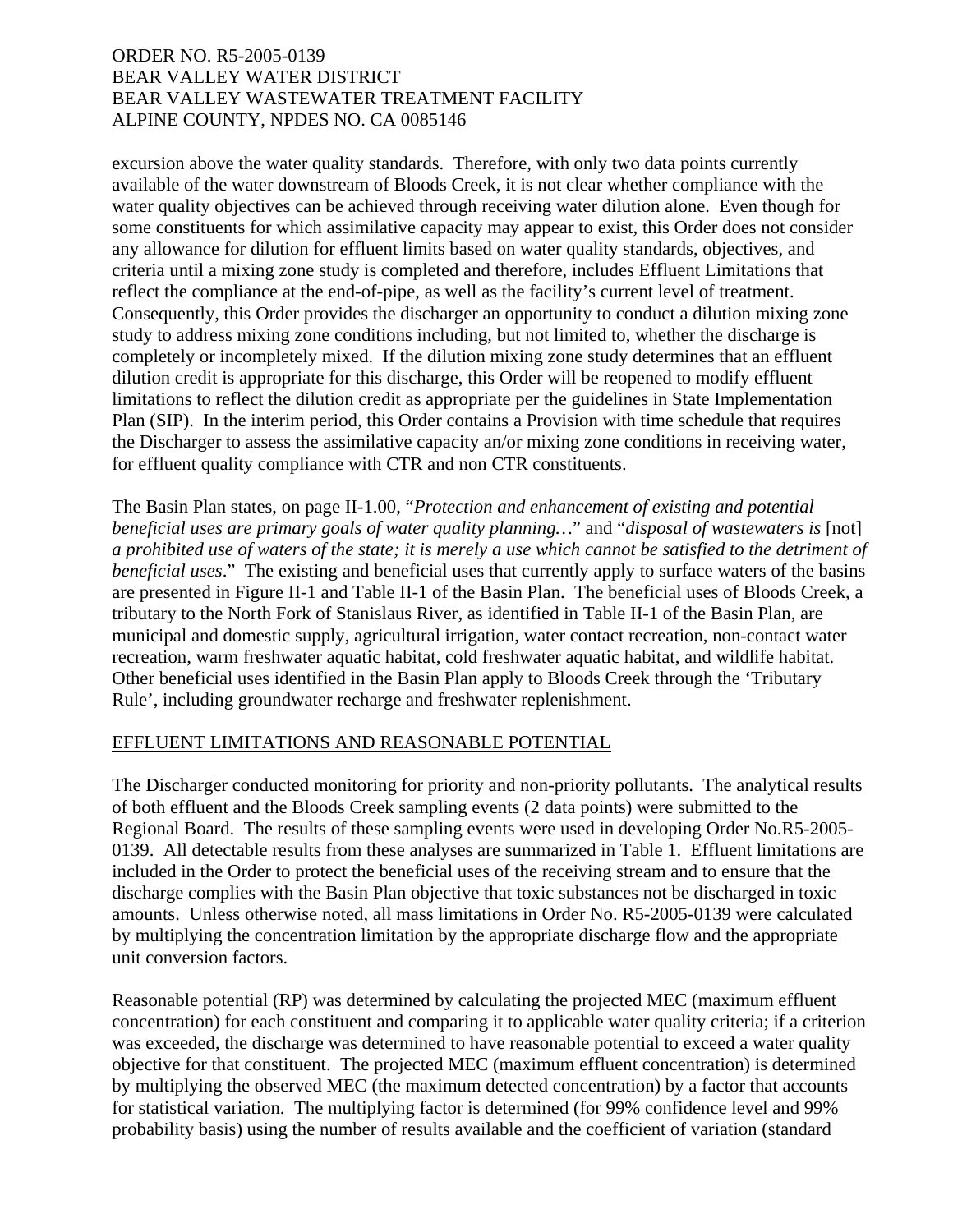deviation divided by the mean) of the sample results. In accordance with the SIP, non-detect results were counted as one-half the detection level when calculating the mean. For all constituents for which the source of the applicable water quality standard is the CTR or NTR, the multiplying factor is 1. Reasonable potential evaluation was based on the methods used in the SIP and the U.S. EPA's Technical Support Document (TSD) for Water Quality-Based Toxics Control [EPA/505/2-90-001]. Effluent Limitations for water quality-based limitations were calculated in accordance with Section 1.4 of the SIP and the TSD. The following paragraphs describe the general methodology used for calculating Effluent Limitations.

#### Calculations for Effluent Limitations

In calculating maximum effluent limitations, the effluent concentration allowances were set equal to the criteria/standards/objectives.

$$
ECA_{acute} = CMC
$$
 
$$
ECA_{chromic} = CCC
$$

 $ECA_{HH} = HH$ 

where:  $ECA<sub>acute</sub>$  = effluent concentration allowance for acute (one-hour average) toxicity criterion  $ECA<sub>chronic</sub> = effluent concentration allowance for chronic (four-day average) toxicity criterion$  $ECA<sub>HH</sub>$  = effluent concentration allowance for human health, agriculture, or other long-term criterion/objective

CMC = criteria maximum concentration (one-hour average)

 $CCC = criteria$  continuous concentration (four-day average, unless otherwise noted)

 $HH =$  human health, agriculture, or other long-term criterion/objective

Acute and chronic toxicity ECAs were then converted to equivalent long-term averages (LTA) using statistical multipliers and the lowest is used. Additional statistical multipliers were then used to calculate the maximum daily effluent limitation (MDEL) and the average monthly effluent limitation (AMEL). The statistical multipliers were calculated using data shown in Table 1.

Human health ECAs are set equal to the AMEL and a statistical multiplier is used to calculate the MDEL.

$$
AMEL = mult_{AMEL} \left[ min(M_{A}ECA_{acute}, M_{C}ECA_{chronic}) \right]
$$
\n
$$
MDEL = mult_{ADEL} \left[ min(M_{A}ECA_{acute}, M_{C}ECA_{chronic}) \right]
$$
\n
$$
MDEL_{HH} = \left( \frac{mult_{MDEL}}{mult_{AMEL}} \right) AMEL_{HH}
$$
\n
$$
LTA_{chronic}
$$

where: mult<sub>AMEL</sub> = statistical multiplier converting minimum LTA to AMEL

 $mult<sub>MDEL</sub> = statistical multiplier converting minimum LTA to MDEL$ 

 $M_A$  = statistical multiplier converting CMC to LTA

 $M_C$  = statistical multiplier converting CCC to LTA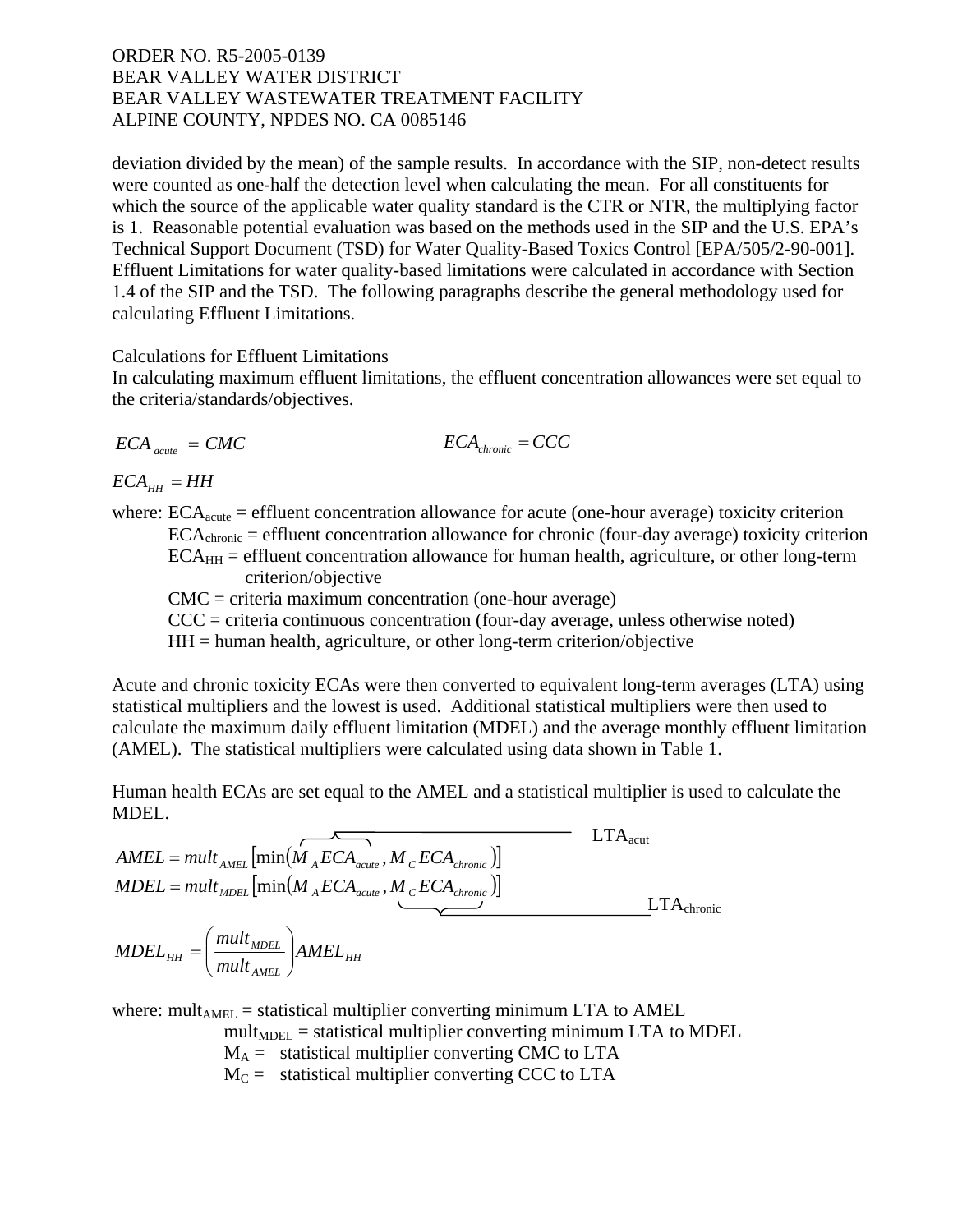# **Table 1 – DETECTED CONSTITUENTS IN THE BEAR VALLEY WWTP EFFLUENT**

| <b>Criterion</b><br>#<br>5/28/03<br><b>Criterion Basis</b><br>6/11/03<br><b>Concentration</b><br><b>VOLATILE ORGANICS</b><br>Chloroform<br><b>OEHHA Cancer Risk</b><br>1.1<br><b>DNQ 0.4</b><br>0.60<br>26<br>$\mu$ g/L<br><b>SEMI-VOLATILE ORGANICS</b><br>1,2-Diphenylhydrazine<br><b>National Toxics Rule</b><br>0.04<br>DNQ 0.047<br>85<br>--- ---<br>$\mu$ g/L<br>30<br>DNQ 0.042<br>52<br>4-Chloro-3-methylphenol<br>$\mu$ g/L<br><b>Aquatic Toxicity</b><br>--- ---<br>DNQ 0.055<br>70<br>Butyl benzyl phthalate<br><b>Aquatic Toxicity</b><br>3(7)<br>µg/L<br>95<br>17<br>DNQ 0.098<br>Nitrobenzene<br><b>National Toxics Rule</b><br>$\mu$ g/L<br>--- ---<br><b>INORGANICS</b><br><b>Ambient Water Quality</b><br>87<br>20<br>Aluminum<br>µg/L<br>20<br>Basin Plan<br>0.018<br>< 0.2<br><b>DNQ 0.3</b><br>2<br>µg/L<br>Arsenic<br>Basin Plan<br>100<br>6.4<br>Barium<br>4.8<br>$\mu$ g/L<br><b>Primary MCL</b><br>50<br>0.6<br>Chromium (total)<br><b>DNQ 0.3</b><br>µg/L<br>5a<br>µg/L<br>< 0.2<br>Cobalt<br>Regional Board Recommended Limits<br><b>DNQ 0.4</b><br>µg/L<br><b>CTR</b><br>1.5(4)<br>2.2<br>6<br>Copper<br>0.8<br><b>National Toxics Rule</b><br>5.2<br>5<br>Cyanide<br>< 0.9<br>14<br>µg/L<br><b>Public Health Goal</b><br>1000<br>300<br>Fluoride<br>200<br>$\mu$ g/L<br>300<br>270<br>370<br>Secondary MCL<br>Iron<br>$\mu$ g/L<br>0.2(4)<br>DNQ 0.048<br>< 0.04<br>7<br>µg/L<br>California Toxics Rule<br>Lead<br>California Toxics Rule<br>0.0011<br>8<br>Mercury<br>0.0018<br>$\mu$ g/L<br>50<br>35<br>$\mu$ g/L<br>Secondary MCL/ Basin Plan<br>87<br>Manganese<br>µg/L<br>DNQ 0.23<br>0.44<br>Molybdenum<br>Regional Board Recommended Limits<br>0.5<br>9<br>Nickel<br>µg/L<br>California Toxics Rule<br>8.68(2)<br><b>DNQ 0.2</b><br>DNQ 0.03<br>Silver<br>California Toxics Rule<br>0.1(4)<br><b>DNQ 0.03</b><br>11<br>µg/L<br>1.7<br>Thallium<br><b>National Toxics Rule</b><br>0.2<br>0.1<br>12<br>µg/L<br>Zinc<br>CTR/Basin Plan<br>3<br>13<br>$\mu$ g/L<br>20(4)<br>4<br><b>PESTICIDES</b><br>Picloram<br>500<br>< 0.27<br>DNQ 0.59<br>µg/L<br><b>Primary MCL</b><br><b>OTHER CONSTITUENTS</b><br>$\Box$<br><b>EPA Gold Book</b><br>20<br>30<br>Alkalinity, Total (as CaCO <sub>3</sub> )<br>mg/L<br>20 (minimum)<br>2.0<br>2.0<br>Ammonia (as N)<br><b>Ambient Water Quality</b><br>5.4 (e)<br>mg/L<br>700<br>10<br>< 0.011<br>Boron<br>$\mu$ g/L<br>Regional Board Recommended Limits<br>4.7<br>Calcium<br>mg/L<br>None Established<br>$\overline{a}$<br>2.4<br>106<br>6<br>Chloride<br>mg/L<br>$\overline{a}$<br><b>Agricultural Use</b><br>40<br><b>EPA Gold Book</b><br>5000<br>8.0<br>Hardness (as $CaCO3$ )<br>mg/L<br>DNQ 0.036<br>Foaming Agents (MBAS)<br>Secondary MCL<br>0.5<br>< 0.02<br>mg/L<br>None Established<br>DNQ 0.47<br>mg/L<br>1<br>Magnesium<br>----<br>0.5<br><b>Primary MCL</b><br>10<br>0.6<br>Nitrate (as N) (26)<br>mg/L<br>$\mathbf{1}$<br>0.05<br>Nitrite (as N)<br>mg/L<br><b>Primary MCL</b><br>< 0.002<br>$6.5 - 8.5$<br>pH<br>Units<br>Basin Plan Objective<br>6.8<br>10.1<br><b>USEPA IRIS</b><br>0.00014<br>0.3<br>0.6<br>Phosphorus, Total (as P)<br>mg/L<br>Potassium<br>None Established<br>mg/L<br>3<br>----<br>1<br>9<br>Sodium<br>20<br>4<br>mg/L<br>Regional Board Recommended Limits<br>700<br>Specific Conductance aka, (EC)<br>60<br>100<br>µmhos/cm<br><b>Agricultural Use</b><br>5.5<br>Sulfate (as SO4)<br>Secondary MCL<br>250<br>3.3<br>mg/L<br>DNQ 0.03<br>Sulfide (as S) (16)<br>Taste and Odor<br>0.000029<br>DNQ 0.05<br>mg/L<br><b>Total Dissolved Solids (TDS)</b><br><b>Agricultural Use</b><br>450<br>31<br>80<br>mg/L | <b>CTR</b> |                    |              |  | <b>Effluent Reservoir Results</b> |  |
|---------------------------------------------------------------------------------------------------------------------------------------------------------------------------------------------------------------------------------------------------------------------------------------------------------------------------------------------------------------------------------------------------------------------------------------------------------------------------------------------------------------------------------------------------------------------------------------------------------------------------------------------------------------------------------------------------------------------------------------------------------------------------------------------------------------------------------------------------------------------------------------------------------------------------------------------------------------------------------------------------------------------------------------------------------------------------------------------------------------------------------------------------------------------------------------------------------------------------------------------------------------------------------------------------------------------------------------------------------------------------------------------------------------------------------------------------------------------------------------------------------------------------------------------------------------------------------------------------------------------------------------------------------------------------------------------------------------------------------------------------------------------------------------------------------------------------------------------------------------------------------------------------------------------------------------------------------------------------------------------------------------------------------------------------------------------------------------------------------------------------------------------------------------------------------------------------------------------------------------------------------------------------------------------------------------------------------------------------------------------------------------------------------------------------------------------------------------------------------------------------------------------------------------------------------------------------------------------------------------------------------------------------------------------------------------------------------------------------------------------------------------------------------------------------------------------------------------------------------------------------------------------------------------------------------------------------------------------------------------------------------------------------------------------------------------------------------------------------------------------------------------------------------------------------------------------------------------------------------------------------------------------------------------------------------------------------------------------------------------------------------------------------------------------------------------------------------------------------------------------------------------------------------------------------------------------------------------------------------------------------|------------|--------------------|--------------|--|-----------------------------------|--|
|                                                                                                                                                                                                                                                                                                                                                                                                                                                                                                                                                                                                                                                                                                                                                                                                                                                                                                                                                                                                                                                                                                                                                                                                                                                                                                                                                                                                                                                                                                                                                                                                                                                                                                                                                                                                                                                                                                                                                                                                                                                                                                                                                                                                                                                                                                                                                                                                                                                                                                                                                                                                                                                                                                                                                                                                                                                                                                                                                                                                                                                                                                                                                                                                                                                                                                                                                                                                                                                                                                                                                                                                                           |            | <b>Constituent</b> | <b>Units</b> |  |                                   |  |
|                                                                                                                                                                                                                                                                                                                                                                                                                                                                                                                                                                                                                                                                                                                                                                                                                                                                                                                                                                                                                                                                                                                                                                                                                                                                                                                                                                                                                                                                                                                                                                                                                                                                                                                                                                                                                                                                                                                                                                                                                                                                                                                                                                                                                                                                                                                                                                                                                                                                                                                                                                                                                                                                                                                                                                                                                                                                                                                                                                                                                                                                                                                                                                                                                                                                                                                                                                                                                                                                                                                                                                                                                           |            |                    |              |  |                                   |  |
|                                                                                                                                                                                                                                                                                                                                                                                                                                                                                                                                                                                                                                                                                                                                                                                                                                                                                                                                                                                                                                                                                                                                                                                                                                                                                                                                                                                                                                                                                                                                                                                                                                                                                                                                                                                                                                                                                                                                                                                                                                                                                                                                                                                                                                                                                                                                                                                                                                                                                                                                                                                                                                                                                                                                                                                                                                                                                                                                                                                                                                                                                                                                                                                                                                                                                                                                                                                                                                                                                                                                                                                                                           |            |                    |              |  |                                   |  |
|                                                                                                                                                                                                                                                                                                                                                                                                                                                                                                                                                                                                                                                                                                                                                                                                                                                                                                                                                                                                                                                                                                                                                                                                                                                                                                                                                                                                                                                                                                                                                                                                                                                                                                                                                                                                                                                                                                                                                                                                                                                                                                                                                                                                                                                                                                                                                                                                                                                                                                                                                                                                                                                                                                                                                                                                                                                                                                                                                                                                                                                                                                                                                                                                                                                                                                                                                                                                                                                                                                                                                                                                                           |            |                    |              |  |                                   |  |
|                                                                                                                                                                                                                                                                                                                                                                                                                                                                                                                                                                                                                                                                                                                                                                                                                                                                                                                                                                                                                                                                                                                                                                                                                                                                                                                                                                                                                                                                                                                                                                                                                                                                                                                                                                                                                                                                                                                                                                                                                                                                                                                                                                                                                                                                                                                                                                                                                                                                                                                                                                                                                                                                                                                                                                                                                                                                                                                                                                                                                                                                                                                                                                                                                                                                                                                                                                                                                                                                                                                                                                                                                           |            |                    |              |  |                                   |  |
|                                                                                                                                                                                                                                                                                                                                                                                                                                                                                                                                                                                                                                                                                                                                                                                                                                                                                                                                                                                                                                                                                                                                                                                                                                                                                                                                                                                                                                                                                                                                                                                                                                                                                                                                                                                                                                                                                                                                                                                                                                                                                                                                                                                                                                                                                                                                                                                                                                                                                                                                                                                                                                                                                                                                                                                                                                                                                                                                                                                                                                                                                                                                                                                                                                                                                                                                                                                                                                                                                                                                                                                                                           |            |                    |              |  |                                   |  |
|                                                                                                                                                                                                                                                                                                                                                                                                                                                                                                                                                                                                                                                                                                                                                                                                                                                                                                                                                                                                                                                                                                                                                                                                                                                                                                                                                                                                                                                                                                                                                                                                                                                                                                                                                                                                                                                                                                                                                                                                                                                                                                                                                                                                                                                                                                                                                                                                                                                                                                                                                                                                                                                                                                                                                                                                                                                                                                                                                                                                                                                                                                                                                                                                                                                                                                                                                                                                                                                                                                                                                                                                                           |            |                    |              |  |                                   |  |
|                                                                                                                                                                                                                                                                                                                                                                                                                                                                                                                                                                                                                                                                                                                                                                                                                                                                                                                                                                                                                                                                                                                                                                                                                                                                                                                                                                                                                                                                                                                                                                                                                                                                                                                                                                                                                                                                                                                                                                                                                                                                                                                                                                                                                                                                                                                                                                                                                                                                                                                                                                                                                                                                                                                                                                                                                                                                                                                                                                                                                                                                                                                                                                                                                                                                                                                                                                                                                                                                                                                                                                                                                           |            |                    |              |  |                                   |  |
|                                                                                                                                                                                                                                                                                                                                                                                                                                                                                                                                                                                                                                                                                                                                                                                                                                                                                                                                                                                                                                                                                                                                                                                                                                                                                                                                                                                                                                                                                                                                                                                                                                                                                                                                                                                                                                                                                                                                                                                                                                                                                                                                                                                                                                                                                                                                                                                                                                                                                                                                                                                                                                                                                                                                                                                                                                                                                                                                                                                                                                                                                                                                                                                                                                                                                                                                                                                                                                                                                                                                                                                                                           |            |                    |              |  |                                   |  |
|                                                                                                                                                                                                                                                                                                                                                                                                                                                                                                                                                                                                                                                                                                                                                                                                                                                                                                                                                                                                                                                                                                                                                                                                                                                                                                                                                                                                                                                                                                                                                                                                                                                                                                                                                                                                                                                                                                                                                                                                                                                                                                                                                                                                                                                                                                                                                                                                                                                                                                                                                                                                                                                                                                                                                                                                                                                                                                                                                                                                                                                                                                                                                                                                                                                                                                                                                                                                                                                                                                                                                                                                                           |            |                    |              |  |                                   |  |
|                                                                                                                                                                                                                                                                                                                                                                                                                                                                                                                                                                                                                                                                                                                                                                                                                                                                                                                                                                                                                                                                                                                                                                                                                                                                                                                                                                                                                                                                                                                                                                                                                                                                                                                                                                                                                                                                                                                                                                                                                                                                                                                                                                                                                                                                                                                                                                                                                                                                                                                                                                                                                                                                                                                                                                                                                                                                                                                                                                                                                                                                                                                                                                                                                                                                                                                                                                                                                                                                                                                                                                                                                           |            |                    |              |  |                                   |  |
|                                                                                                                                                                                                                                                                                                                                                                                                                                                                                                                                                                                                                                                                                                                                                                                                                                                                                                                                                                                                                                                                                                                                                                                                                                                                                                                                                                                                                                                                                                                                                                                                                                                                                                                                                                                                                                                                                                                                                                                                                                                                                                                                                                                                                                                                                                                                                                                                                                                                                                                                                                                                                                                                                                                                                                                                                                                                                                                                                                                                                                                                                                                                                                                                                                                                                                                                                                                                                                                                                                                                                                                                                           |            |                    |              |  |                                   |  |
|                                                                                                                                                                                                                                                                                                                                                                                                                                                                                                                                                                                                                                                                                                                                                                                                                                                                                                                                                                                                                                                                                                                                                                                                                                                                                                                                                                                                                                                                                                                                                                                                                                                                                                                                                                                                                                                                                                                                                                                                                                                                                                                                                                                                                                                                                                                                                                                                                                                                                                                                                                                                                                                                                                                                                                                                                                                                                                                                                                                                                                                                                                                                                                                                                                                                                                                                                                                                                                                                                                                                                                                                                           |            |                    |              |  |                                   |  |
|                                                                                                                                                                                                                                                                                                                                                                                                                                                                                                                                                                                                                                                                                                                                                                                                                                                                                                                                                                                                                                                                                                                                                                                                                                                                                                                                                                                                                                                                                                                                                                                                                                                                                                                                                                                                                                                                                                                                                                                                                                                                                                                                                                                                                                                                                                                                                                                                                                                                                                                                                                                                                                                                                                                                                                                                                                                                                                                                                                                                                                                                                                                                                                                                                                                                                                                                                                                                                                                                                                                                                                                                                           |            |                    |              |  |                                   |  |
|                                                                                                                                                                                                                                                                                                                                                                                                                                                                                                                                                                                                                                                                                                                                                                                                                                                                                                                                                                                                                                                                                                                                                                                                                                                                                                                                                                                                                                                                                                                                                                                                                                                                                                                                                                                                                                                                                                                                                                                                                                                                                                                                                                                                                                                                                                                                                                                                                                                                                                                                                                                                                                                                                                                                                                                                                                                                                                                                                                                                                                                                                                                                                                                                                                                                                                                                                                                                                                                                                                                                                                                                                           |            |                    |              |  |                                   |  |
|                                                                                                                                                                                                                                                                                                                                                                                                                                                                                                                                                                                                                                                                                                                                                                                                                                                                                                                                                                                                                                                                                                                                                                                                                                                                                                                                                                                                                                                                                                                                                                                                                                                                                                                                                                                                                                                                                                                                                                                                                                                                                                                                                                                                                                                                                                                                                                                                                                                                                                                                                                                                                                                                                                                                                                                                                                                                                                                                                                                                                                                                                                                                                                                                                                                                                                                                                                                                                                                                                                                                                                                                                           |            |                    |              |  |                                   |  |
|                                                                                                                                                                                                                                                                                                                                                                                                                                                                                                                                                                                                                                                                                                                                                                                                                                                                                                                                                                                                                                                                                                                                                                                                                                                                                                                                                                                                                                                                                                                                                                                                                                                                                                                                                                                                                                                                                                                                                                                                                                                                                                                                                                                                                                                                                                                                                                                                                                                                                                                                                                                                                                                                                                                                                                                                                                                                                                                                                                                                                                                                                                                                                                                                                                                                                                                                                                                                                                                                                                                                                                                                                           |            |                    |              |  |                                   |  |
|                                                                                                                                                                                                                                                                                                                                                                                                                                                                                                                                                                                                                                                                                                                                                                                                                                                                                                                                                                                                                                                                                                                                                                                                                                                                                                                                                                                                                                                                                                                                                                                                                                                                                                                                                                                                                                                                                                                                                                                                                                                                                                                                                                                                                                                                                                                                                                                                                                                                                                                                                                                                                                                                                                                                                                                                                                                                                                                                                                                                                                                                                                                                                                                                                                                                                                                                                                                                                                                                                                                                                                                                                           |            |                    |              |  |                                   |  |
|                                                                                                                                                                                                                                                                                                                                                                                                                                                                                                                                                                                                                                                                                                                                                                                                                                                                                                                                                                                                                                                                                                                                                                                                                                                                                                                                                                                                                                                                                                                                                                                                                                                                                                                                                                                                                                                                                                                                                                                                                                                                                                                                                                                                                                                                                                                                                                                                                                                                                                                                                                                                                                                                                                                                                                                                                                                                                                                                                                                                                                                                                                                                                                                                                                                                                                                                                                                                                                                                                                                                                                                                                           |            |                    |              |  |                                   |  |
|                                                                                                                                                                                                                                                                                                                                                                                                                                                                                                                                                                                                                                                                                                                                                                                                                                                                                                                                                                                                                                                                                                                                                                                                                                                                                                                                                                                                                                                                                                                                                                                                                                                                                                                                                                                                                                                                                                                                                                                                                                                                                                                                                                                                                                                                                                                                                                                                                                                                                                                                                                                                                                                                                                                                                                                                                                                                                                                                                                                                                                                                                                                                                                                                                                                                                                                                                                                                                                                                                                                                                                                                                           |            |                    |              |  |                                   |  |
|                                                                                                                                                                                                                                                                                                                                                                                                                                                                                                                                                                                                                                                                                                                                                                                                                                                                                                                                                                                                                                                                                                                                                                                                                                                                                                                                                                                                                                                                                                                                                                                                                                                                                                                                                                                                                                                                                                                                                                                                                                                                                                                                                                                                                                                                                                                                                                                                                                                                                                                                                                                                                                                                                                                                                                                                                                                                                                                                                                                                                                                                                                                                                                                                                                                                                                                                                                                                                                                                                                                                                                                                                           |            |                    |              |  |                                   |  |
|                                                                                                                                                                                                                                                                                                                                                                                                                                                                                                                                                                                                                                                                                                                                                                                                                                                                                                                                                                                                                                                                                                                                                                                                                                                                                                                                                                                                                                                                                                                                                                                                                                                                                                                                                                                                                                                                                                                                                                                                                                                                                                                                                                                                                                                                                                                                                                                                                                                                                                                                                                                                                                                                                                                                                                                                                                                                                                                                                                                                                                                                                                                                                                                                                                                                                                                                                                                                                                                                                                                                                                                                                           |            |                    |              |  |                                   |  |
|                                                                                                                                                                                                                                                                                                                                                                                                                                                                                                                                                                                                                                                                                                                                                                                                                                                                                                                                                                                                                                                                                                                                                                                                                                                                                                                                                                                                                                                                                                                                                                                                                                                                                                                                                                                                                                                                                                                                                                                                                                                                                                                                                                                                                                                                                                                                                                                                                                                                                                                                                                                                                                                                                                                                                                                                                                                                                                                                                                                                                                                                                                                                                                                                                                                                                                                                                                                                                                                                                                                                                                                                                           |            |                    |              |  |                                   |  |
|                                                                                                                                                                                                                                                                                                                                                                                                                                                                                                                                                                                                                                                                                                                                                                                                                                                                                                                                                                                                                                                                                                                                                                                                                                                                                                                                                                                                                                                                                                                                                                                                                                                                                                                                                                                                                                                                                                                                                                                                                                                                                                                                                                                                                                                                                                                                                                                                                                                                                                                                                                                                                                                                                                                                                                                                                                                                                                                                                                                                                                                                                                                                                                                                                                                                                                                                                                                                                                                                                                                                                                                                                           |            |                    |              |  |                                   |  |
|                                                                                                                                                                                                                                                                                                                                                                                                                                                                                                                                                                                                                                                                                                                                                                                                                                                                                                                                                                                                                                                                                                                                                                                                                                                                                                                                                                                                                                                                                                                                                                                                                                                                                                                                                                                                                                                                                                                                                                                                                                                                                                                                                                                                                                                                                                                                                                                                                                                                                                                                                                                                                                                                                                                                                                                                                                                                                                                                                                                                                                                                                                                                                                                                                                                                                                                                                                                                                                                                                                                                                                                                                           |            |                    |              |  |                                   |  |
|                                                                                                                                                                                                                                                                                                                                                                                                                                                                                                                                                                                                                                                                                                                                                                                                                                                                                                                                                                                                                                                                                                                                                                                                                                                                                                                                                                                                                                                                                                                                                                                                                                                                                                                                                                                                                                                                                                                                                                                                                                                                                                                                                                                                                                                                                                                                                                                                                                                                                                                                                                                                                                                                                                                                                                                                                                                                                                                                                                                                                                                                                                                                                                                                                                                                                                                                                                                                                                                                                                                                                                                                                           |            |                    |              |  |                                   |  |
|                                                                                                                                                                                                                                                                                                                                                                                                                                                                                                                                                                                                                                                                                                                                                                                                                                                                                                                                                                                                                                                                                                                                                                                                                                                                                                                                                                                                                                                                                                                                                                                                                                                                                                                                                                                                                                                                                                                                                                                                                                                                                                                                                                                                                                                                                                                                                                                                                                                                                                                                                                                                                                                                                                                                                                                                                                                                                                                                                                                                                                                                                                                                                                                                                                                                                                                                                                                                                                                                                                                                                                                                                           |            |                    |              |  |                                   |  |
|                                                                                                                                                                                                                                                                                                                                                                                                                                                                                                                                                                                                                                                                                                                                                                                                                                                                                                                                                                                                                                                                                                                                                                                                                                                                                                                                                                                                                                                                                                                                                                                                                                                                                                                                                                                                                                                                                                                                                                                                                                                                                                                                                                                                                                                                                                                                                                                                                                                                                                                                                                                                                                                                                                                                                                                                                                                                                                                                                                                                                                                                                                                                                                                                                                                                                                                                                                                                                                                                                                                                                                                                                           |            |                    |              |  |                                   |  |
|                                                                                                                                                                                                                                                                                                                                                                                                                                                                                                                                                                                                                                                                                                                                                                                                                                                                                                                                                                                                                                                                                                                                                                                                                                                                                                                                                                                                                                                                                                                                                                                                                                                                                                                                                                                                                                                                                                                                                                                                                                                                                                                                                                                                                                                                                                                                                                                                                                                                                                                                                                                                                                                                                                                                                                                                                                                                                                                                                                                                                                                                                                                                                                                                                                                                                                                                                                                                                                                                                                                                                                                                                           |            |                    |              |  |                                   |  |
|                                                                                                                                                                                                                                                                                                                                                                                                                                                                                                                                                                                                                                                                                                                                                                                                                                                                                                                                                                                                                                                                                                                                                                                                                                                                                                                                                                                                                                                                                                                                                                                                                                                                                                                                                                                                                                                                                                                                                                                                                                                                                                                                                                                                                                                                                                                                                                                                                                                                                                                                                                                                                                                                                                                                                                                                                                                                                                                                                                                                                                                                                                                                                                                                                                                                                                                                                                                                                                                                                                                                                                                                                           |            |                    |              |  |                                   |  |
|                                                                                                                                                                                                                                                                                                                                                                                                                                                                                                                                                                                                                                                                                                                                                                                                                                                                                                                                                                                                                                                                                                                                                                                                                                                                                                                                                                                                                                                                                                                                                                                                                                                                                                                                                                                                                                                                                                                                                                                                                                                                                                                                                                                                                                                                                                                                                                                                                                                                                                                                                                                                                                                                                                                                                                                                                                                                                                                                                                                                                                                                                                                                                                                                                                                                                                                                                                                                                                                                                                                                                                                                                           |            |                    |              |  |                                   |  |
|                                                                                                                                                                                                                                                                                                                                                                                                                                                                                                                                                                                                                                                                                                                                                                                                                                                                                                                                                                                                                                                                                                                                                                                                                                                                                                                                                                                                                                                                                                                                                                                                                                                                                                                                                                                                                                                                                                                                                                                                                                                                                                                                                                                                                                                                                                                                                                                                                                                                                                                                                                                                                                                                                                                                                                                                                                                                                                                                                                                                                                                                                                                                                                                                                                                                                                                                                                                                                                                                                                                                                                                                                           |            |                    |              |  |                                   |  |
|                                                                                                                                                                                                                                                                                                                                                                                                                                                                                                                                                                                                                                                                                                                                                                                                                                                                                                                                                                                                                                                                                                                                                                                                                                                                                                                                                                                                                                                                                                                                                                                                                                                                                                                                                                                                                                                                                                                                                                                                                                                                                                                                                                                                                                                                                                                                                                                                                                                                                                                                                                                                                                                                                                                                                                                                                                                                                                                                                                                                                                                                                                                                                                                                                                                                                                                                                                                                                                                                                                                                                                                                                           |            |                    |              |  |                                   |  |
|                                                                                                                                                                                                                                                                                                                                                                                                                                                                                                                                                                                                                                                                                                                                                                                                                                                                                                                                                                                                                                                                                                                                                                                                                                                                                                                                                                                                                                                                                                                                                                                                                                                                                                                                                                                                                                                                                                                                                                                                                                                                                                                                                                                                                                                                                                                                                                                                                                                                                                                                                                                                                                                                                                                                                                                                                                                                                                                                                                                                                                                                                                                                                                                                                                                                                                                                                                                                                                                                                                                                                                                                                           |            |                    |              |  |                                   |  |
|                                                                                                                                                                                                                                                                                                                                                                                                                                                                                                                                                                                                                                                                                                                                                                                                                                                                                                                                                                                                                                                                                                                                                                                                                                                                                                                                                                                                                                                                                                                                                                                                                                                                                                                                                                                                                                                                                                                                                                                                                                                                                                                                                                                                                                                                                                                                                                                                                                                                                                                                                                                                                                                                                                                                                                                                                                                                                                                                                                                                                                                                                                                                                                                                                                                                                                                                                                                                                                                                                                                                                                                                                           |            |                    |              |  |                                   |  |
|                                                                                                                                                                                                                                                                                                                                                                                                                                                                                                                                                                                                                                                                                                                                                                                                                                                                                                                                                                                                                                                                                                                                                                                                                                                                                                                                                                                                                                                                                                                                                                                                                                                                                                                                                                                                                                                                                                                                                                                                                                                                                                                                                                                                                                                                                                                                                                                                                                                                                                                                                                                                                                                                                                                                                                                                                                                                                                                                                                                                                                                                                                                                                                                                                                                                                                                                                                                                                                                                                                                                                                                                                           |            |                    |              |  |                                   |  |
|                                                                                                                                                                                                                                                                                                                                                                                                                                                                                                                                                                                                                                                                                                                                                                                                                                                                                                                                                                                                                                                                                                                                                                                                                                                                                                                                                                                                                                                                                                                                                                                                                                                                                                                                                                                                                                                                                                                                                                                                                                                                                                                                                                                                                                                                                                                                                                                                                                                                                                                                                                                                                                                                                                                                                                                                                                                                                                                                                                                                                                                                                                                                                                                                                                                                                                                                                                                                                                                                                                                                                                                                                           |            |                    |              |  |                                   |  |
|                                                                                                                                                                                                                                                                                                                                                                                                                                                                                                                                                                                                                                                                                                                                                                                                                                                                                                                                                                                                                                                                                                                                                                                                                                                                                                                                                                                                                                                                                                                                                                                                                                                                                                                                                                                                                                                                                                                                                                                                                                                                                                                                                                                                                                                                                                                                                                                                                                                                                                                                                                                                                                                                                                                                                                                                                                                                                                                                                                                                                                                                                                                                                                                                                                                                                                                                                                                                                                                                                                                                                                                                                           |            |                    |              |  |                                   |  |
|                                                                                                                                                                                                                                                                                                                                                                                                                                                                                                                                                                                                                                                                                                                                                                                                                                                                                                                                                                                                                                                                                                                                                                                                                                                                                                                                                                                                                                                                                                                                                                                                                                                                                                                                                                                                                                                                                                                                                                                                                                                                                                                                                                                                                                                                                                                                                                                                                                                                                                                                                                                                                                                                                                                                                                                                                                                                                                                                                                                                                                                                                                                                                                                                                                                                                                                                                                                                                                                                                                                                                                                                                           |            |                    |              |  |                                   |  |
|                                                                                                                                                                                                                                                                                                                                                                                                                                                                                                                                                                                                                                                                                                                                                                                                                                                                                                                                                                                                                                                                                                                                                                                                                                                                                                                                                                                                                                                                                                                                                                                                                                                                                                                                                                                                                                                                                                                                                                                                                                                                                                                                                                                                                                                                                                                                                                                                                                                                                                                                                                                                                                                                                                                                                                                                                                                                                                                                                                                                                                                                                                                                                                                                                                                                                                                                                                                                                                                                                                                                                                                                                           |            |                    |              |  |                                   |  |
|                                                                                                                                                                                                                                                                                                                                                                                                                                                                                                                                                                                                                                                                                                                                                                                                                                                                                                                                                                                                                                                                                                                                                                                                                                                                                                                                                                                                                                                                                                                                                                                                                                                                                                                                                                                                                                                                                                                                                                                                                                                                                                                                                                                                                                                                                                                                                                                                                                                                                                                                                                                                                                                                                                                                                                                                                                                                                                                                                                                                                                                                                                                                                                                                                                                                                                                                                                                                                                                                                                                                                                                                                           |            |                    |              |  |                                   |  |
|                                                                                                                                                                                                                                                                                                                                                                                                                                                                                                                                                                                                                                                                                                                                                                                                                                                                                                                                                                                                                                                                                                                                                                                                                                                                                                                                                                                                                                                                                                                                                                                                                                                                                                                                                                                                                                                                                                                                                                                                                                                                                                                                                                                                                                                                                                                                                                                                                                                                                                                                                                                                                                                                                                                                                                                                                                                                                                                                                                                                                                                                                                                                                                                                                                                                                                                                                                                                                                                                                                                                                                                                                           |            |                    |              |  |                                   |  |
|                                                                                                                                                                                                                                                                                                                                                                                                                                                                                                                                                                                                                                                                                                                                                                                                                                                                                                                                                                                                                                                                                                                                                                                                                                                                                                                                                                                                                                                                                                                                                                                                                                                                                                                                                                                                                                                                                                                                                                                                                                                                                                                                                                                                                                                                                                                                                                                                                                                                                                                                                                                                                                                                                                                                                                                                                                                                                                                                                                                                                                                                                                                                                                                                                                                                                                                                                                                                                                                                                                                                                                                                                           |            |                    |              |  |                                   |  |
|                                                                                                                                                                                                                                                                                                                                                                                                                                                                                                                                                                                                                                                                                                                                                                                                                                                                                                                                                                                                                                                                                                                                                                                                                                                                                                                                                                                                                                                                                                                                                                                                                                                                                                                                                                                                                                                                                                                                                                                                                                                                                                                                                                                                                                                                                                                                                                                                                                                                                                                                                                                                                                                                                                                                                                                                                                                                                                                                                                                                                                                                                                                                                                                                                                                                                                                                                                                                                                                                                                                                                                                                                           |            |                    |              |  |                                   |  |
|                                                                                                                                                                                                                                                                                                                                                                                                                                                                                                                                                                                                                                                                                                                                                                                                                                                                                                                                                                                                                                                                                                                                                                                                                                                                                                                                                                                                                                                                                                                                                                                                                                                                                                                                                                                                                                                                                                                                                                                                                                                                                                                                                                                                                                                                                                                                                                                                                                                                                                                                                                                                                                                                                                                                                                                                                                                                                                                                                                                                                                                                                                                                                                                                                                                                                                                                                                                                                                                                                                                                                                                                                           |            |                    |              |  |                                   |  |
|                                                                                                                                                                                                                                                                                                                                                                                                                                                                                                                                                                                                                                                                                                                                                                                                                                                                                                                                                                                                                                                                                                                                                                                                                                                                                                                                                                                                                                                                                                                                                                                                                                                                                                                                                                                                                                                                                                                                                                                                                                                                                                                                                                                                                                                                                                                                                                                                                                                                                                                                                                                                                                                                                                                                                                                                                                                                                                                                                                                                                                                                                                                                                                                                                                                                                                                                                                                                                                                                                                                                                                                                                           |            |                    |              |  |                                   |  |
|                                                                                                                                                                                                                                                                                                                                                                                                                                                                                                                                                                                                                                                                                                                                                                                                                                                                                                                                                                                                                                                                                                                                                                                                                                                                                                                                                                                                                                                                                                                                                                                                                                                                                                                                                                                                                                                                                                                                                                                                                                                                                                                                                                                                                                                                                                                                                                                                                                                                                                                                                                                                                                                                                                                                                                                                                                                                                                                                                                                                                                                                                                                                                                                                                                                                                                                                                                                                                                                                                                                                                                                                                           |            |                    |              |  |                                   |  |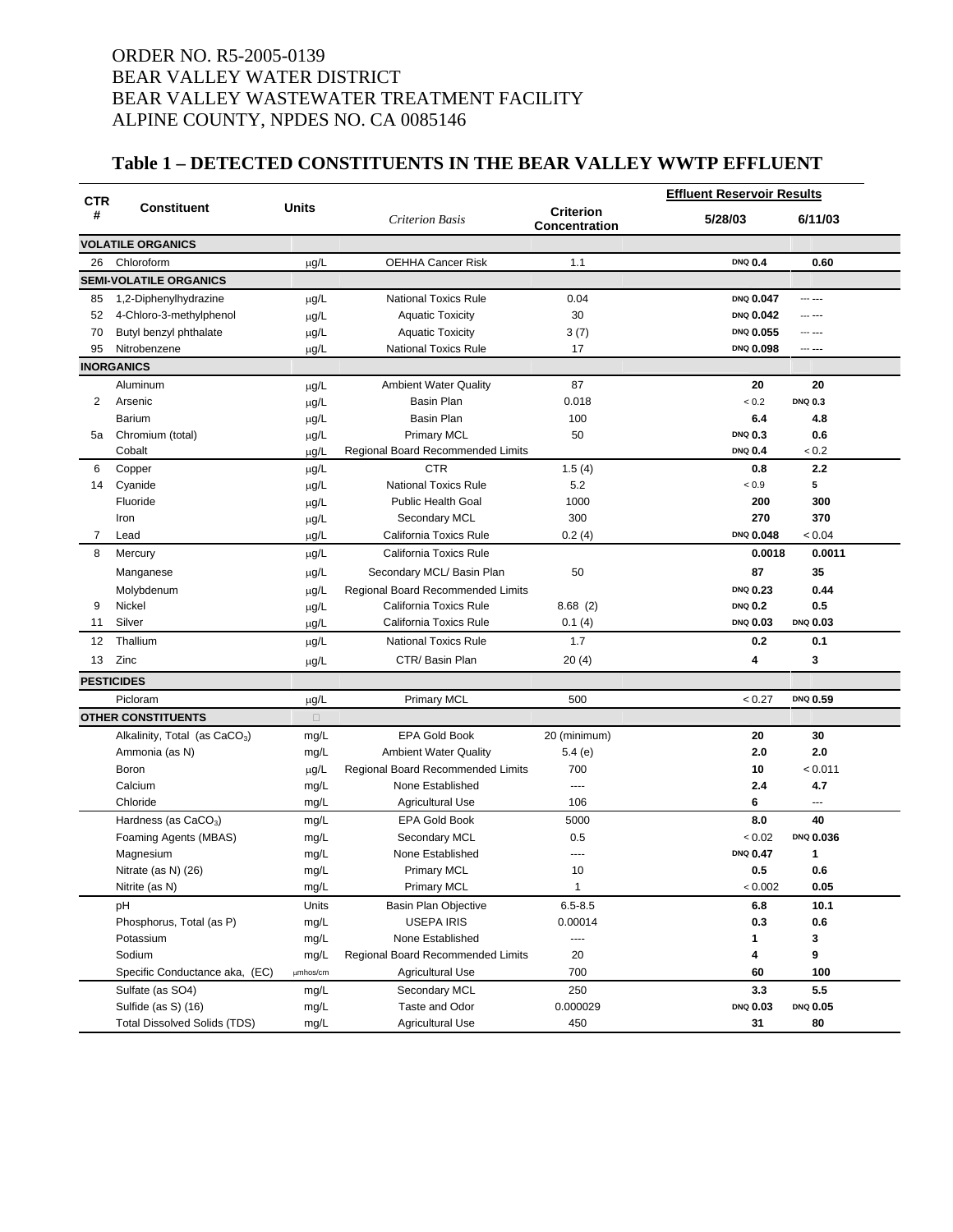## **Table 2—MAXIMUM DETECTED CONCENTRATION IN EFFLUENT**

| Constituent                         | Max.            | Mean           | $\sigma$ | CV1 | # Results      |
|-------------------------------------|-----------------|----------------|----------|-----|----------------|
| Chloroform (µg/L)                   | 0.60            | 0.5            | 99%      | 0.6 | 2              |
| 1,2-Dephenylhydrazine (µg/L)        | DNQ 0.047       | 0.047          | 99%      | 0.6 |                |
| 4-Chloro-3-methylphenol $(\mu g/L)$ | DNQ 0.042       | 0.042          | 99%      | 0.6 |                |
| Butyl benzyl phthalate (µg/L)       | DNQ 0.055       | 0.055          | 99%      | 0.6 |                |
| Nitrobenzene (µg/L)                 | DNQ 0.098       | 0.098          | 99%      | 0.6 | $\mathbf 1$    |
| Aluminum (µg/L)                     | 20              | 20             | 99%      | 0.6 | $\overline{2}$ |
| Arsenic $(\mu g/L)$                 | <b>DNQ 0.3</b>  | 0.25           | 99%      | 0.6 | $\overline{2}$ |
| Barium (µg/L)                       | 6.4             | 5.6            | 99%      | 0.6 | $\overline{2}$ |
| Chromium (total) $(\mu g/L)$        | 0.6             | 0.3            | 99%      | 0.6 | $\overline{2}$ |
| Cobalt $(\mu g/L)$                  | <b>DNO 0.4</b>  | 0.3            | 99%      | 0.6 | $\overline{2}$ |
| Copper $(\mu g/L)$                  | 2.2             | 1.5            | 99%      | 0.6 | $\overline{2}$ |
| Cyanide $(\mu g/L)$                 | 5               | 3.0            | 99%      | 0.6 | $\overline{2}$ |
| Fluoride (µg/L)                     | 300             | 250            | 99%      | 0.6 | $\overline{2}$ |
| Iron $(\mu g/L)$                    | 370             | 320            | 99%      | 0.6 | $\overline{2}$ |
| Lead $(\mu g/L)$                    | DNQ 0.048       | 0.044          | 99%      | 0.6 | $\overline{2}$ |
| Mercury $(\mu g/L)$                 | 0.0018          | 0.0015         | 99%      | 0.6 | $\overline{2}$ |
| Manganese (µg/L)                    | 87              | 67             | 99%      | 0.6 | $\overline{2}$ |
| Molybdenum (µg/L)                   | 0.44            | 0.3            | 99%      | 0.6 | $\overline{2}$ |
| Nickel $(\mu g/L)$                  | 0.5             | 0.35           | 99%      | 0.6 | $\overline{2}$ |
| Silver $(\mu g/L)$                  | <b>DNQ 0.03</b> | 0.03           | 99%      | 0.6 | $\overline{2}$ |
| Thallium (µg/L)                     | 0.2             | 0.15           | 99%      | 0.6 | $\overline{2}$ |
| Zinc $(\mu g/L)$                    | $\overline{4}$  | 3.5            | 99%      | 0.6 | $\overline{2}$ |
| Picloram                            | <b>DNQ 0.59</b> | 0.43           | 99%      | 0.6 | $\overline{2}$ |
| Alkalinity (total) (as $CaCO3$ )    | $20$ (min.)     | 25             | 99%      | 0.6 | $\overline{2}$ |
| Ammonia (as N) (mg/l)               | 2.0             | 2.0            | 99%      | 0.6 | $\overline{2}$ |
| Boron (µg/L)                        | 10              | 5              | 99%      | 0.6 | $\overline{2}$ |
| Calcium (mg/l)                      | 4.7             | 3.6            | 99%      | 0.6 | $\overline{c}$ |
| Chloride (mg/l)                     | 6               | 6              | 99%      | 0.6 | $\mathbf{1}$   |
| Hardness (as $CaCO3$ ) (mg/l)       | 40              | 24             | 99%      | 0.6 | $\overline{2}$ |
| Foaming Agents (MBAS) (mg/l)        | DNQ 0.036       | 0.32           | 99%      | 0.6 | $\overline{2}$ |
| Magnesium (mg/l)                    | 1               | 0.73           | 99%      | 0.6 | $\overline{2}$ |
| Nitrate (as N) (mg/l)               | 0.6             | 0.55           | 99%      | 0.6 | $\overline{2}$ |
| Nitrite (as N) (mg/l)               | 0.05            | 0.026          | 99%      | 0.6 | $\overline{2}$ |
| pH Units                            | 10.1            | 8.5            | 99%      | 0.6 | $\overline{c}$ |
| Phosphorous, Total (as P) (mg/l)    | 0.6             | 0.45           | 99%      | 0.6 | $\overline{2}$ |
| Potassium (mg/l)                    | 3               | $\overline{2}$ | 99%      | 0.6 | $\overline{2}$ |
| Sodium (mg/l)                       | 9               | 6.5            | 99%      | 0.6 | $\overline{2}$ |
| Specific Conductance (µmhos/cm)     | 100             | 80             | 99%      | 0.6 | $\overline{2}$ |
| Sulfate (mg/l)                      | 5.5             | 4.2            | 99%      | 0.6 | $\overline{2}$ |
| Sulfide (as S, $\mu$ g/l) (mg/l)    | <b>DNQ 0.05</b> | 0.04           | 99%      | 0.6 | $\overline{2}$ |
| Total Dissolved Solids (mg/l)       | 80              | 56             | 99%      | 0.6 | $\overline{2}$ |

 $\overline{a}$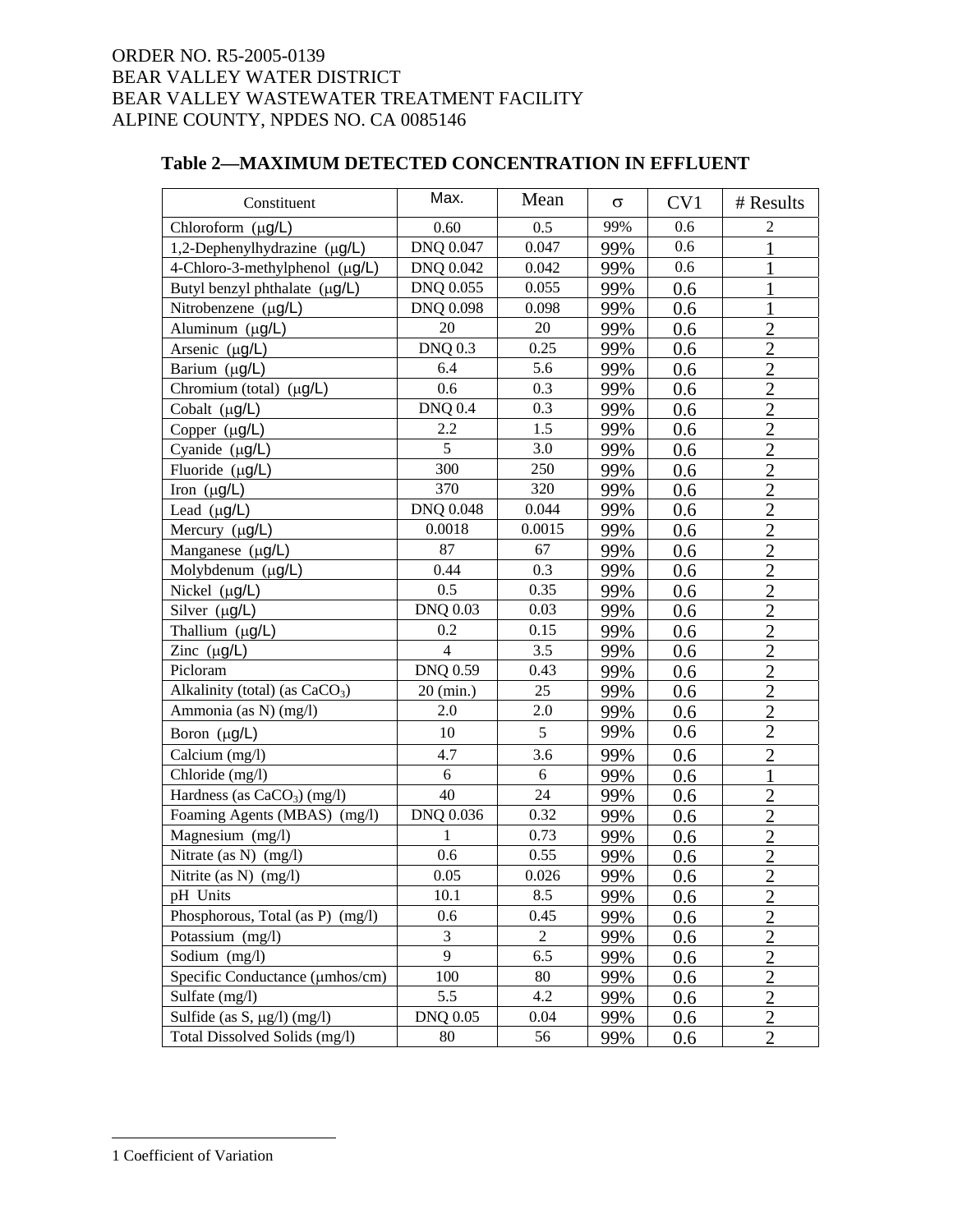The Basin Plan includes a list of Water Quality Limited Segments (WQLSs), which are defined as "…*those sections of lakes, streams, rivers or other fresh water bodies where water quality does not meet (or is not expected to meet) water quality standards even after the application of appropriate limitations for point sources (40 CFR 130, et seq.)*." The Basin Plan also states, "*Additional treatment beyond minimum federal standards will be imposed on dischargers to WQLSs. Dischargers will be assigned or allocated a maximum allowable load of critical pollutants so that water quality objectives can be met in the segment*." The lower section of Stanislaus River is listed in the 303(d) list as a WQLS for mercury. Therefore, the receiving water for the discharge has no assimilative capacity for this constituent and applicable water quality standards must be applied as end-of-pipe effluent limitations. Effluent Limitations for mercury will be included in this Order if the effluent discharge monitoring results indicate a reasonable potential to cause or contribute to an in-stream excursion above the CTR human health criterion of 0.05 μg/l.

*Aluminum*— Aluminum was detected in an effluent sample collected on June 11, 2003 at a concentration of 20 μg/*l*. The projected maximum effluent concentration based on a limited number of collected samples is 148 μg/*l* (20 μg/*l* x statistical factor 7.4). The recommended continuous concentration (maximum four-day average concentration) based on U.S. EPA National Recommended Ambient Water Quality Criteria for protection of freshwater aquatic life for aluminum is 87 μg/*l* and the recommended maximum concentration (maximum one-hour average concentration) is 750 μg/*l*.

In U.S. EPA's *Ambient Water Quality Criteria for Aluminum—1988* [EPA 440/5-86-008], U.S. EPA states that "[a]cid-soluble aluminum... is probably the best measurement at the present..."; however, U.S. EPA has not yet approved an acid-soluble test method for aluminum. Replacing the ICP/AES portion of the analytical procedure with ICP/MS would allow lower detection limits to be achieved. Based on U.S. EPA's discussion of aluminum analytical methods, Order No. R5-2005-0139 allows the use of the alternate aluminum testing protocol described above to meet monitoring requirements. However, based on only two data points submitted by the Discharger (both at much lower level than the water quality criterion), it is unknown whether the Discharger has a reasonable potential to cause or contribute to an in-stream excursion above a level necessary to protect aquatic life*.* Because of insufficient information available to determine whether or not *aluminum* levels in the discharge would violate applicable water quality criteria, no limitations are established in this Order. Instead of limitations, additional monitoring has been established for this constituent with a re-opener provision should monitoring results indicate that the discharge has the reasonable potential to cause an exceedance of water quality criteria. If the new data identify that the effluent limitation for *aluminum* may exceed, this Order will be reopened to established a new effluent limitation.

*Ammonia* — Untreated domestic wastewater contains ammonia. Nitrification is a biological process that converts ammonia to nitrite and nitrite to nitrate. Denitrification is a process that converts nitrate to nitrite or nitric oxide and then to nitrous oxide or nitrogen gas, which is then released to the atmosphere. The Discharger uses nitrification to remove ammonia from the waste stream. Inadequate or incomplete nitrification may result in the discharge of ammonia to the receiving stream. Ammonia is known to cause toxicity to aquatic organisms in surface waters.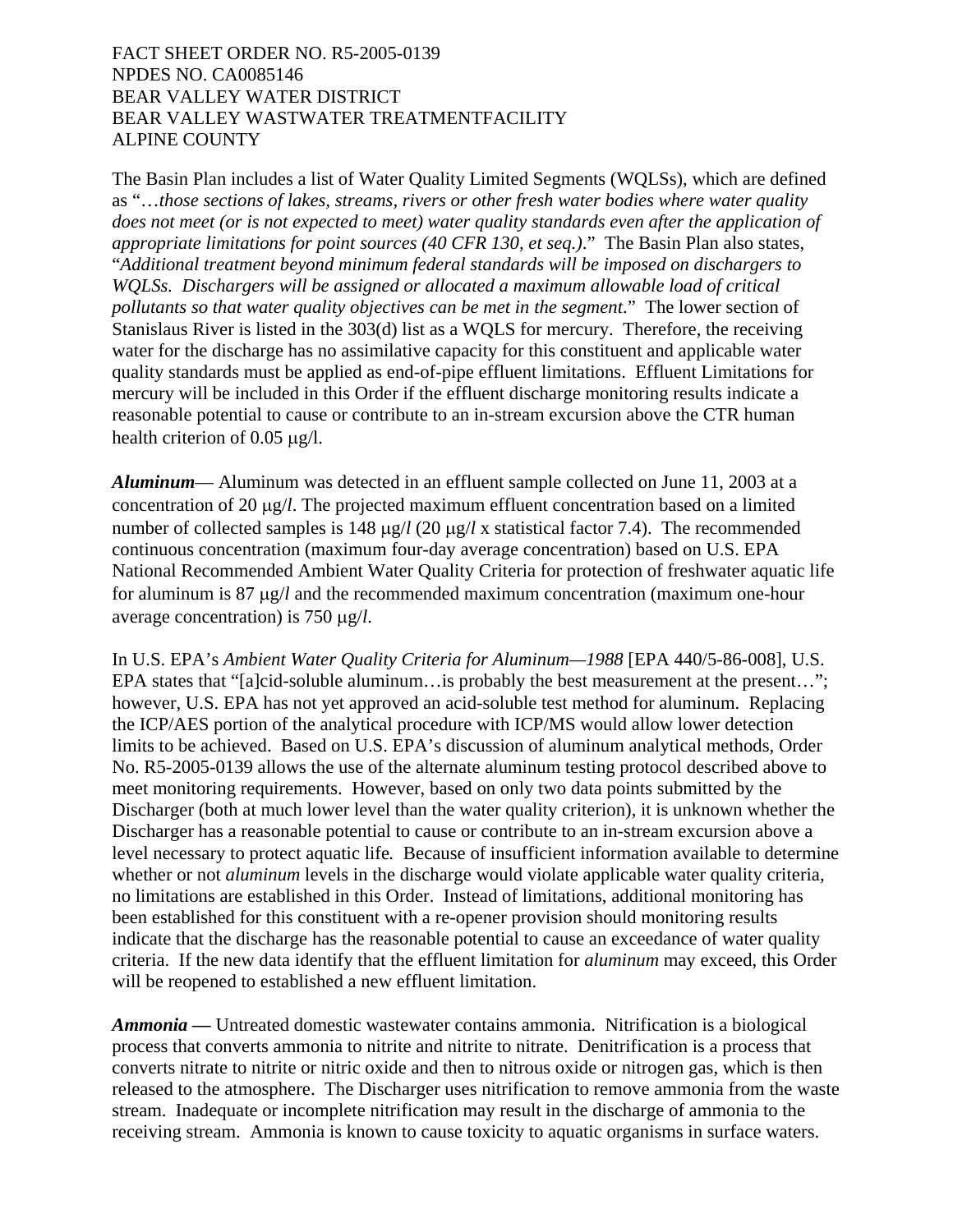Aquatic habitat is a beneficial use of the receiving stream. The Basin Plan prohibits the discharge of toxic materials in toxic concentrations. Nitrate and nitrite are known to cause adverse health effects in humans. The Basin Plan prohibits the discharge of chemical constituents in concentrations that adversely affect beneficial uses. Domestic water supply is a beneficial use of Bloods Creek. U.S. EPA has developed Primary Maximum Contaminant Levels (MCLs) for the protection of human health for nitrite and nitrate of 1 mg/*l* and 10 mg/*l*, respectively, and pH- and temperature-dependent Ambient Water Quality Criteria for ammonia. The discharge from the Bear Valley Wastewater Treatment Plant has a reasonable potential to cause or contribute to an in-stream excursion above water quality standards for ammonia. Effluent Limitations for ammonia are included in this Order to assure the treatment process continues to adequately nitrify the waste stream to protect the beneficial uses of aquatic habitat and municipal and domestic supply.

In water, un-ionized ammonia (NH<sub>3</sub>) exists in equilibrium with the ammonium ion  $(NH_4^+)$ . The toxicity of aqueous ammonia solutions to aquatic organisms is primarily attributable to the unionized ammonia form, with the ammonium ion being relatively less toxic. The relative concentrations of these two forms are pH- and temperature-dependent. Total ammonia refers to the sum of these two forms in aqueous solutions.

The Basin Plan includes a water quality objective that "*[a]ll water shall be maintained free of toxic substances in concentrations that produce detrimental physiological responses in human, plant, animal, or aquatic life*". U.S. EPA's Ambient Water Quality Criteria for the Protection of Freshwater Aquatic Life, for total ammonia, recommends acute (1-hour average) standards based on pH and chronic (30-day average) standards based on pH and temperature. It also recommends a maximum four-day average concentration. U.S. EPA found that as pH increased, both the acute and chronic toxicity of ammonia increased. Salmonids were more sensitive to acute toxicity effects than other species. However, while the acute toxicity of ammonia was not influenced by temperature, it was found that invertebrates and young fish experienced increasing chronic toxicity effects with increasing temperature. Because the receiving stream has a beneficial use of cold freshwater habitat, the recommended criteria for waters where salmonids are present were used.

U.S. EPA has presented the acute ammonia criteria in three ways: as equations, in a table, and in graphs that relate pH to ammonia concentrations. Using the maximum pH value allowed in the receiving water (8.5 pH Units) and the highest reported temperature of 5.9°C, the USEPA Recommended Ambient Water Quality Criterion for Fresh Water Aquatic Life, 30 day average chronic criteria, or criterion continuous concentration for ammonia is 1.09 mgl as N. Considering the maximum pH value of 8.5 pH units and the presence of salmonids, the USEPA's Recommended Ambient Water Quality Criterion for Fresh Water Aquatic Life, maximum 1-hour acute criteria, or criteria maximum concentration for ammonia is 2.14 mg/l as N.

Ammonia was detected in samples of the Discharger's effluent at concentrations as high as 2 mg/l. Using the reasonable potential analysis procedure, the projected maximum effluent concentration of ammonia in the effluent is 15 mg/l. Because of insufficient information available, it is unknown whether or not *ammonia* levels in the discharge would violate applicable water quality criteria and hence, no limitations are established in this Order. Instead of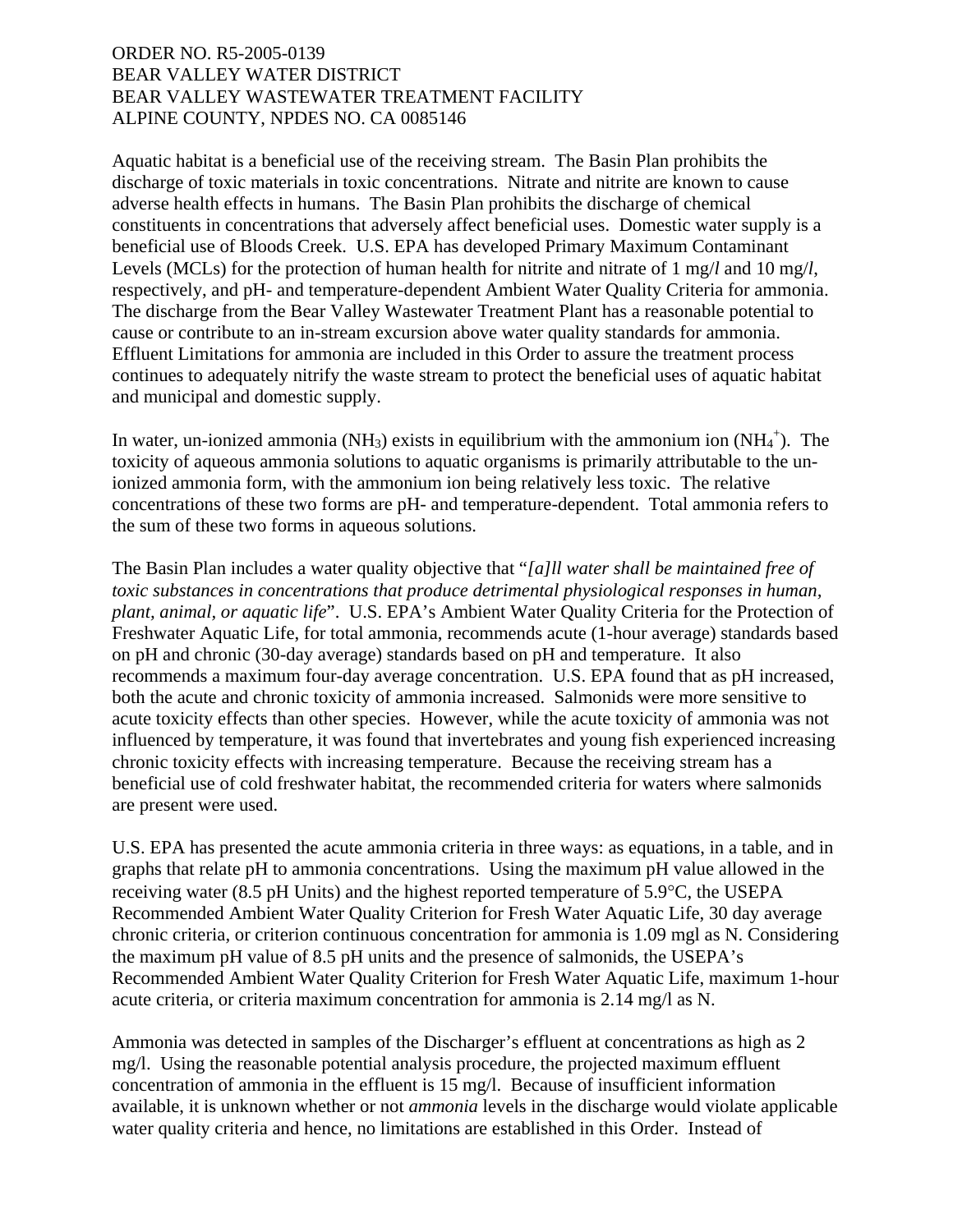limitations, additional monitoring has been established for this constituent with a re-opener provision should monitoring results indicate that the discharge has the reasonable potential to cause an exceedance of ambient water quality criteria. If the new data identify that the effluent limitation for *ammonia* may exceed, this Order will be reopened to established a new effluent limitation.

**BOD and TSS***—*40 Code of Federal Regulations (CFR), Section 133.102 contains regulations describing the minimum level of effluent quality—for biochemical oxygen demand (BOD) and total suspended solids (TSS)—attainable by secondary treatment, and equivalent secondary treatment processes. The Discharger uses an equivalent secondary treatment pond and effluent storage reservoir.

The WWTP is required to comply with effluent limitations appropriate for treatment systems providing secondary or equivalent treatment. Effluent limitations for both BOD and TSS have been established at 30 mg/*l*, and 30 mg/*l,* respectively*,* as a 30-day average, which is technically based on the capability of a secondary system and the current effluent quality produced by the plant. In addition, 40 CFR 133.102, in describing the minimum level of effluent quality attainable by secondary treatment, states that the 30-day average percent removal shall not be less than 85 percent. Order No. R5-2005-0139 contains a limitation requiring an average of 65 percent removal of BOD and TSS over each calendar month.

**Chlorine, Total Residual**—The Basin Plan prohibits the discharge of toxic materials in toxic concentrations. The Discharger uses chlorine for disinfection of the effluent waste stream. Aquatic habitat is a beneficial use of Bloods Creek. Chlorine can cause toxicity to aquatic organisms when discharged to surface waters. U.S. EPA recommends, in its Ambient Water Quality Criteria for the protection of fresh water aquatic life, maximum 1-hour average and 4-day average chlorine concentrations of 0.019 μg/*l* and 0.011 μg/*l*, respectively. The use of chlorine as a disinfectant presents a reasonable potential that it could be discharged in toxic concentrations. Effluent Limitations for chlorine have been included in this Order to protect the receiving stream aquatic life beneficial uses. Effluent Limitations have been established based on the ambient water quality criteria for chlorine.

The U.S. EPA Technical Support Document for Water Quality-Based Toxics Control [EPA/505/2-90-001] contains statistical methods for converting chronic (four-day) and acute (one-hour) aquatic life criteria to average monthly and maximum daily effluent limitations based on the variability of the existing data and the expected frequency of monitoring. Equations summarizing the conversion are shown below:

 $CCC = 0.011 \text{ mg}/l$   $CMC = 0.019 \text{ mg}/l$  $AMEL = 1.0$ [min(1.0*CMC*,1.0*CCC*)]

where:  $AMEL = average monthly effluent limitation$  $CCC =$  criteria continuous concentration (four-day average) CMC = criteria maximum concentration (one-hour average)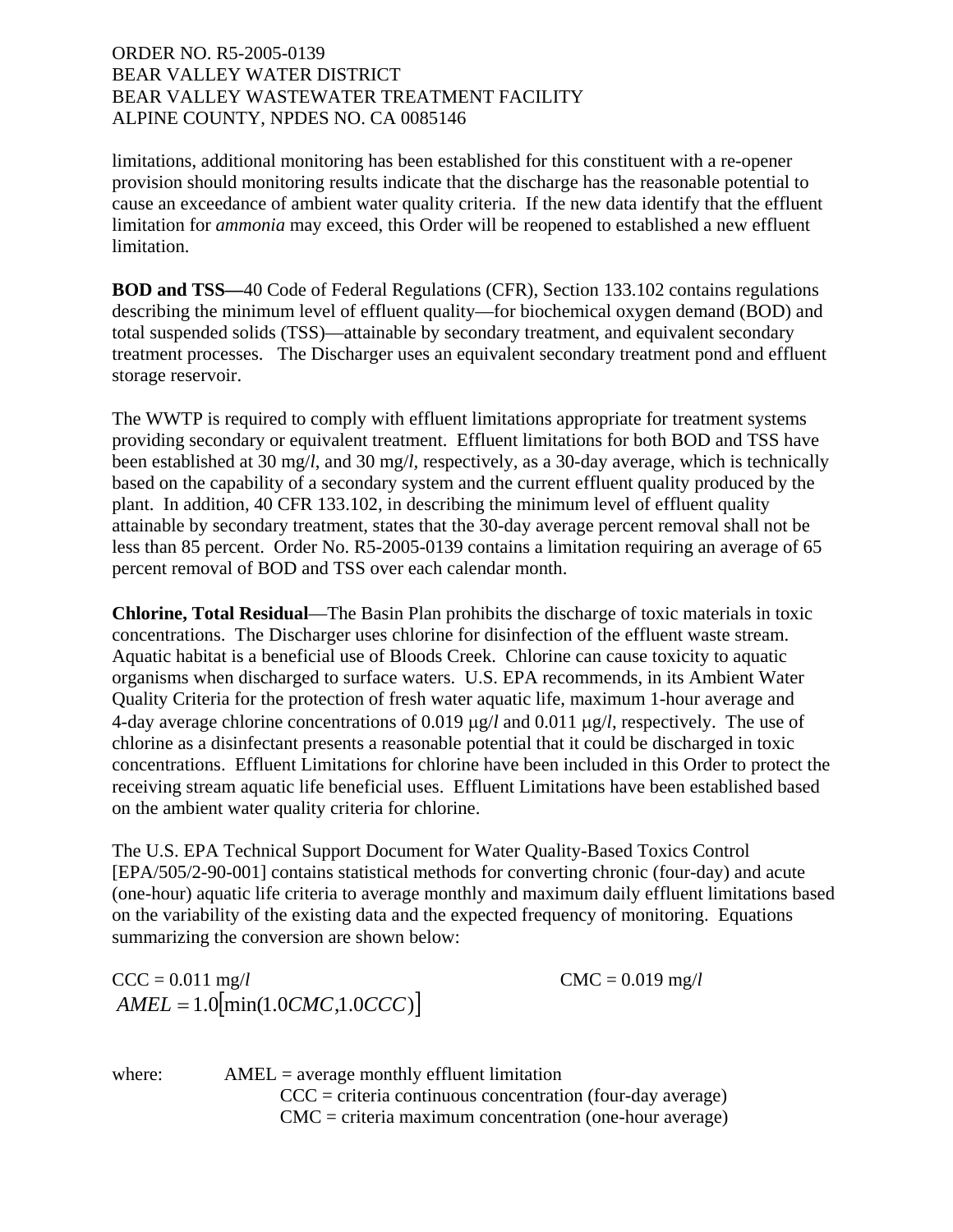The resulting average monthly effluent total residual chlorine concentration limitation is 0.010 mg/*l*. Because chlorine is a toxic constituent that can be and will be monitored continuously, an average one-hour limitation is considered more appropriate than an average daily limitation. The resulting average monthly effluent total residual chlorine concentration limitation is 0.01 mg/*l*. Because chlorine is a toxic constituent that can be and will be monitored continuously, an average one-hour limitation is considered more appropriate than an average daily limitation. Therefore, average one-hour, and average four-day effluent limitations for chlorine, based on these criteria, are included in this Order. However, due to the lethal nature of chlorine, this order includes a provision with a compliance schedule. **Provision D6** of this permit requires the Discharger to install de-chlorination facilities prior to surface water discharge. The new water quality based effluent limitations for chlorine residual will be effective immediately following the adoption of this Order but no later than **1 January 2006**, which coincides with the next wintertime discharge.

**Chloroform**—Municipal and domestic supply is a beneficial use of the receiving stream. The narrative toxicity objective and this beneficial use designation comprise a water quality standard applicable to pollutants in the receiving stream. The Basin Plan contains the *Policy for Application of Water Quality Objectives*, which provides that narrative objectives may be translated using numerical limits published by other agencies and organizations. The California Environmental Protection Agency (Cal/EPA) Office of Environmental Health Hazard Assessment (OEHHA) has published the Toxicity Criteria Database, which contains cancer potency factors for chemicals, including chloroform, that have been used as a basis for regulatory actions by the boards, departments and offices within Cal/EPA. The OEHHA cancer potency value for oral exposure to chloroform is 0.031 milligrams per kilogram body weight per day (mg/kg-day). By applying standard toxicological assumptions used by OEHHA and U.S. EPA in evaluating health risks via drinking water exposure of 70 kg body weight and two liters per day water consumption, this cancer potency factor is equivalent to a concentration in drinking water of 1.1 μg/*l* (ppb) at the one-in-a-million cancer risk level. This risk level is consistent with that used by the Department of Health Services (DHS) to set *de minimis* risks from involuntary exposure to carcinogens in drinking water in developing MCLs and Action Levels and by OEHHA to set negligible cancer risks in developing Public Health Goals for drinking water. The one-in-a-million cancer risk level is also mandated by U.S. EPA in applying human health protective criteria contained in the *National Toxics Rule* and the *California Toxics Rule* to priority toxic pollutants in California surface waters. Based on information included in analytical laboratory results submitted by the Discharger, the discharge has a reasonable potential to cause or contribute to degradation of the municipal and domestic supply beneficial use by discharging elevated concentrations of chloroform.

Chloroform was detected in an effluent sample collected 11 June 2003 at a concentration of 0.6 μg/*l*. Using the reasonable potential analysis procedure described above, the projected maximum effluent chloroform concentration is 4.4 μg/*l*. Because of insufficient information available, it is unknown whether or not *chloroform* levels in the discharge would violate applicable water quality criteria and hence, no limitations are established in this Order. Instead of limitations, additional monitoring has been established for this constituent with a re-opener provision should monitoring results indicate that the discharge has the reasonable potential to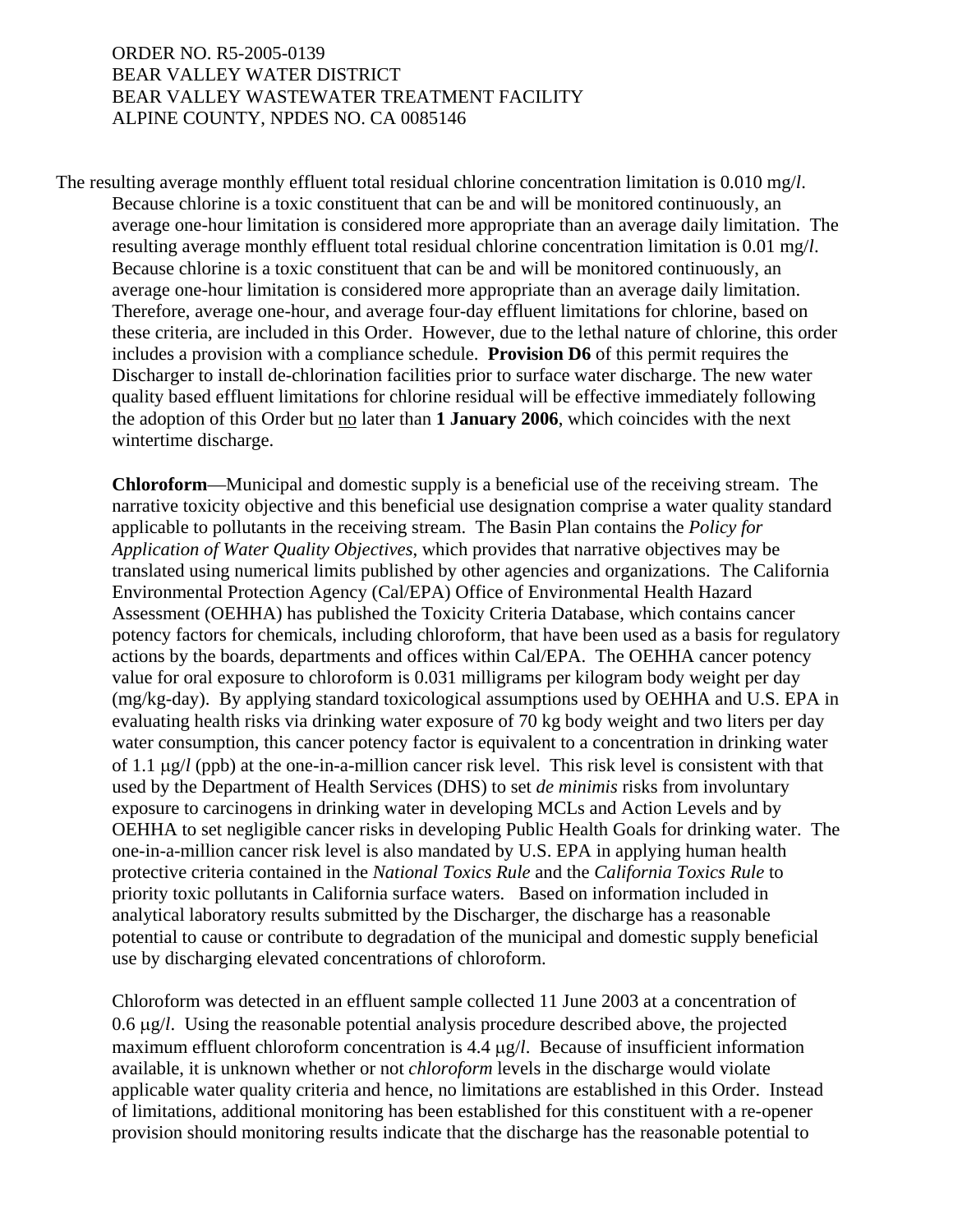cause an exceedance of drinking water quality criteria. If the new data identify that the effluent limitation for *chloroform* may exceed, this Order will be reopened to establishe a new effluent limitation.

**Copper**— Based on information included in analytical laboratory results submitted by the Discharger, the discharge has a reasonable potential to cause or contribute to an in-stream excursion above the CTR standards for copper. The CTR includes hardness-dependent standards for the protection of freshwater aquatic life for copper. Freshwater aquatic habitat is a beneficial use of the receiving water. The standards for metals are presented in dissolved concentrations. U.S. EPA recommends conversion factors to translate dissolved concentrations to total concentrations. The conversion factors for copper in freshwater are 0.960 for both the acute and the chronic criteria.

The maximum observed effluent copper concentration was detected in a sample collected on 11 June 2003 at a concentration of 2.2 μg/*l*. Using the reasonable potential analysis procedure described above, the projected maximum effluent copper concentration is 16 μg/*l*. Using the worst-case (lowest) measured hardness from the effluent and receiving water, (12 mg/*l*), the applicable criteria continuous concentration (CCC-maximum four-day average concentration) is 1.52 μg/*l* and the applicable criteria maximum concentration (CMC-maximum one-hour average concentration) is 1.90 μg/*l*. The measured and projected maximum effluent concentrations are greater than the water quality criteria; therefore, Effluent Limitations for copper are required. The Effluent Limitations for copper included in this Order are presented in total concentrations, and are based on CTR standards for the protection of freshwater aquatic life.

The SIP requires converting CTR chronic (four-day) and acute (one-hour) aquatic life criteria to average monthly and maximum daily effluent limitations based on the variability of the existing data and the expected frequency of monitoring. Equations summarizing the conversion are shown below:

$$
CCC = e^{[0.8545 \ln(hardness) - 1.702]}
$$
  
\n
$$
AMEL = 1.55[\min(0.321 \text{CMC}, 0.527 \text{CC})] = 0.95 \mu g/l
$$
  
\n
$$
CMC = e^{[0.9422 \ln(hardness) - 1.700]}
$$
  
\n
$$
MDEL = 3.11[\min(0.321 \text{CMC}, 0.527 \text{CC})] = 1.9 \mu g/l
$$

Order No. R5-2005-0139 includes a daily maximum and monthly average copper limitations. But based on the data submitted, it appears the Discharger cannot consistently comply with these limitations. Therefore, according to the SIP Section 2.1, a compliance schedule is included in the permit. **Provision D5** of this permit requires the discharger to first submit justification for a time schedule and if approved then submit a corrective action plan and implementation schedule to assure compliance with final copper effluent limits. The new water quality based effluent limitations for copper become effective on **1 February 2006** if a compliance justification is not completed and submitted to the Regional Board by **1 January 2006**. Otherwise full compliance with these limitations is not required by this Order until **22 May 2010,** and in the meantime, interim effluent limits based on past performance are established in this Order.

*Flow—*The WWTF was designed to provide an equivalent secondary level of treatment or an equivalent for up to its design flow of 0.5 mgd. The current average wastewater flow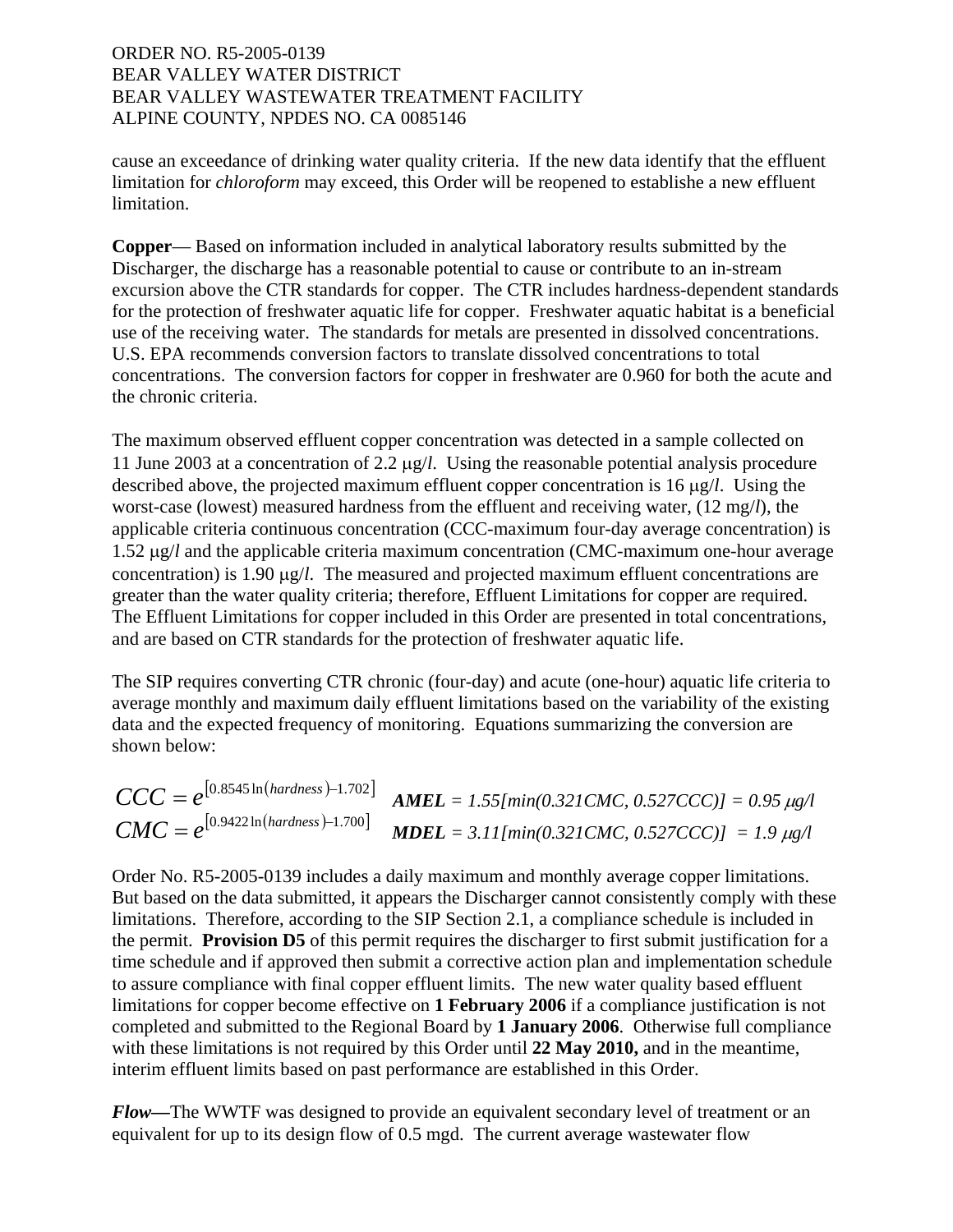(including domestic, commercial and I/I) is 0.086 mgd while the maximum daily flow rate is 0.225 mgd. The Discharger proposed that the allowable maximum effluent discharge flow rate from effluent storage reservoir to Bloods Creek be limited to the rate diluted to at least 20:1 by Bloods Creek, or 2.5 mgd, whichever is lesser. The justification for the increase in discharge rate from the effluent storage reservoir is so that effluent can be discharged to Bloods creek when Bloods Creek has maximum assimilative capacity, which occurs in the relatively brief snowmelt season (from January through June). The proposed controlled effluent discharge to Bloods Creek avoids gross over-irrigation of the land disposal area during summer months, maintains some reserve capacity in the storage reservoir to handle unexpected situations, and makes emergency uncontrolled discharges to Bloods Creek highly unlikely. In addition, the maximum effluent discharge would occur only if and when there is adequate dilution available in the Bloods Creek, and when the assimilative capacity is greatest and public use of the creek is relatively low. Regardless of the maximum flow rate, the Discharger estimates that based on the worst case hydraulic balances, a maximum volume of 63 million gallons could be discharged to Bloods Creek, while maintaining a minimum of 20:1 dilution ratio. Because the snow melting season varies from year to year, the maximum amount of flow in Bloods Creek may occur over a period as a relatively brief period of time from January through June, during which time adequate dilution is available. Therefore, a monthly average flow of 1 mgd will allow sufficient storage reservoir reduction to avoid gross over-irrigation of the land disposal area and/or to minimize uncontrolled spillages from the storage reservoir. A daily maximum flow of 2.5 mgd is established to allow the discharge of a larger volume over a shorter time period and provided they still maintain a 30 day average of 1 mgd.

*Fluoride* – Fluoride concentrations in the effluent were detected at 300  $\mu$ g/l from a sample collected on 11 June 2003. Fluoride was also detected in Bloods Creek (300  $\mu$ g/l) in a sample taken on 11 June 2003. The State's Primary MCLs for fluoride is 2000 µg/l. The Agricultural Water Quality Goal for fluoride is  $1000 \mu g/l$ . Because of insufficient information available, it is unknown whether or not *fluoride* levels in the discharge would violate applicable public health water quality criteria and hence, no limitations are established in this Order. Instead of limitations, additional monitoring has been established for this constituent with a re-opener provision should monitoring results indicate that the discharge has the reasonable potential to cause an exceedance of public health water quality criteria. If the new data identify that the effluent limitation for *fluoride* may exceed, this Order will be reopened to establish a new effluent limitation.

*Iron*—The Basin Plan includes a water quality objective that "…*water designated for use as domestic or municipal supply (MUN) shall not contain concentrations of chemical constituents in excess of the maximum contaminant levels (MCLs) specified in the following provisions of Title 22 of the California Code of Regulations…Tables 64449-A (Secondary Maximum Contaminant Levels-Consumer Acceptance Limits) and 64449-B (Secondary Maximum Contaminant Levels-Ranges) of Section 64449*." Municipal and domestic supply is a beneficial use of the receiving stream. Based on information included in analytical laboratory reports submitted by the Discharger, iron in the discharge has a reasonable potential to cause or contribute to an in-stream excursion above the Secondary Maximum Contaminant Level (MCL)- Consumer Acceptance Limit of 300 μg/*l* for iron. The Basin Plan also includes a water quality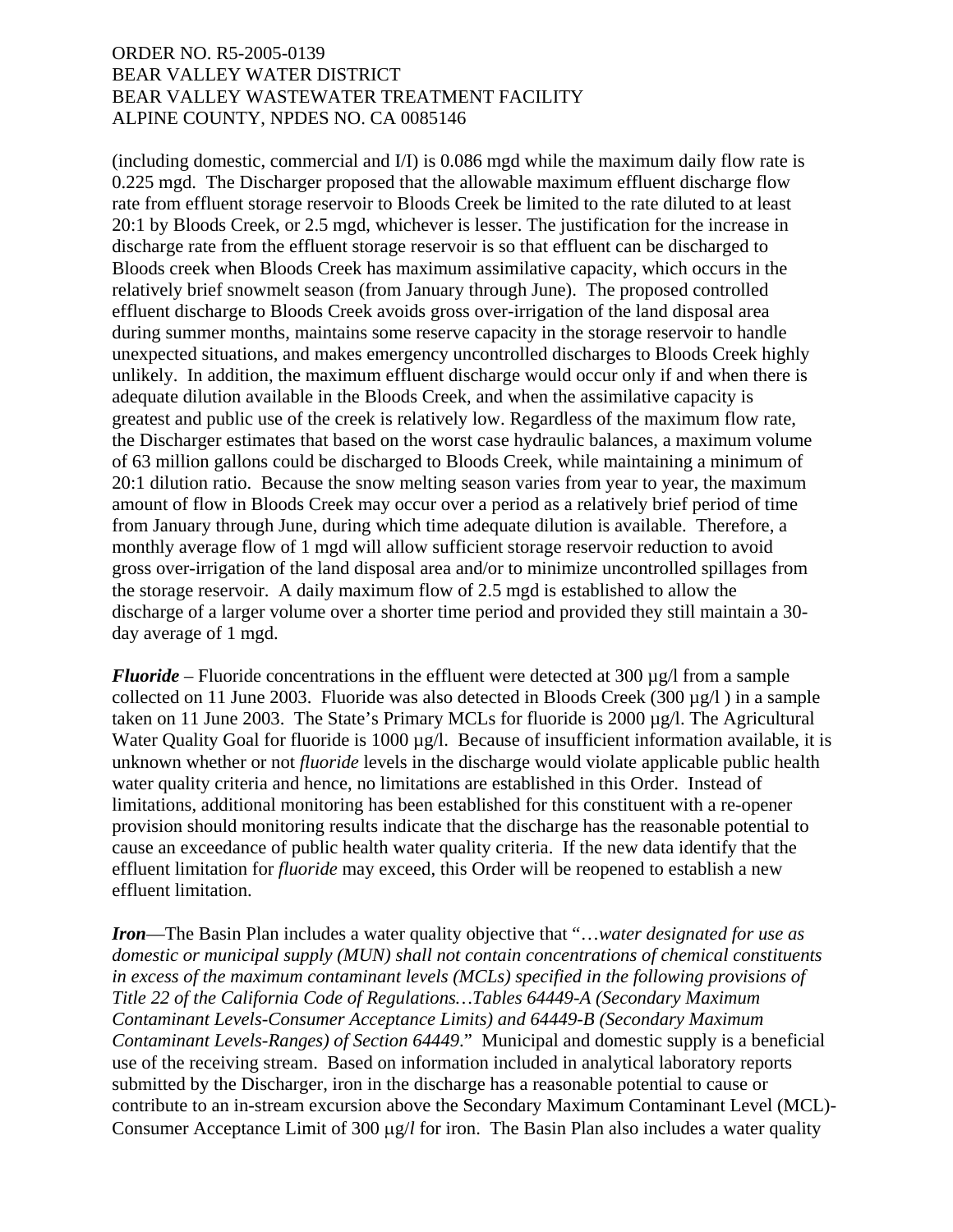objective that water "…*shall be free of discoloration that causes nuisance or adversely affects beneficial uses*." The Basin Plan identifies non-contact water recreation, which includes aesthetic enjoyment, as a beneficial use of the source to New Melons Reservoir (upstream of Stanislaus River). Iron concentrations in excess of the Secondary MCL-Consumer Acceptance Limit cause aesthetically undesirable discoloration. An Effluent Limitation for iron is included in this Order and is based on protection of the Basin Plan water quality objectives for chemical constituents and color and the DHS Secondary MCL.

Iron was detected in an effluent sample collected on 11 June 2003 at a concentration of 370 μg/*l,* which exceeds the secondary maximum contaminant level of 300 μg/*l*. Both the measured and projected maximum effluent concentrations are greater than the water quality criteria; therefore, an Effluent Limitation for iron is required. Based on the data available, it appears the Discharger cannot consistently comply with the established limitation, and a compliance time schedule is needed. Therefore, as the Basin Plan chemical constituent objective for *iron* is not a new objective, a schedule of compliance for i*ron* is not included in this Order but a separate Time Schedule Order shall be proposed for compliance with the *iron* effluent limitation.

*Manganese*—The Basin Plan includes a water quality objective that "…*water designated for use as domestic or municipal supply (MUN) shall not contain concentrations of chemical constituents in excess of the maximum contaminant levels (MCLs) specified in the following provisions of Title 22 of the California Code of Regulations…Tables 64449-A (Secondary Maximum Contaminant Levels-Consumer Acceptance Limits) and 64449-B (Secondary Maximum Contaminant Levels-Ranges) of Section 64449*." Municipal and domestic supply is a beneficial use of Bloods Creek. Based on information included in analytical laboratory reports submitted by the Discharger, manganese in the discharge has a reasonable potential to cause or contribute to an in-stream excursion above the Secondary Maximum Contaminant Level (MCL)- Consumer Acceptance Limit of 50 μg/*l* for manganese. The Basin Plan also includes water quality objectives that water be free of discoloration and taste- or odor-producing substances in concentrations that cause nuisance or adversely affect beneficial uses. The Basin Plan identifies non-contact water recreation, which includes aesthetic enjoyment, as a beneficial use of Bloods Creek. Manganese concentrations in excess of the Secondary MCL-Consumer Acceptance Limit produce aesthetically undesirable discoloration and taste. An Effluent Limitation for manganese is included in this Order and is based on protection of the Basin Plan water quality objectives for chemical constituents, color, and tastes and odors and the DHS Secondary MCL.

Manganese was detected in an effluent sample collected on 11 June 2003 at a concentration of 87 μg/*l*. The secondary maximum contaminant level is 50 μg/*l*. Both the measured and projected maximum effluent concentrations are greater than the water quality criteria; therefore, an Effluent Limitation for manganese is required.

Order No. R5-2005-0139 includes an average monthly Effluent Limitation for manganese that is equal to the secondary maximum contaminant level. Based on the data available, it appears the Discharger cannot consistently comply with the established limitation, and a compliance time schedule is needed. Therefore, as the Basin Plan chemical constituent objective for *manganese* is not a new objective, a schedule of compliance for *manganese* is not included in this Order but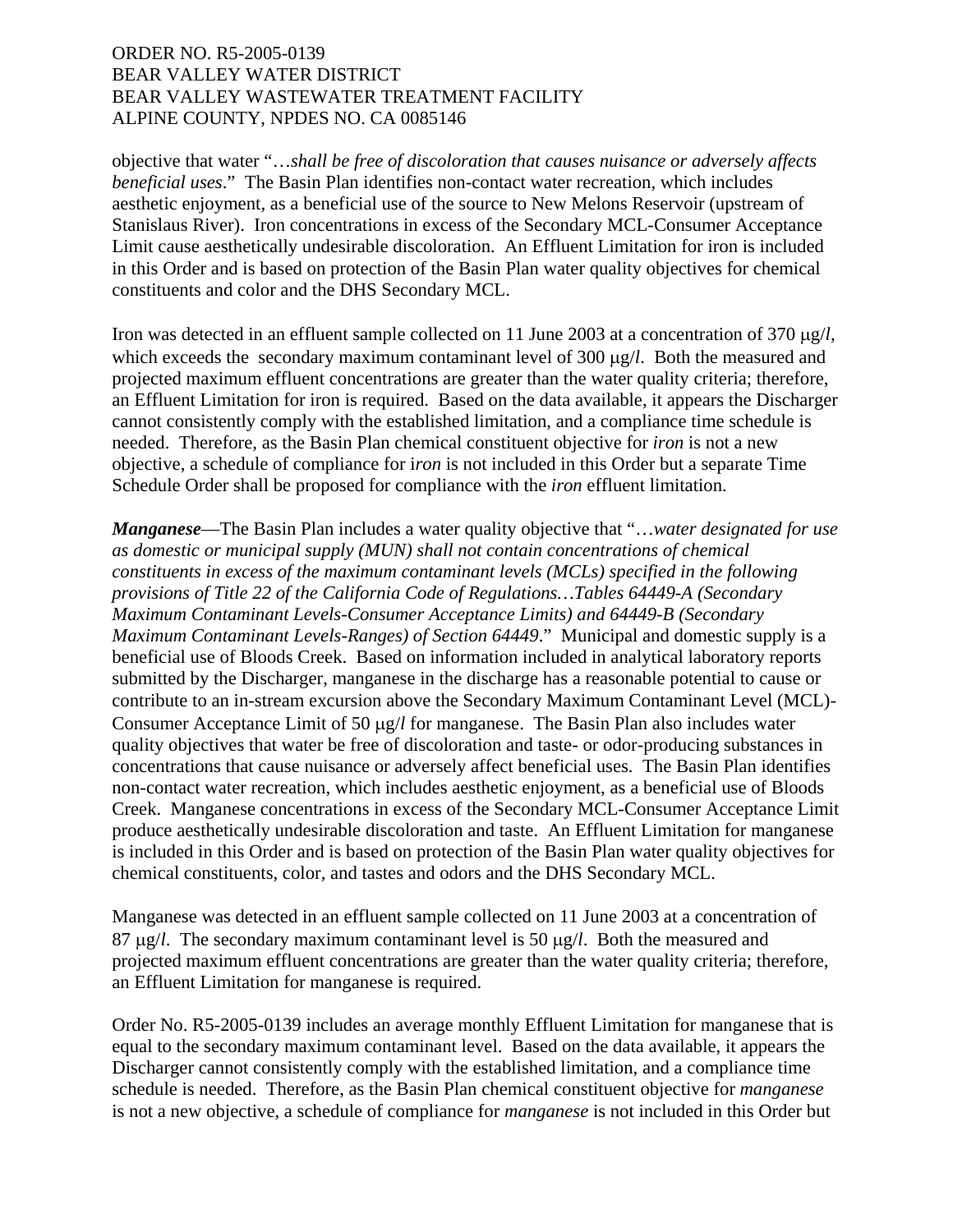a separate Time Schedule Order shall be proposed for compliance with the *manganese* effluent limitation.

**Pathogens**—Municipal and domestic supply, agricultural irrigation, and body contact water recreation are beneficial uses of the receiving stream. Coliform limits are imposed to protect the beneficial uses of the receiving water, including public health through contact recreation and drinking water pathways. In a letter to the Regional Board dated 8 April 1999, the California Department of Health Services indicated that DHS would consider wastewater discharged to water bodies with identified beneficial uses of irrigation or contact recreation and where the wastewater receives dilution of more than 20:1 to be adequately disinfected if the effluent coliform concentration does not exceed 23 MPN/100 m*l* as a 7-day median and if the effluent coliform concentration does not exceed 240 MPN/100 m*l* more than once in any 30 day period. Therefore, the 23 MPN/100 m*l* limitation is found to be appropriate and it is contingent upon the Discharger conducting a mixing zone study that accurately defines the assimilative capacity of Blood Creek and the 30-day average dilution ratio of at least 20:1. The current effluent total coliform organisms limitations (Order No. 5-01-208) include a monthly median of 23 MPN/100 m*l* and a daily maximum of 240 MPN/100 m*l*.

*pH—*The Basin Plan includes a water quality objective for surface waters that the "…*pH shall not be depressed below 6.5 nor raised above 8.5*

*Settleable Solids*—For inland surface waters, the Basin Plan states that "[w]*ater shall not contain substances in concentrations that result in the deposition of material that causes nuisance or adversely affects beneficial uses.*" Order No. R5-2005-0139 contains average monthly and average daily effluent limitations for settleable solids.

*Toxicity—*The Basin Plan states that "[a]*ll waters shall be maintained free of toxic substances in concentrations that produce detrimental physiological responses in human, plant, animal, or aquatic life. This objective applies regardless of whether the toxicity is caused by a single substance or the interactive effect of multiple substances*." The Basin Plan requires that "[a]*s a minimum, compliance with this objective…shall be evaluated with a 96-hour bioassay*." Order No. R5-2005-0139 requires both acute and chronic toxicity monitoring to evaluate compliance with this water quality objective.

The Basin Plan further states that "…*effluent limits based upon acute biotoxicity tests of effluents will be prescribed*…". Effluent limitations for acute toxicity have been included in the Order.

*Compliance Schedules*—The use and location of compliances schedules in the permit depends on the Discharger's ability to comply and the source of the applied water quality criteria. The CTR parameter, *copper*, has time schedules for compliance consistent with the SIP requirements. For the non-CTR parameters; *iron* and *manganese*, a time schedule is included in the accompanying Time schedule Order.

Also, since this Order allows discharge during winter, sufficient time exists to collect additional information to determine compliance with this Order prior to discharge. If compliance cannot be consistently assured, a Cease & Desist order may be considered.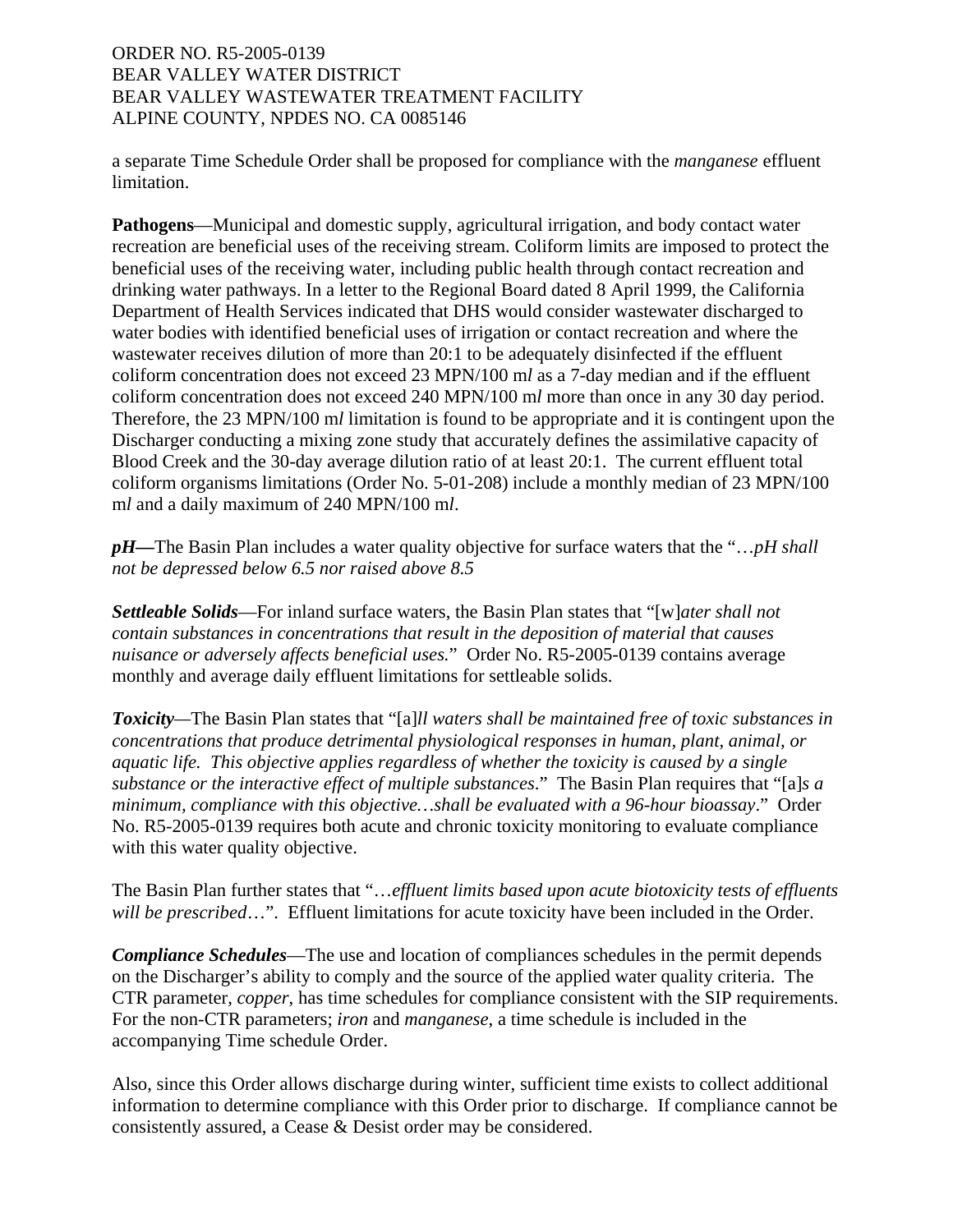# *General Effluent Limitation Information—*

Selected 40 CFR §122.2 definitions:

'*Average monthly discharge limitation* means the highest allowable average of "daily discharges" over a calendar month, calculated as the sum of all "daily discharges" measured during a calendar month divided by the number of "daily discharges" measured during that month.

*Average weekly discharge limitation* means the highest allowable average of "daily discharges" over a calendar week, calculated as the sum of all "daily discharges" measured during a calendar week divided by the number of "daily discharges" measured during that week.

*Continuous discharge* means a "discharge" which occurs without interruption throughout the operating hours of the facility, except for infrequent shutdowns for maintenance, process changes, or other similar activities.

*Daily discharge* means the "discharge of a pollutant" measured during a calendar day or any 24 hour period that reasonably represents a calendar day for purposes of sampling. For pollutants with limitations expressed in units of mass, the "daily discharge" is calculated as the total mass of the pollutant discharged over the day. For pollutants with limitations expressed in other units of measurement, the "daily discharge" is calculated as the average measurement of the pollutant over the day.

*Maximum daily discharge limitation* means the highest allowable "daily discharge".'

The SIP contains similar definitions. These definitions were used in the development of Order No. R5-2000-0139. Alternate limitation period terms were used in the permit for the sake of clarity. Alternates are shown in the following table:

| Term Used in Permit | SIP/40 CFR 122.2 Term                                                                                                                                                                                                                      |
|---------------------|--------------------------------------------------------------------------------------------------------------------------------------------------------------------------------------------------------------------------------------------|
|                     |                                                                                                                                                                                                                                            |
| Average monthly     | Average monthly discharge limitation. 30-day<br>averages may have been converted to monthly<br>averages to conform with 40 CFR §122.45 (see<br>below)                                                                                      |
| Average daily       | Maximum daily discharge limitation. Since the<br>daily discharge for limitations expressed in<br>concentrations is defined as the average<br>measurement of the pollutant over the day, the<br>term 'Average Daily' was used in the Order. |

## 40 CFR §122.45 states that:

(1) "In the case of POTWs, permit effluent limitations…shall be calculated based on design flow."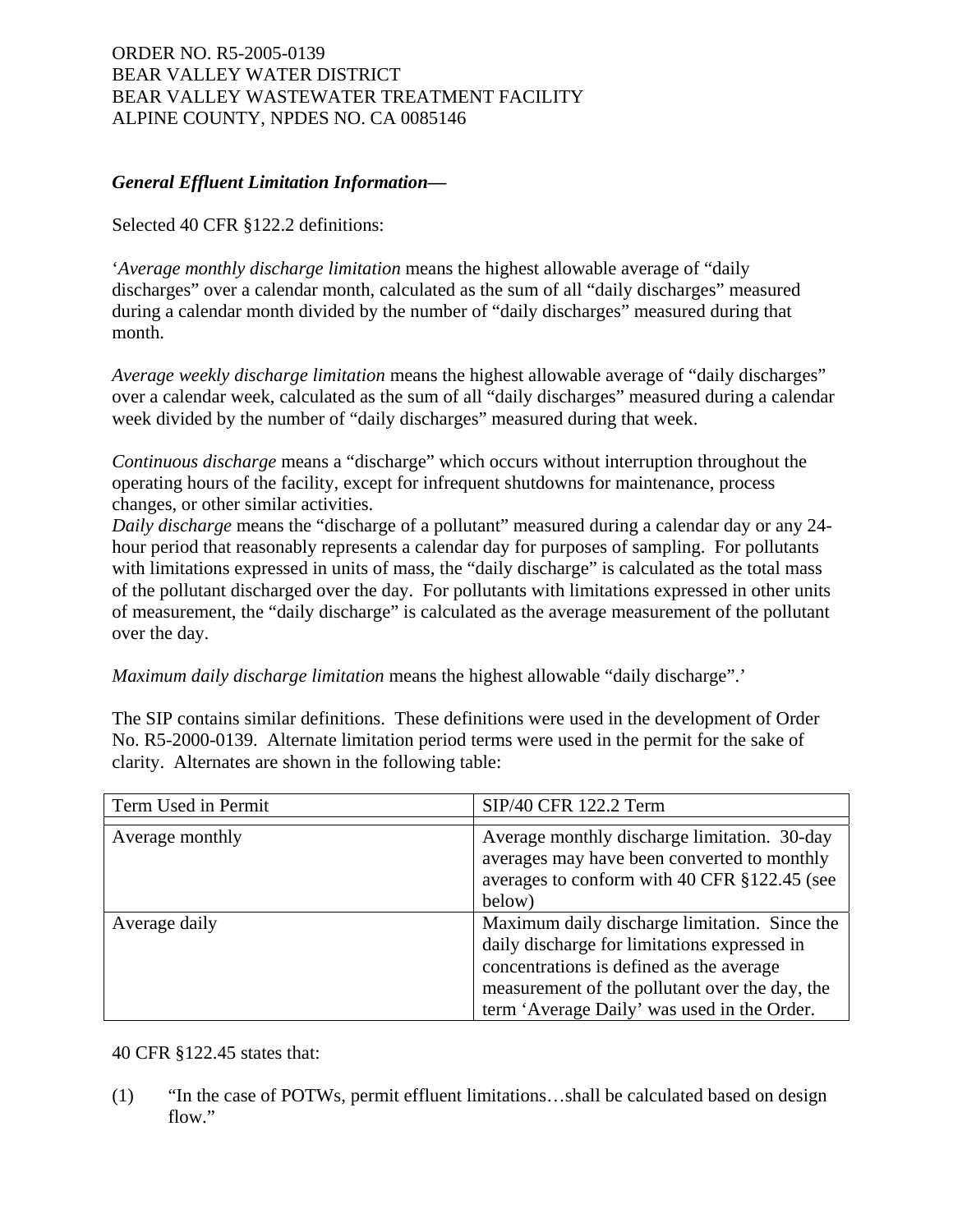- (2) "For continuous discharges all permit effluent limitations…shall unless impracticable be stated as…[a]verage weekly and average monthly discharge limitations for POTWs."
- (3) "All pollutants limited in permits shall have limitations…expressed in terms of mass except... [f]or pH, temperature, radiation, or other pollutants which cannot appropriately be expressed by mass…Pollutants limited in terms of mass additionally may be limited in terms of other units of measurement, and the permit shall require the permittee to comply with both limitations."

U.S. EPA recommends a maximum daily limitation rather than an average weekly limitation for water quality based permitting.

## *RECEIVING WATER LIMITATIONS AND MONITORING*

*Fecal coliform***—** Bloods Creek, through the "Tributary Rule", has been designated as having the beneficial use of contact recreation (REC-1). For water bodies designated as having REC-1 as a beneficial use, the Basin Plan includes a water quality objective limiting the "…*fecal coliform concentration based on a minimum of not less than five samples for any 30-day period*…" to a maximum geometric mean of 200 MPN/100 ml. The objective also states that "…[no] *more than ten percent of the total number of samples taken during any 30-day period* [shall] *exceed 400/100 ml*." This objective is included in the Order as a receiving water limitation.

**Dissolved Oxygen—The Bloods Creek has been designated as having the beneficial use of cold** freshwater aquatic habitat (COLD). For water bodies designated as having COLD as a beneficial use, the Basin Plan includes a water quality objective of maintaining a minimum of 7.0 mg/*l* of dissolved oxygen. Since the beneficial use of COLD does apply to the source to New Melones Reservoir (North Fork of the Stanislaus River), a receiving water limitation of 7.0 mg/*l* for dissolved oxygen was included in the Order.

For surface water bodies outside of the Delta, the Basin Plan includes the water quality objective that "…*the monthly median of the mean daily dissolved oxygen (DO) concentration shall not fall below 85 percent of saturation in the main water mass, and the 95 percentile concentration shall not fall below 75 percent of saturation.*" This objective was included as a receiving water limitation in the Order.

*pH—*For all surface water bodies in the Sacramento River and San Joaquin River basins, the Basin Plan includes water quality objectives stating that "[t]*he pH shall not be depressed below 6.5 nor raised above 8.5. Changes in normal ambient pH levels shall not exceed 0.5 in fresh waters with designated COLD or WARM beneficial uses*." The Order includes receiving water limitations for both pH range and pH change.

The Basin Plan allows an appropriate averaging period for pH change in the receiving stream. Since there is no technical information available that indicates that aquatic organisms are adversely affected by shifts in pH within the 6.5 to 8.5 range, an averaging period is considered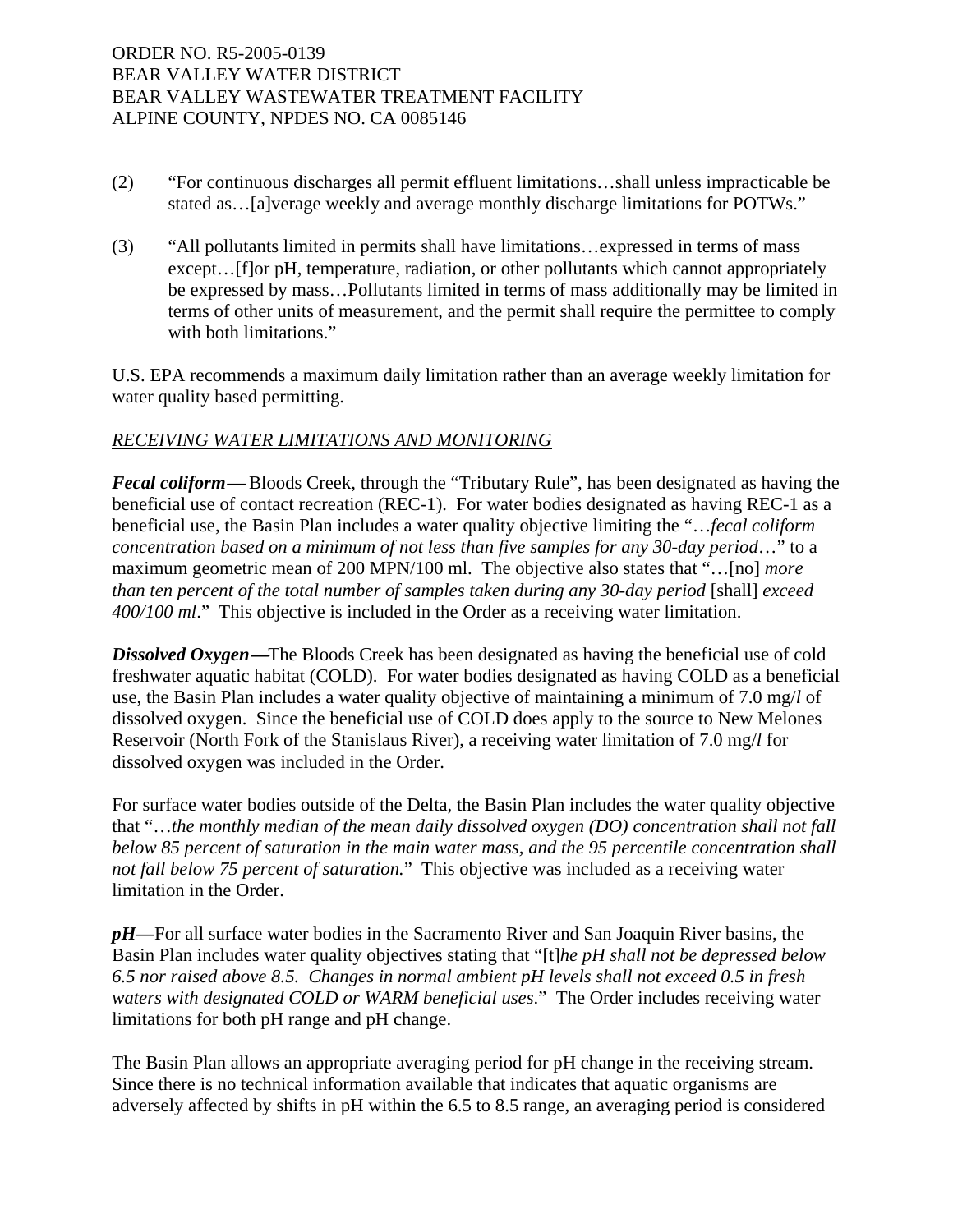appropriate and a monthly averaging period for determining compliance with the 0.5 receiving water pH limitation is included in the Order.

*Temperature—*Bloods Creek (through the "Tributary Rule" is a source to New Melones Reservoir) has the beneficial uses of COLD. The Basin Plan includes the objective that "[a]*t no time or place shall the temperature of COLD intrastate waters be increased more than 5ºF above natural receiving water temperature*." The Order includes a receiving water limitation based on this objective.

*Turbidity—*The Basin Plan includes the following objective: "*Increases in turbidity attributable to controllable water quality factors shall not exceed the following limits*:

- Where natural turbidity is between 0 and 5 Nephelometric Turbidity Units (NTUs), increases shall not exceed 1 NTU.
- Where natural turbidity is between 5 and 10 NTUs, increases shall not exceed 20 percent.
- Where natural turbidity is between 50 and 100 NTUs, increases shall not exceed 10 NTU.
- Where natural turbidity is greater than 100 NTUs, increases shall not exceed 10 percent."

*Ammonia and Chlorine—*U.S. EPA has developed Ambient Water Quality Criteria for the Protection of Freshwater Aquatic Life for ammonia and for chlorine. The Order contains effluent limitations for ammonia and for chlorine equal to the Ambient Water Quality Criteria. Compliance with the effluent limitations for ammonia and for chlorine means that the discharge cannot cause an exceedance of the criteria in the receiving stream; in other words, the limitations are fully protective of water quality. Therefore, no receiving water ammonia or chlorine limitations are included in the Order.

*Narrative Limitations—*Receiving Water Limitations (biostimulatory substances), (color), (floating material), (oil and grease), (radioactivity), (settleable material), (tastes and odors), and (toxicity) are based on narrative Basin Plan objectives. The objectives are located in Chapter III: Water Quality Objectives, under the Water Quality Objectives for Inland Surface Waters heading.

# Ammonia Fact Sheet

Untreated domestic wastewater contains ammonia. Nitrification is a biological process that converts ammonia to nitrate, and denitrification is a process that converts nitrate to nitrogen gas, which is then released to the atmosphere. Wastewater treatment plants commonly use nitrification and denitrification processes to remove ammonia from the waste stream. Inadequate or incomplete nitrification or denitrification may result in the discharge of ammonia or nitrate to the receiving stream.

In water, un-ionized ammonia (NH<sub>3</sub>) exists in equilibrium with the ammonium ion  $(NH_4^+)$ . The toxicity of aqueous ammonia solutions to aquatic organisms is primarily attributable to the unionized ammonia form, with the ammonium ion being relatively less toxic. Total ammonia refers to the sum of these two forms in aqueous solutions. Analytical methods are used to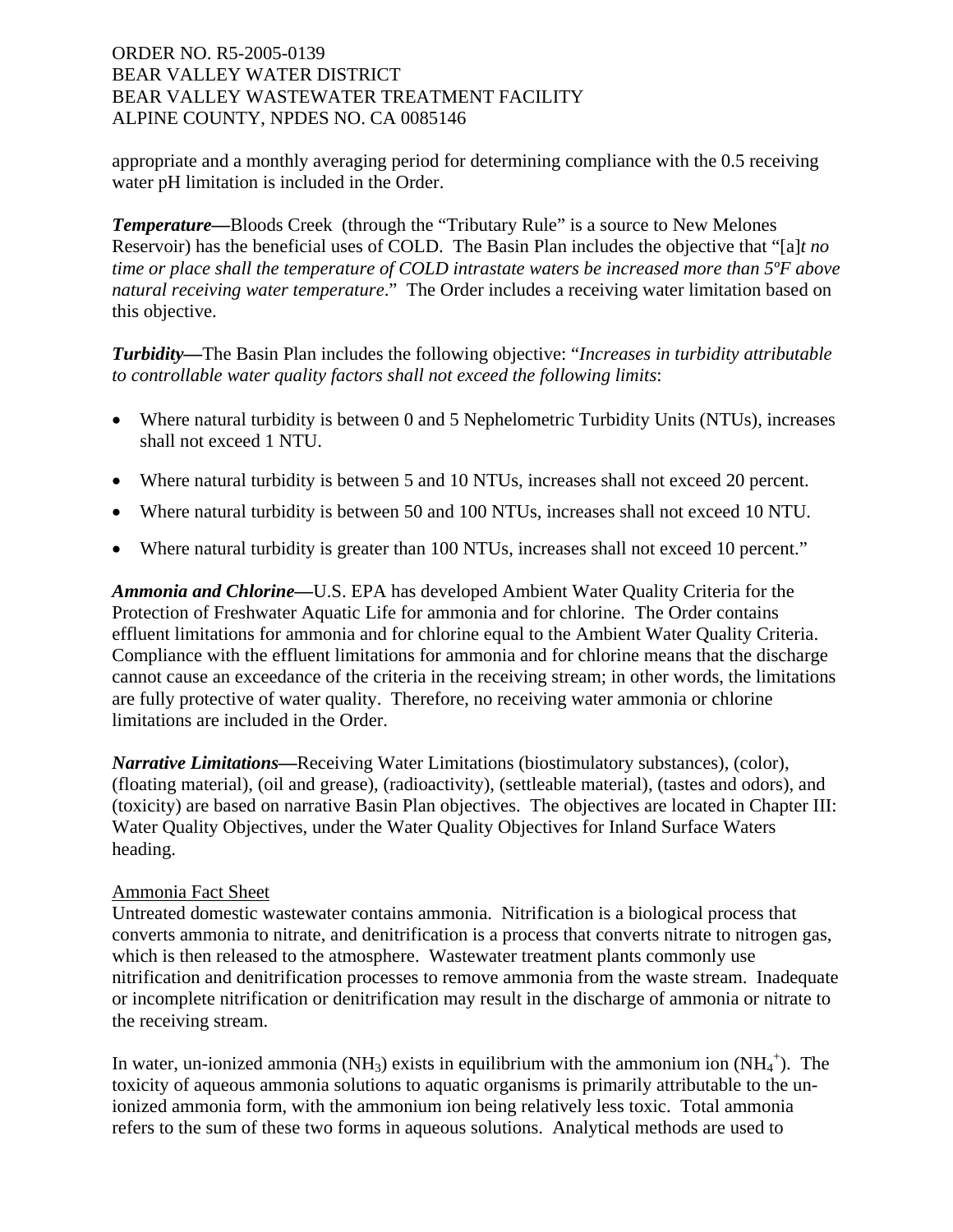directly determine the total ammonia concentration, which is then used to calculate the unionized ammonia (toxic) concentration in water.

U.S. EPA's Ambient Water Quality Criteria for the Protection of Freshwater Aquatic Life, for total ammonia, include acute (1-hour average) standards based on pH and chronic (30-day average) standards based on pH and temperature. U.S. EPA found that as pH increased, both the acute and chronic toxicity of ammonia increased. Salmonids were more sensitive to acute toxicity effects than other species. However, while the acute toxicity of ammonia as not influenced by temperature, it was found that invertebrates and young fish experienced increasing chronic toxicity effects with increasing temperature. U.S. EPA has presented the acute ammonia criteria in three ways: as equations, in a table, and in graphs that relate pH to ammonia concentrations.

## Chlorine Fact Sheet

Chlorine is commonly used as a disinfection agent in the treatment of wastewater. The Discharger uses chlorine for disinfection at its WWTP. For dechlorination, the Discharger relies on natural attenuation in the effluent storage reservoir. Inadequate dechlorination may result in discharge of chlorine to the receiving stream and cause toxicity. Dechlorination facilities to demonstrate compliance is necessary and therefore, these facilities are to be built with discharge piping and necessary outfall structure prior to discharge to the Bloods Creek. For chlorine, U.S. EPA has developed Ambient Water Quality Criteria for the Protection of Freshwater Aquatic Life. The maximum concentration for chlorine is 0.019 mg/*l* and the chronic (4-day) average is 0.011 mg/*l*. Rounded off, the limits are 0.02 mg/*l* and 0.01 mg/*l*. Concentration-based effluent limitations for chlorine, based on these criteria, are included in this permit. The mass-based effluent limitations, for monthly average, are calculated using the Ambient Water Quality Criteria and multiplying by the average daily allowable flow (1.0 mgd) and a factor of 8.345 to convert mg/*l* to lbs/day. Similarly, the mass based effluent limitations for daily maximum are calculated using the Water Quality Criteria and multiplying by the daily maximum allowable flow (2.5 mgd) and a factor of 8.345 to convert mg/*l* to lbs/day.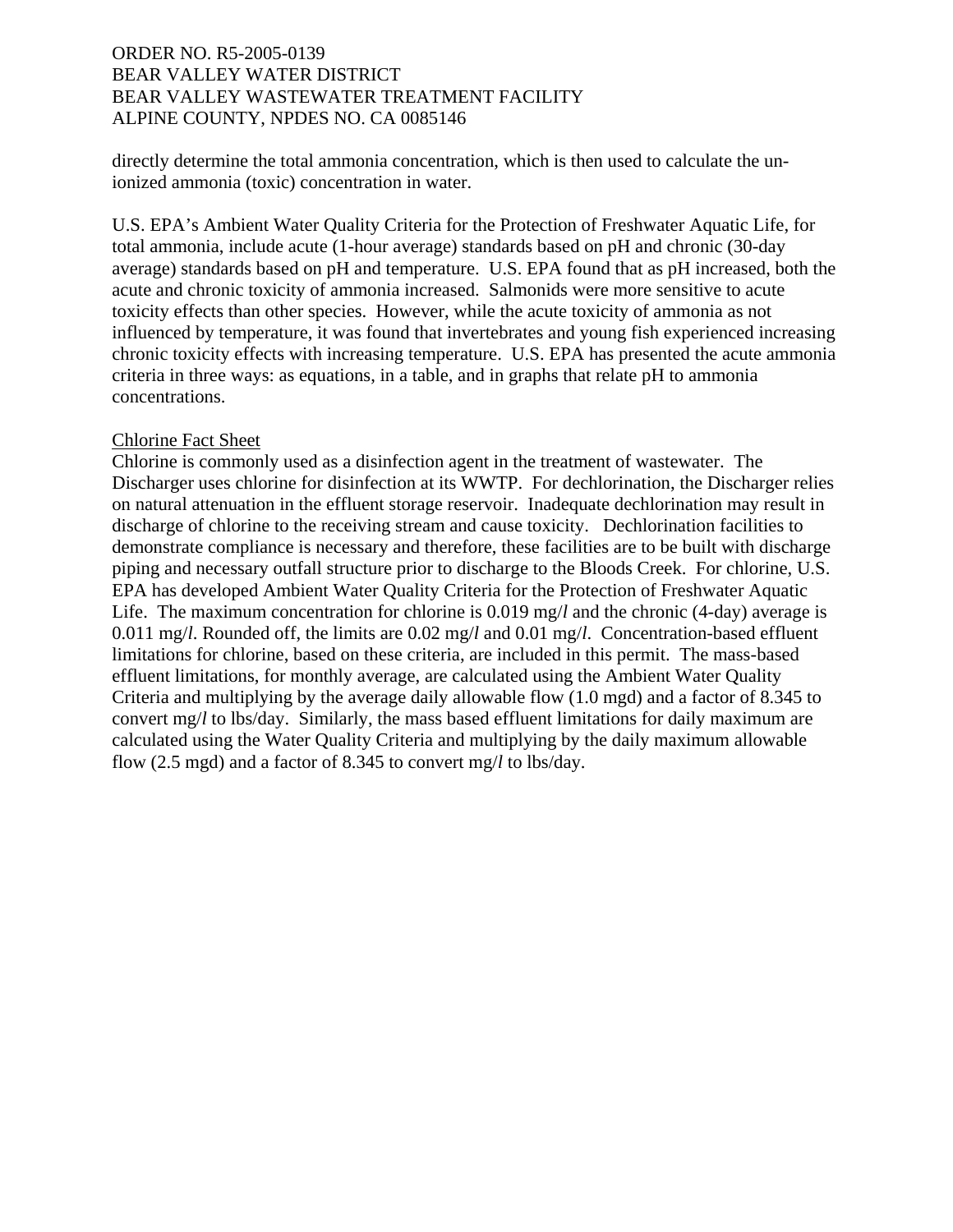# **ATTACHMENT A**